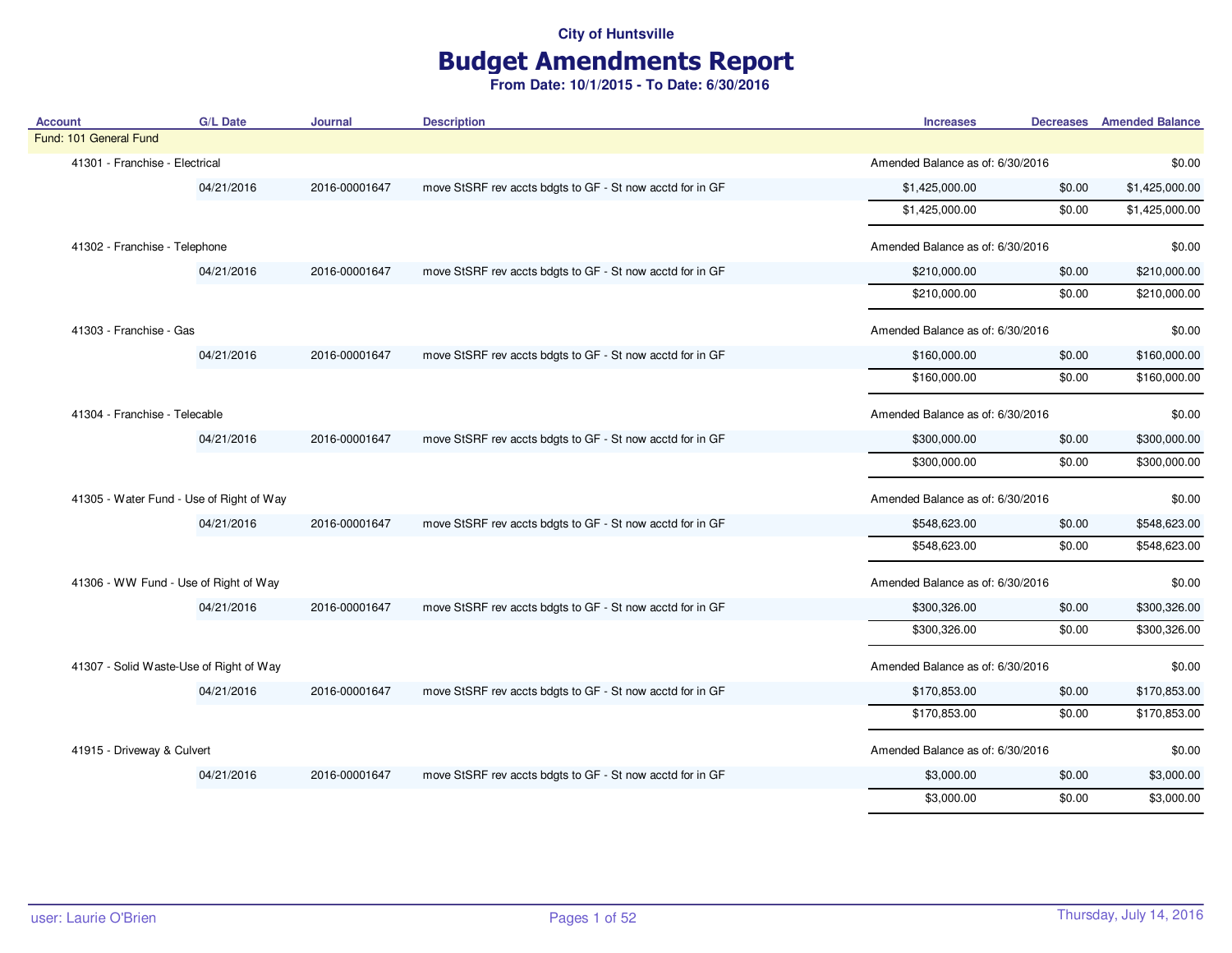## Budget Amendments Report

| <b>Account</b>                           | <b>G/L Date</b> | Journal       | <b>Description</b>                                          | <b>Increases</b>                 |              | <b>Decreases</b> Amended Balance |
|------------------------------------------|-----------------|---------------|-------------------------------------------------------------|----------------------------------|--------------|----------------------------------|
| Fund: 101 General Fund                   |                 |               |                                                             |                                  |              |                                  |
| 41916 - Use of City Equipment or Labor   |                 |               |                                                             | Amended Balance as of: 6/30/2016 |              | \$5,000.00                       |
|                                          | 04/21/2016      | 2016-00001647 | move StSRF rev accts bdgts to GF - St now acctd for in GF   | \$40,000.00                      | \$0.00       | \$45,000.00                      |
|                                          |                 |               |                                                             | \$40,000.00                      | \$0.00       | \$45,000.00                      |
| 41935 - Paid Parking Fees                |                 |               |                                                             | Amended Balance as of: 6/30/2016 |              | \$0.00                           |
|                                          | 06/08/2016      | 2016-00001993 | BA approved at 6/7/16 CC meeting                            | \$60,000.00                      | \$0.00       | \$60,000.00                      |
|                                          |                 |               |                                                             | \$60,000.00                      | \$0.00       | \$60,000.00                      |
| 42401 - Administrative Reimbursement     |                 |               |                                                             | Amended Balance as of: 6/30/2016 |              | \$2,335,378.00                   |
|                                          | 04/21/2016      | 2016-00001649 | clr Adm O/H bdgts in StSRF and reduce rev accts bdgts in GF | \$0.00                           | \$238,989.00 | \$2,096,389.00                   |
|                                          |                 |               |                                                             | \$0.00                           | \$238,989.00 | \$2,096,389.00                   |
| 42402 - AdminCost Reimb - Fleet          |                 |               |                                                             | Amended Balance as of: 6/30/2016 |              | \$346,672.00                     |
|                                          | 04/21/2016      | 2016-00001649 | clr Adm O/H bdgts in StSRF and reduce rev accts bdgts in GF | \$0.00                           | \$54,036.00  | \$292,636.00                     |
|                                          |                 |               |                                                             | \$0.00                           | \$54,036.00  | \$292,636.00                     |
| 42403 - AdminCost Reimb-Planning&Develop |                 |               |                                                             | Amended Balance as of: 6/30/2016 |              | \$1,435,059.00                   |
|                                          | 04/21/2016      | 2016-00001649 | clr Adm O/H bdgts in StSRF and reduce rev accts bdgts in GF | \$0.00                           | \$294,875.00 | \$1,140,184.00                   |
|                                          |                 |               |                                                             | \$0.00                           | \$294,875.00 | \$1,140,184.00                   |
| 42404 - AdminCost Reimb - Info Svcs      |                 |               |                                                             | Amended Balance as of: 6/30/2016 |              | \$614,670.00                     |
|                                          | 04/21/2016      | 2016-00001649 | clr Adm O/H bdgts in StSRF and reduce rev accts bdgts in GF | \$0.00                           | \$65,898.00  | \$548,772.00                     |
|                                          |                 |               |                                                             | \$0.00                           | \$65,898.00  | \$548,772.00                     |
| 42602 - Interest Income                  |                 |               |                                                             | Amended Balance as of: 6/30/2016 |              | \$105,000.00                     |
|                                          | 04/21/2016      | 2016-00001647 | move StSRF rev accts bdgts to GF - St now acctd for in GF   | \$2,000.00                       | \$0.00       | \$107,000.00                     |
|                                          |                 |               |                                                             | \$2,000.00                       | \$0.00       | \$107,000.00                     |
| 43201 - Miscellaneous Revenues           |                 |               |                                                             | Amended Balance as of: 6/30/2016 |              | \$50,000.00                      |
|                                          | 04/21/2016      | 2016-00001647 | move StSRF rev accts bdgts to GF - St now acctd for in GF   | \$1,000.00                       | \$0.00       | \$51,000.00                      |
|                                          |                 |               |                                                             | \$1,000.00                       | \$0.00       | \$51,000.00                      |
|                                          |                 |               |                                                             |                                  |              |                                  |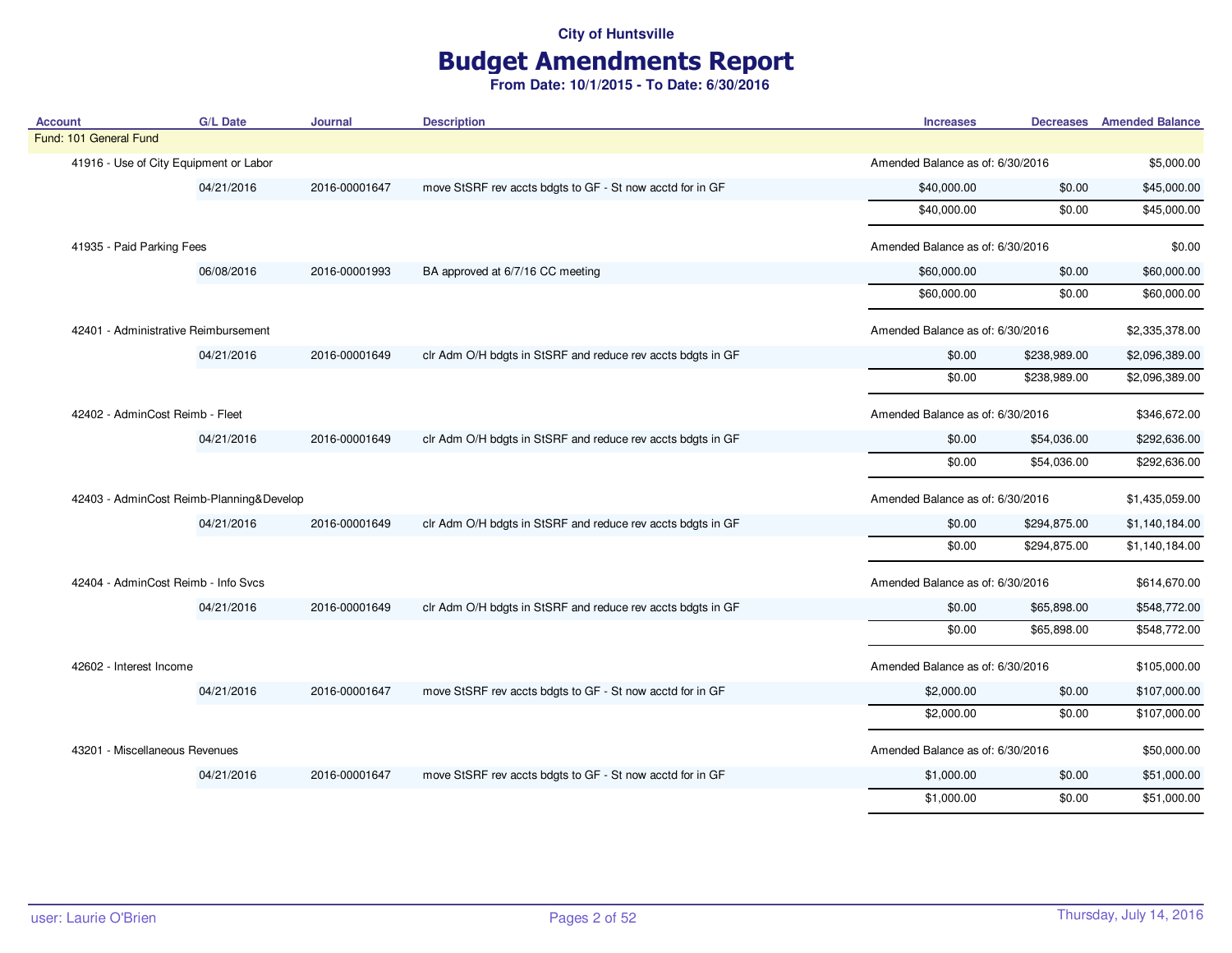# Budget Amendments Report

| <b>Account</b>                                      | <b>G/L Date</b> | <b>Journal</b> | <b>Description</b>                                             | <b>Increases</b>                 |              | <b>Decreases</b> Amended Balance |
|-----------------------------------------------------|-----------------|----------------|----------------------------------------------------------------|----------------------------------|--------------|----------------------------------|
| Fund: 101 General Fund                              |                 |                |                                                                |                                  |              |                                  |
| 43514 - Transfer from Street SRF                    |                 |                |                                                                | Amended Balance as of: 6/30/2016 |              | \$4,000.00                       |
|                                                     | 04/21/2016      | 2016-00001649  | clr Adm O/H bdgts in StSRF and reduce rev accts bdgts in GF    | \$0.00                           | \$4,000.00   | \$0.00                           |
|                                                     |                 |                |                                                                | \$0.00                           | \$4,000.00   | \$0.00                           |
| Division: 1101 Nondepartmental General Fund         |                 |                |                                                                |                                  |              |                                  |
| 51140 - Adjustments for Step/COLA/Other PR Benefits |                 |                |                                                                | Amended Balance as of: 6/30/2016 |              | \$480,853.00                     |
|                                                     | 04/01/2016      | 2016-00001400  | BA-financial tracking moving Street fund expenses into GF & WW | \$28,718.00                      | \$0.00       | \$509,571.00                     |
|                                                     | 05/19/2016      | 2016-00001873  | Transfer Budgted Pay increase for FY16                         | \$0.00                           | \$509,571.00 | \$0.00                           |
|                                                     |                 |                |                                                                | \$28,718.00                      | \$509,571.00 | \$0.00                           |
| 55074 - Paid Parking Adm Exps - MobileNOW           |                 |                |                                                                | Amended Balance as of: 6/30/2016 |              | \$0.00                           |
|                                                     | 06/08/2016      | 2016-00001993  | BA approved at 6/7/16 CC meeting                               | \$9,800.00                       | \$0.00       | \$9,800.00                       |
|                                                     |                 |                |                                                                | \$9,800.00                       | \$0.00       | \$9,800.00                       |
| 56012 - Insurance - Fleet                           |                 |                | Amended Balance as of: 6/30/2016                               |                                  | \$54,729.00  |                                  |
|                                                     | 04/01/2016      | 2016-00001400  | BA-financial tracking moving Street fund expenses into GF & WW | \$14,300.00                      | \$0.00       | \$69,029.00                      |
|                                                     |                 |                |                                                                | \$14,300.00                      | \$0.00       | \$69,029.00                      |
| 56060 - Retiree Health Insur Premiums               |                 |                |                                                                | Amended Balance as of: 6/30/2016 |              | \$217,000.00                     |
|                                                     | 04/01/2016      | 2016-00001400  | BA-financial tracking moving Street fund expenses into GF & WW | \$44,000.00                      | \$0.00       | \$261,000.00                     |
|                                                     |                 |                |                                                                | \$44,000.00                      | \$0.00       | \$261,000.00                     |
| 91230 - Transfer to CIP Program                     |                 |                |                                                                | Amended Balance as of: 6/30/2016 |              | \$1,155,000.00                   |
|                                                     | 11/18/2015      | 2016-00000399  | BA to Increase 101-1101-91230                                  | \$551,911.00                     | \$0.00       | \$1,706,911.00                   |
|                                                     | 01/19/2016      | 2016-00000860  | BA to Move Funds From Gen Fund to Gen CIP                      | \$7,500.00                       | \$0.00       | \$1,714,411.00                   |
|                                                     | 06/08/2016      | 2016-00001991  | BA - CC Approved 6.7.16                                        | \$70,000.00                      | \$0.00       | \$1,784,411.00                   |
|                                                     |                 |                |                                                                | \$629,411.00                     | \$0.00       | \$1,784,411.00                   |
| 94306 - Transfer - Equip Replace Fund               |                 |                |                                                                | Amended Balance as of: 6/30/2016 |              | \$280,164.00                     |
|                                                     | 04/01/2016      | 2016-00001400  | BA-financial tracking moving Street fund expenses into GF & WW | \$200,393.00                     | \$0.00       | \$480,557.00                     |
|                                                     |                 |                |                                                                | \$200,393.00                     | \$0.00       | \$480,557.00                     |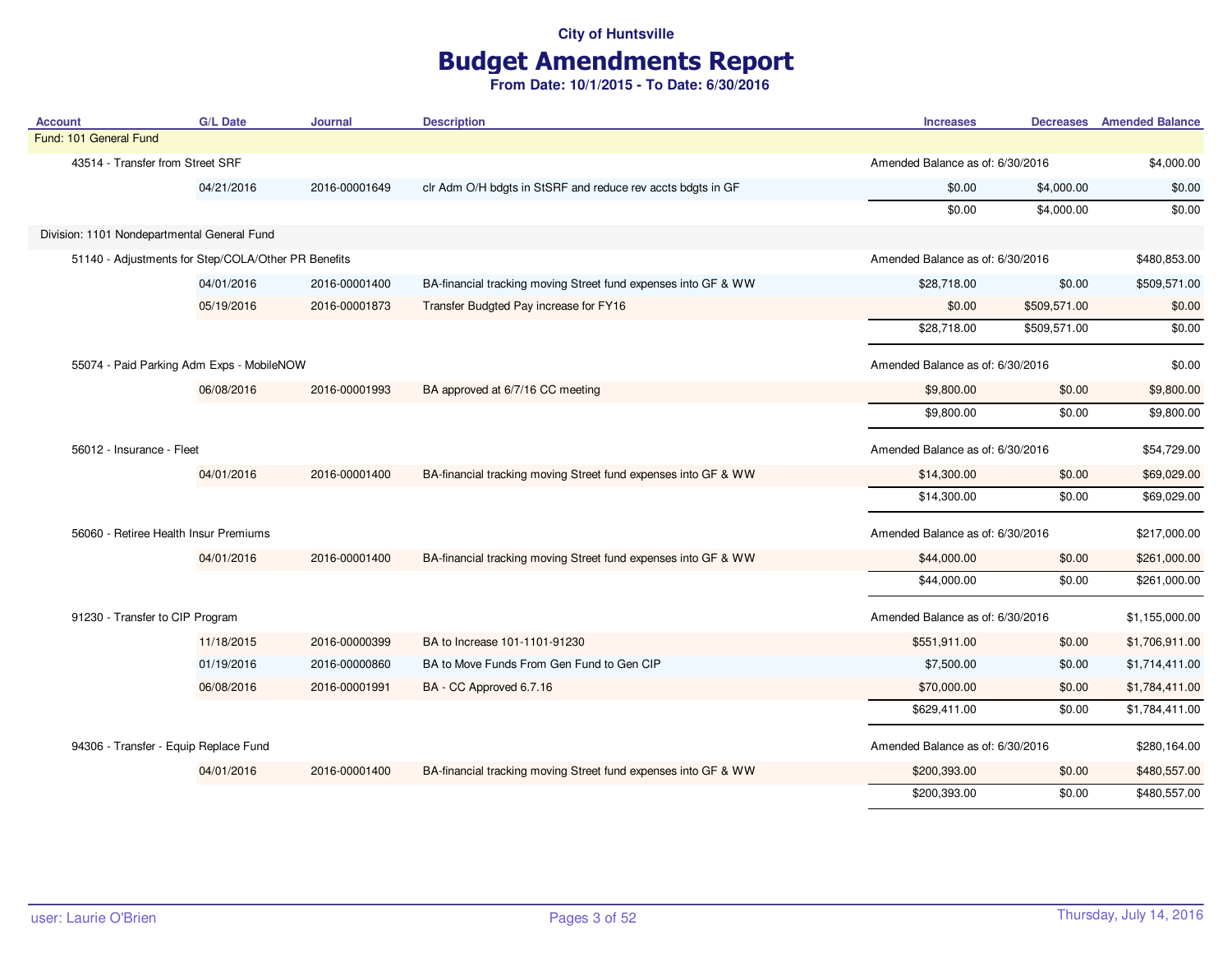# Budget Amendments Report

| <b>Account</b>                                      | <b>G/L Date</b>              | Journal        | <b>Description</b>                                             | <b>Increases</b>                 |                                  | <b>Decreases</b> Amended Balance |
|-----------------------------------------------------|------------------------------|----------------|----------------------------------------------------------------|----------------------------------|----------------------------------|----------------------------------|
| Fund: 101 General Fund                              |                              |                |                                                                |                                  |                                  |                                  |
| Division: 1101 Nondepartmental General Fund         |                              |                |                                                                |                                  |                                  |                                  |
| 94309 - Transfer - Computer Replace Fd              |                              |                |                                                                | Amended Balance as of: 6/30/2016 |                                  | \$50,300.00                      |
|                                                     | 04/01/2016                   | 2016-00001400  | BA-financial tracking moving Street fund expenses into GF & WW | \$7,500.00                       | \$0.00                           | \$57,800.00                      |
|                                                     |                              |                |                                                                | \$7,500.00                       | \$0.00                           | \$57,800.00                      |
| 99100 - Future Appropriations                       |                              |                |                                                                | Amended Balance as of: 6/30/2016 |                                  | \$121,110.00                     |
|                                                     | 10/12/2015                   | 2016-00000090  | BA to transfer future appropriations for mold remediation      | \$0.00                           | \$15,000.00                      | \$106,110.00                     |
|                                                     | 01/19/2016                   | 2016-00000860  | BA to Move Funds From Gen Fund to Gen CIP                      | \$0.00                           | \$7,500.00                       | \$98,610.00                      |
|                                                     | 04/01/2016                   | 2016-00001400  | BA-financial tracking moving Street fund expenses into GF & WW | \$129,645.00                     | \$0.00                           | \$228,255.00                     |
|                                                     | 04/06/2016                   | 2016-00001494  | BA to Move Funds From 101-1101-99100 to 101-424-52200          | \$0.00                           | \$8,783.00                       | \$219,472.00                     |
|                                                     | 04/25/2016                   | 2016-00001651  | BA move funds from FA to 444 for log cabin roof repairs        | \$0.00                           | \$8,000.00                       | \$211,472.00                     |
|                                                     | 06/08/2016                   | 2016-00001991  | BA - CC Approved 6.7.16                                        | \$0.00                           | \$70,000.00                      | \$141,472.00                     |
|                                                     |                              |                |                                                                | \$129,645.00                     | \$109,283.00                     | \$141,472.00                     |
| Division: 1101 Nondepartmental General Fund Totals: |                              | \$1,063,767.00 | \$618,854.00                                                   |                                  |                                  |                                  |
| Division: 113 Office of City Manager                |                              |                |                                                                |                                  |                                  |                                  |
|                                                     | 51111 - Salaries - Full Time |                |                                                                |                                  | Amended Balance as of: 6/30/2016 |                                  |
|                                                     | 05/19/2016                   | 2016-00001873  | Transfer Budgted Pay increase for FY16                         | \$12,412.00                      | \$0.00                           | \$211,927.00                     |
|                                                     |                              |                |                                                                | \$12,412.00                      | \$0.00                           | \$211,927.00                     |
| Division: 113 Office of City Manager Totals:        |                              |                |                                                                | \$12,412.00                      | \$0.00                           |                                  |
| Division: 114 Office of City Secretary              |                              |                |                                                                |                                  |                                  |                                  |
| 51111 - Salaries - Full Time                        |                              |                |                                                                | Amended Balance as of: 6/30/2016 |                                  | \$109,819.00                     |
|                                                     | 05/19/2016                   | 2016-00001873  | Transfer Budgted Pay increase for FY16                         | \$5,883.00                       | \$0.00                           | \$115,702.00                     |
|                                                     |                              |                |                                                                | \$5,883.00                       | \$0.00                           | \$115,702.00                     |
| Division: 114 Office of City Secretary Totals:      |                              |                |                                                                | \$5,883.00                       | \$0.00                           |                                  |
| Division: 117 Office of City Judge                  |                              |                |                                                                |                                  |                                  |                                  |
| 51111 - Salaries - Full Time                        |                              |                |                                                                | Amended Balance as of: 6/30/2016 |                                  | \$60,881.86                      |
|                                                     | 05/19/2016                   | 2016-00001873  | Transfer Budgted Pay increase for FY16                         | \$3,340.00                       | \$0.00                           | \$64,221.86                      |
|                                                     |                              |                |                                                                | \$3,340.00                       | \$0.00                           | \$64,221.86                      |
| Division: 117 Office of City Judge Totals:          |                              |                |                                                                | \$3,340.00                       | \$0.00                           |                                  |
|                                                     |                              |                |                                                                |                                  |                                  |                                  |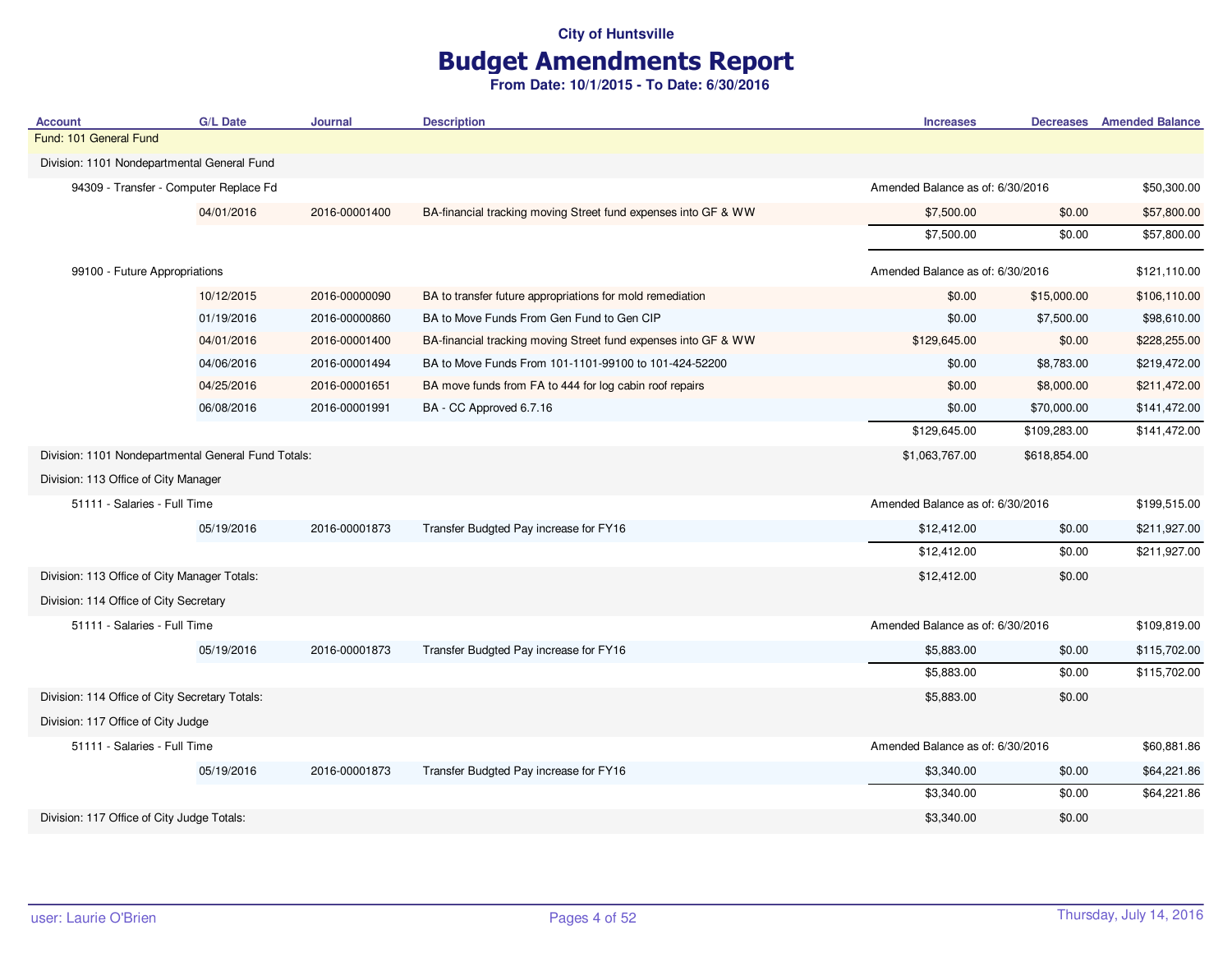# Budget Amendments Report

| <b>Account</b>                            | <b>G/L Date</b> | <b>Journal</b> | <b>Description</b>                                          | <b>Increases</b>                 | <b>Decreases</b>                 | <b>Amended Balance</b> |
|-------------------------------------------|-----------------|----------------|-------------------------------------------------------------|----------------------------------|----------------------------------|------------------------|
| Fund: 101 General Fund                    |                 |                |                                                             |                                  |                                  |                        |
| Division: 150 Human Resources             |                 |                |                                                             |                                  |                                  |                        |
| 51111 - Salaries - Full Time              |                 |                |                                                             |                                  | Amended Balance as of: 6/30/2016 |                        |
|                                           | 05/19/2016      | 2016-00001873  | Transfer Budgted Pay increase for FY16                      | \$13,697.00                      | \$0.00                           | \$252,712.70           |
|                                           |                 |                |                                                             | \$13,697.00                      | \$0.00                           | \$252,712.70           |
| 55070 - Purchased Services/Contracts      |                 |                |                                                             | Amended Balance as of: 6/30/2016 |                                  | \$15,000.00            |
|                                           | 10/12/2015      | 2016-00000090  | BA to transfer future appropriations for mold remediation   | \$15,000.00                      | \$0.00                           | \$30,000.00            |
|                                           |                 |                |                                                             | \$15,000.00                      | \$0.00                           | \$30,000.00            |
| Division: 150 Human Resources Totals:     |                 |                |                                                             | \$28,697.00                      | \$0.00                           |                        |
| Division: 210 Finance                     |                 |                |                                                             |                                  |                                  |                        |
| 51111 - Salaries - Full Time              |                 |                |                                                             | Amended Balance as of: 6/30/2016 |                                  | \$444,247.18           |
|                                           | 05/19/2016      | 2016-00001873  | Transfer Budgted Pay increase for FY16                      | \$24,613.00                      | \$0.00                           | \$468,860.18           |
|                                           |                 |                |                                                             | \$24,613.00                      | \$0.00                           | \$468,860.18           |
| Division: 210 Finance Totals:             |                 |                |                                                             | \$24,613.00                      | \$0.00                           |                        |
| Division: 231 Municipal Court             |                 |                |                                                             |                                  |                                  |                        |
| 51111 - Salaries - Full Time              |                 |                |                                                             | Amended Balance as of: 6/30/2016 |                                  | \$173,561.00           |
|                                           | 05/19/2016      | 2016-00001873  | Transfer Budgted Pay increase for FY16                      | \$10,772.00                      | \$0.00                           | \$184,333.00           |
|                                           |                 |                |                                                             | \$10,772.00                      | \$0.00                           | \$184,333.00           |
| Division: 231 Municipal Court Totals:     |                 |                |                                                             | \$10,772.00                      | \$0.00                           |                        |
| Division: 234 Purchasing                  |                 |                |                                                             |                                  |                                  |                        |
| 51111 - Salaries - Full Time              |                 |                |                                                             | Amended Balance as of: 6/30/2016 |                                  | \$65,559.00            |
|                                           | 05/19/2016      | 2016-00001873  | Transfer Budgted Pay increase for FY16                      | \$3,813.00                       | \$0.00                           | \$69,372.00            |
|                                           |                 |                |                                                             | \$3,813.00                       | \$0.00                           | \$69,372.00            |
| Division: 234 Purchasing Totals:          |                 |                |                                                             | \$3,813.00                       | \$0.00                           |                        |
| Division: 320 Public Works Administration |                 |                |                                                             |                                  |                                  |                        |
| 51111 - Salaries - Full Time              |                 |                |                                                             | Amended Balance as of: 6/30/2016 |                                  | \$134,610.06           |
|                                           | 10/01/2015      | 2016-00000007  | For Financial Purposes Only -Moving Decision Package Monies | \$75,400.00                      | \$0.00                           | \$210,010.06           |
|                                           | 05/19/2016      | 2016-00001873  | Transfer Budgted Pay increase for FY16                      | \$8,275.00                       | \$0.00                           | \$218,285.06           |
|                                           |                 |                |                                                             | \$83,675.00                      | \$0.00                           | \$218,285.06           |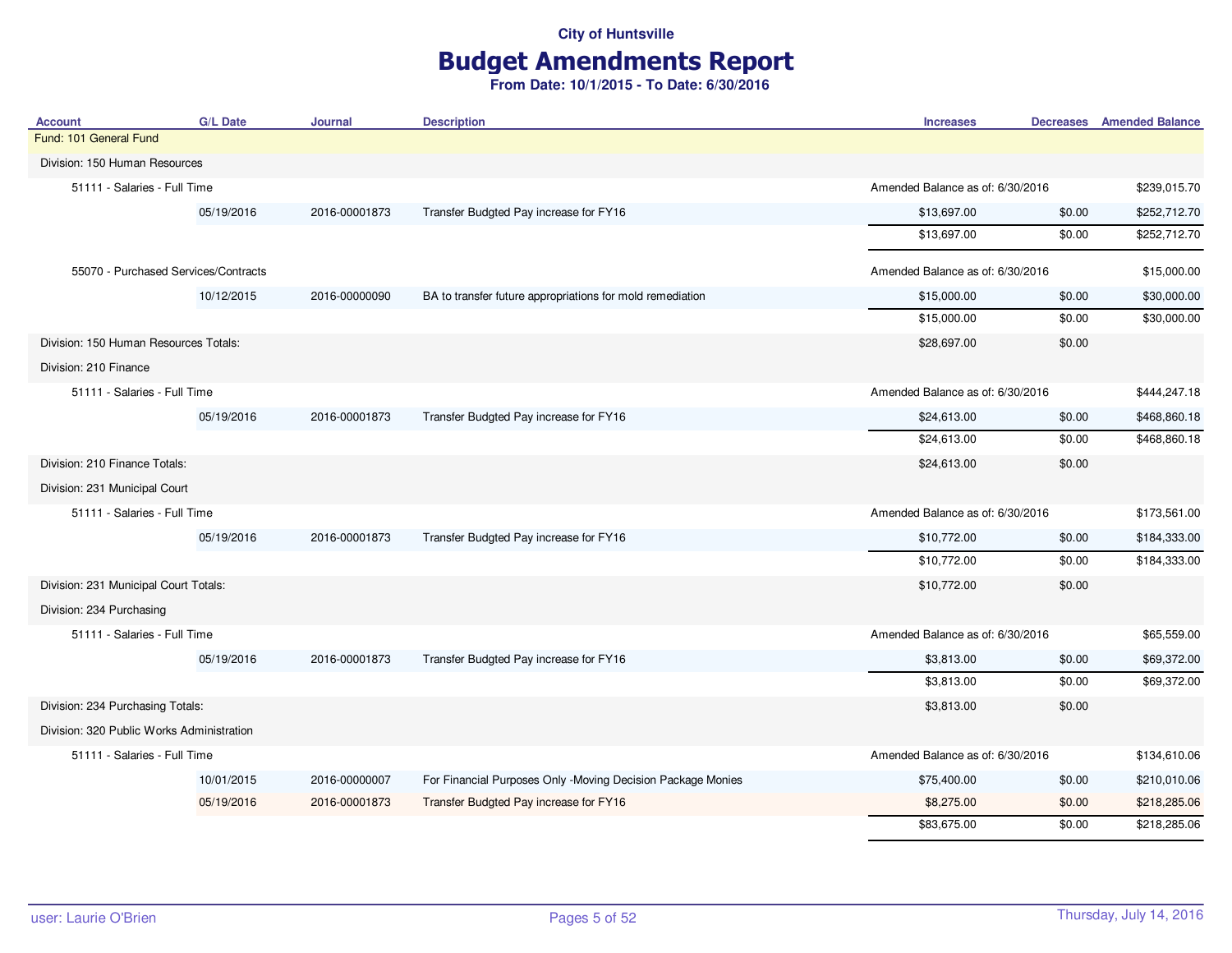# Budget Amendments Report

| <b>G/L Date</b>                           | Journal       | <b>Description</b>                                          | <b>Increases</b> |                                  | <b>Decreases</b> Amended Balance                                                                                                                                                                                                                         |
|-------------------------------------------|---------------|-------------------------------------------------------------|------------------|----------------------------------|----------------------------------------------------------------------------------------------------------------------------------------------------------------------------------------------------------------------------------------------------------|
|                                           |               |                                                             |                  |                                  |                                                                                                                                                                                                                                                          |
| Division: 320 Public Works Administration |               |                                                             |                  |                                  |                                                                                                                                                                                                                                                          |
| 51125 - Auto Allowance                    |               |                                                             |                  | Amended Balance as of: 6/30/2016 |                                                                                                                                                                                                                                                          |
| 10/01/2015                                | 2016-00000007 | For Financial Purposes Only -Moving Decision Package Monies | \$3,600.00       | \$0.00                           | \$7,800.00                                                                                                                                                                                                                                               |
|                                           |               |                                                             | \$3,600.00       | \$0.00                           | \$7,800.00                                                                                                                                                                                                                                               |
| 51201 - TMRS Retirement                   |               |                                                             |                  |                                  | \$24,456.11                                                                                                                                                                                                                                              |
| 10/01/2015                                | 2016-00000007 | For Financial Purposes Only -Moving Decision Package Monies | \$13,770.00      | \$0.00                           | \$38,226.11                                                                                                                                                                                                                                              |
|                                           |               |                                                             | \$13,770.00      | \$0.00                           | \$38,226.11                                                                                                                                                                                                                                              |
| 51202 - Health Insurance                  |               |                                                             |                  | \$17,924.88                      |                                                                                                                                                                                                                                                          |
| 10/01/2015                                | 2016-00000007 | For Financial Purposes Only -Moving Decision Package Monies | \$9,000.00       | \$0.00                           | \$26,924.88                                                                                                                                                                                                                                              |
|                                           |               |                                                             | \$9,000.00       | \$0.00                           | \$26,924.88                                                                                                                                                                                                                                              |
| 51204 - Workers Comp Insur                |               |                                                             |                  |                                  | \$124.77                                                                                                                                                                                                                                                 |
| 10/01/2015                                | 2016-00000007 | For Financial Purposes Only -Moving Decision Package Monies | \$53.00          | \$0.00                           | \$177.77                                                                                                                                                                                                                                                 |
|                                           |               |                                                             | \$53.00          | \$0.00                           | \$177.77                                                                                                                                                                                                                                                 |
|                                           |               |                                                             |                  |                                  | \$2,034.50                                                                                                                                                                                                                                               |
| 10/01/2015                                | 2016-00000007 | For Financial Purposes Only -Moving Decision Package Monies | \$1,146.00       | \$0.00                           | \$3,180.50                                                                                                                                                                                                                                               |
|                                           |               |                                                             | \$1,146.00       | \$0.00                           | \$3,180.50                                                                                                                                                                                                                                               |
| 51206 - Unemployment Comp Insur           |               |                                                             |                  |                                  | \$19.50                                                                                                                                                                                                                                                  |
| 10/01/2015                                | 2016-00000007 | For Financial Purposes Only -Moving Decision Package Monies | \$9.00           | \$0.00                           | \$28.50                                                                                                                                                                                                                                                  |
|                                           |               |                                                             | \$9.00           | \$0.00                           | \$28.50                                                                                                                                                                                                                                                  |
|                                           |               |                                                             |                  |                                  | \$102,978.00                                                                                                                                                                                                                                             |
| 10/01/2015                                | 2016-00000007 | For Financial Purposes Only -Moving Decision Package Monies | \$0.00           | \$102,978.00                     | \$0.00                                                                                                                                                                                                                                                   |
|                                           |               |                                                             | \$0.00           | \$102,978.00                     | \$0.00                                                                                                                                                                                                                                                   |
| 52010 - Office Supplies                   |               |                                                             |                  |                                  | \$6,000.00                                                                                                                                                                                                                                               |
| 10/01/2015                                | 2016-00000007 | For Financial Purposes Only -Moving Decision Package Monies | \$100.00         | \$0.00                           | \$6,100.00                                                                                                                                                                                                                                               |
|                                           |               |                                                             | \$100.00         | \$0.00                           | \$6,100.00                                                                                                                                                                                                                                               |
|                                           |               | 51999 - Decision Packages for Discussion                    |                  |                                  | Amended Balance as of: 6/30/2016<br>Amended Balance as of: 6/30/2016<br>Amended Balance as of: 6/30/2016<br>Amended Balance as of: 6/30/2016<br>Amended Balance as of: 6/30/2016<br>Amended Balance as of: 6/30/2016<br>Amended Balance as of: 6/30/2016 |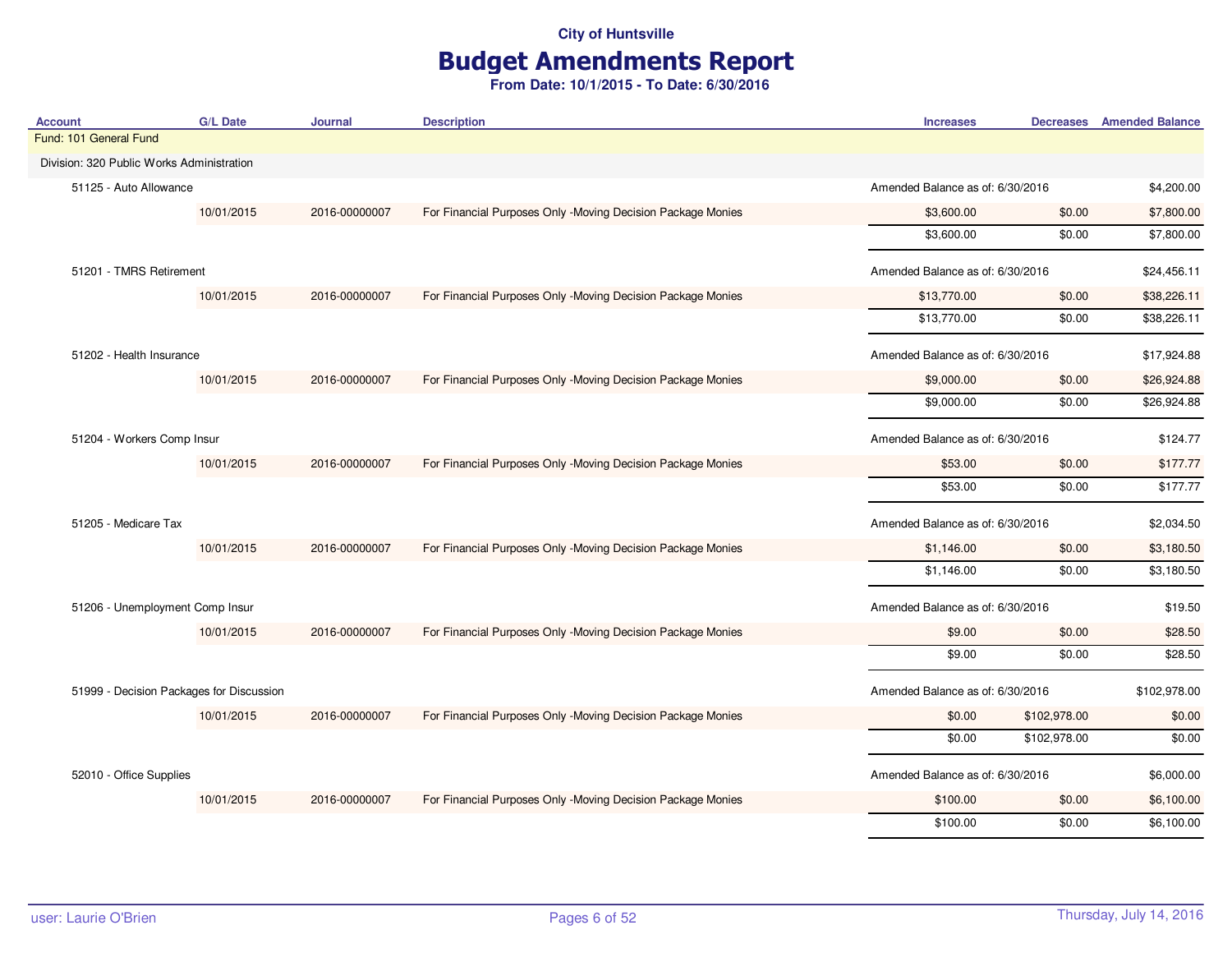# Budget Amendments Report

|                                                   |               | <b>Description</b>                                             | <b>Increases</b> |                                  | <b>Decreases</b> Amended Balance                                                                                                                                                                                                                         |
|---------------------------------------------------|---------------|----------------------------------------------------------------|------------------|----------------------------------|----------------------------------------------------------------------------------------------------------------------------------------------------------------------------------------------------------------------------------------------------------|
|                                                   |               |                                                                |                  |                                  |                                                                                                                                                                                                                                                          |
| Division: 320 Public Works Administration         |               |                                                                |                  |                                  |                                                                                                                                                                                                                                                          |
| 52999 - Decision Packages for Discussion          |               |                                                                |                  | Amended Balance as of: 6/30/2016 |                                                                                                                                                                                                                                                          |
| 10/01/2015                                        | 2016-00000007 | For Financial Purposes Only -Moving Decision Package Monies    | \$0.00           | \$100.00                         | \$0.00                                                                                                                                                                                                                                                   |
|                                                   |               |                                                                | \$0.00           | \$100.00                         | \$0.00                                                                                                                                                                                                                                                   |
| 54030 - Radio Maintenance                         |               |                                                                |                  |                                  | \$0.00                                                                                                                                                                                                                                                   |
| 10/01/2015                                        | 2016-00000007 | For Financial Purposes Only -Moving Decision Package Monies    | \$1,200.00       | \$0.00                           | \$1,200.00                                                                                                                                                                                                                                               |
|                                                   |               |                                                                | \$1,200.00       | \$0.00                           | \$1,200.00                                                                                                                                                                                                                                               |
| 54999 - Decision Packages for Discussion          |               |                                                                |                  |                                  | \$1,200.00                                                                                                                                                                                                                                               |
| 10/01/2015                                        | 2016-00000007 | For Financial Purposes Only -Moving Decision Package Monies    | \$0.00           | \$1,200.00                       | \$0.00                                                                                                                                                                                                                                                   |
|                                                   |               |                                                                | \$0.00           | \$1,200.00                       | \$0.00                                                                                                                                                                                                                                                   |
| 55034 - Communication & Data Services             |               |                                                                |                  |                                  | \$0.00                                                                                                                                                                                                                                                   |
| 10/01/2015                                        | 2016-00000007 | For Financial Purposes Only -Moving Decision Package Monies    | \$1,650.00       | \$0.00                           | \$1,650.00                                                                                                                                                                                                                                               |
|                                                   |               |                                                                | \$1,650.00       | \$0.00                           | \$1,650.00                                                                                                                                                                                                                                               |
| 55080 - Travel & Training                         |               |                                                                |                  |                                  | \$6,750.00                                                                                                                                                                                                                                               |
| 10/01/2015                                        | 2016-00000007 | For Financial Purposes Only -Moving Decision Package Monies    | \$2,000.00       | \$0.00                           | \$8,750.00                                                                                                                                                                                                                                               |
|                                                   |               |                                                                | \$2,000.00       | \$0.00                           | \$8,750.00                                                                                                                                                                                                                                               |
| 55195 - Cellular Phone Charges                    |               |                                                                |                  |                                  | \$1,500.00                                                                                                                                                                                                                                               |
| 10/01/2015                                        | 2016-00000007 | For Financial Purposes Only -Moving Decision Package Monies    | \$1,450.00       | \$0.00                           | \$2,950.00                                                                                                                                                                                                                                               |
|                                                   |               |                                                                | \$1,450.00       | \$0.00                           | \$2,950.00                                                                                                                                                                                                                                               |
| 55999 - Decision Packages for Discussion          |               |                                                                |                  |                                  | \$5,100.00                                                                                                                                                                                                                                               |
| 10/01/2015                                        | 2016-00000007 | For Financial Purposes Only -Moving Decision Package Monies    | \$0.00           | \$5,100.00                       | \$0.00                                                                                                                                                                                                                                                   |
|                                                   |               |                                                                | \$0.00           | \$5,100.00                       | \$0.00                                                                                                                                                                                                                                                   |
| Division: 320 Public Works Administration Totals: |               |                                                                | \$117,653.00     | \$109,378.00                     |                                                                                                                                                                                                                                                          |
|                                                   |               |                                                                |                  |                                  |                                                                                                                                                                                                                                                          |
| 51111 - Salaries - Full Time                      |               |                                                                |                  |                                  | \$0.00                                                                                                                                                                                                                                                   |
| 04/01/2016                                        | 2016-00001428 | BA financial tracking moving Street fund expenses into GF & WW | \$450,517.00     | \$0.00                           | \$450,517.00                                                                                                                                                                                                                                             |
|                                                   |               |                                                                |                  |                                  | Amended Balance as of: 6/30/2016<br>Amended Balance as of: 6/30/2016<br>Amended Balance as of: 6/30/2016<br>Amended Balance as of: 6/30/2016<br>Amended Balance as of: 6/30/2016<br>Amended Balance as of: 6/30/2016<br>Amended Balance as of: 6/30/2016 |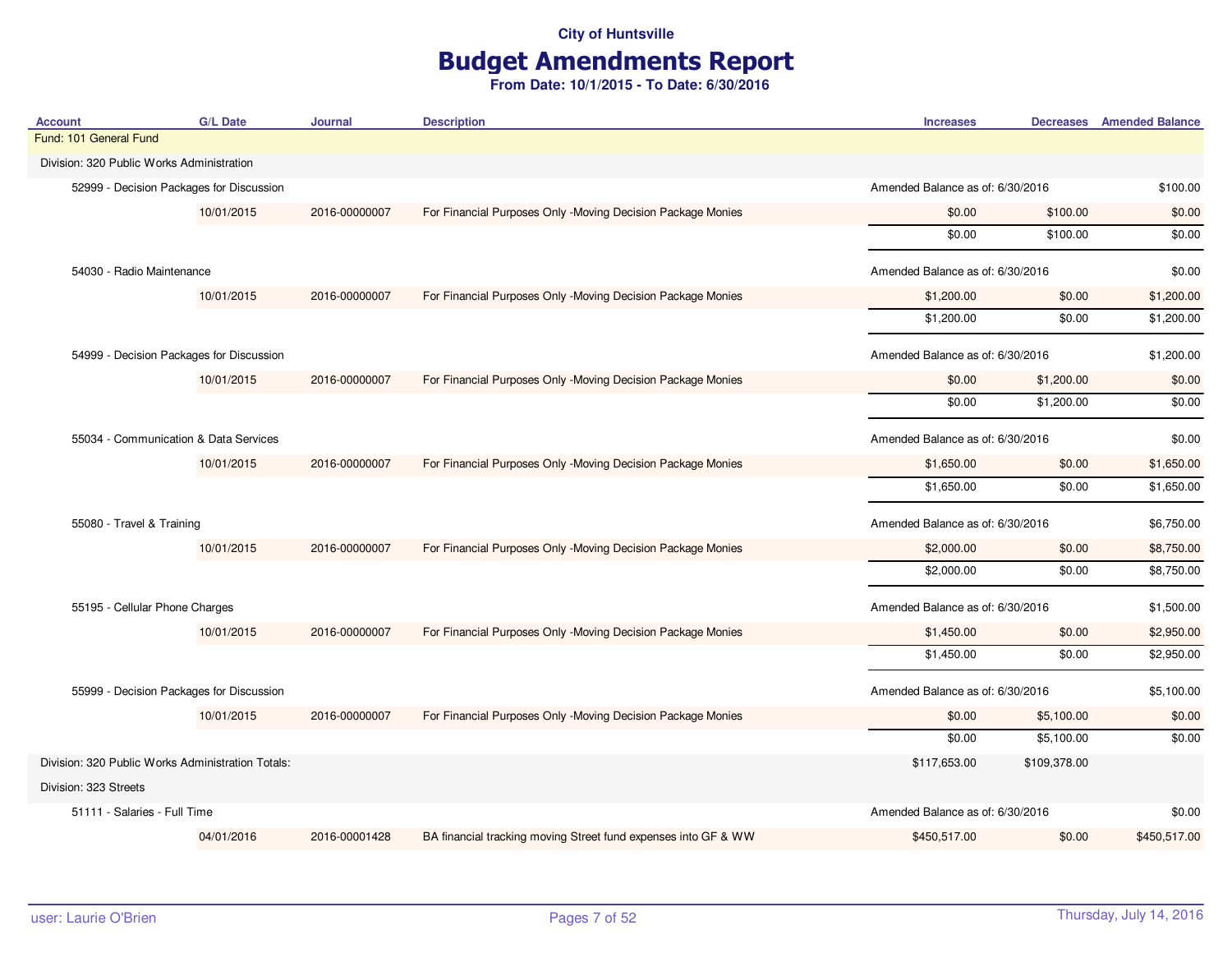# Budget Amendments Report

| <b>Account</b>               | <b>G/L Date</b> | Journal       | <b>Description</b>                                              | <b>Increases</b>                 |                                  | <b>Decreases</b> Amended Balance |
|------------------------------|-----------------|---------------|-----------------------------------------------------------------|----------------------------------|----------------------------------|----------------------------------|
| Fund: 101 General Fund       |                 |               |                                                                 |                                  |                                  |                                  |
| Division: 323 Streets        |                 |               |                                                                 |                                  |                                  |                                  |
| 51111 - Salaries - Full Time |                 |               |                                                                 |                                  | Amended Balance as of: 6/30/2016 |                                  |
|                              | 05/19/2016      | 2016-00001873 | Transfer Budgted Pay increase for FY16                          | \$25,354.00                      | \$0.00                           | \$475,871.00                     |
|                              |                 |               |                                                                 | \$475,871.00                     | \$0.00                           | \$475,871.00                     |
| 51115 - Seasonal             |                 |               |                                                                 |                                  | Amended Balance as of: 6/30/2016 |                                  |
|                              | 04/01/2016      | 2016-00001428 | BA financial tracking moving Street fund expenses into GF & WW  | \$7,298.00                       | \$0.00                           | \$7,298.00                       |
|                              | 04/01/2016      | 2016-00001428 | BA financial tracking moving Street fund expenses into GF & WW  | \$46,589.00                      | \$0.00                           | \$53,887.00                      |
|                              | 04/06/2016      | 2016-00001487 | BA correction- BA 2016-1428 monies moved into wrong acct number | \$0.00                           | \$7,298.00                       | \$46,589.00                      |
|                              |                 |               |                                                                 | \$53,887.00                      | \$7,298.00                       | \$46,589.00                      |
| 51121 - Longevity            |                 |               |                                                                 |                                  | Amended Balance as of: 6/30/2016 |                                  |
|                              | 04/06/2016      | 2016-00001487 | BA correction- BA 2016-1428 monies moved into wrong acct number | \$7,298.00                       | \$0.00                           | \$7,298.00                       |
|                              |                 |               |                                                                 | \$7,298.00                       | \$0.00                           | \$7,298.00                       |
| 51130 - Overtime             |                 |               |                                                                 | Amended Balance as of: 6/30/2016 |                                  | \$0.00                           |
|                              | 04/01/2016      | 2016-00001428 | BA financial tracking moving Street fund expenses into GF & WW  | \$13,195.00                      | \$0.00                           | \$13,195.00                      |
|                              |                 |               |                                                                 | \$13,195.00                      | \$0.00                           | \$13,195.00                      |
| 51201 - TMRS Retirement      |                 |               |                                                                 | Amended Balance as of: 6/30/2016 |                                  | \$0.00                           |
|                              | 04/01/2016      | 2016-00001428 | BA financial tracking moving Street fund expenses into GF & WW  | \$82,097.00                      | \$0.00                           | \$82,097.00                      |
|                              |                 |               |                                                                 | \$82,097.00                      | \$0.00                           | \$82,097.00                      |
| 51202 - Health Insurance     |                 |               |                                                                 | Amended Balance as of: 6/30/2016 |                                  | \$0.00                           |
|                              | 04/01/2016      | 2016-00001428 | BA financial tracking moving Street fund expenses into GF & WW  | \$98,365.00                      | \$0.00                           | \$98,365.00                      |
|                              |                 |               |                                                                 | \$98,365.00                      | \$0.00                           | \$98,365.00                      |
| 51204 - Workers Comp Insur   |                 |               |                                                                 | Amended Balance as of: 6/30/2016 |                                  | \$0.00                           |
|                              | 04/01/2016      | 2016-00001428 | BA financial tracking moving Street fund expenses into GF & WW  | \$8,097.00                       | \$0.00                           | \$8,097.00                       |
|                              |                 |               |                                                                 | \$8,097.00                       | \$0.00                           | \$8,097.00                       |
|                              |                 |               |                                                                 |                                  |                                  |                                  |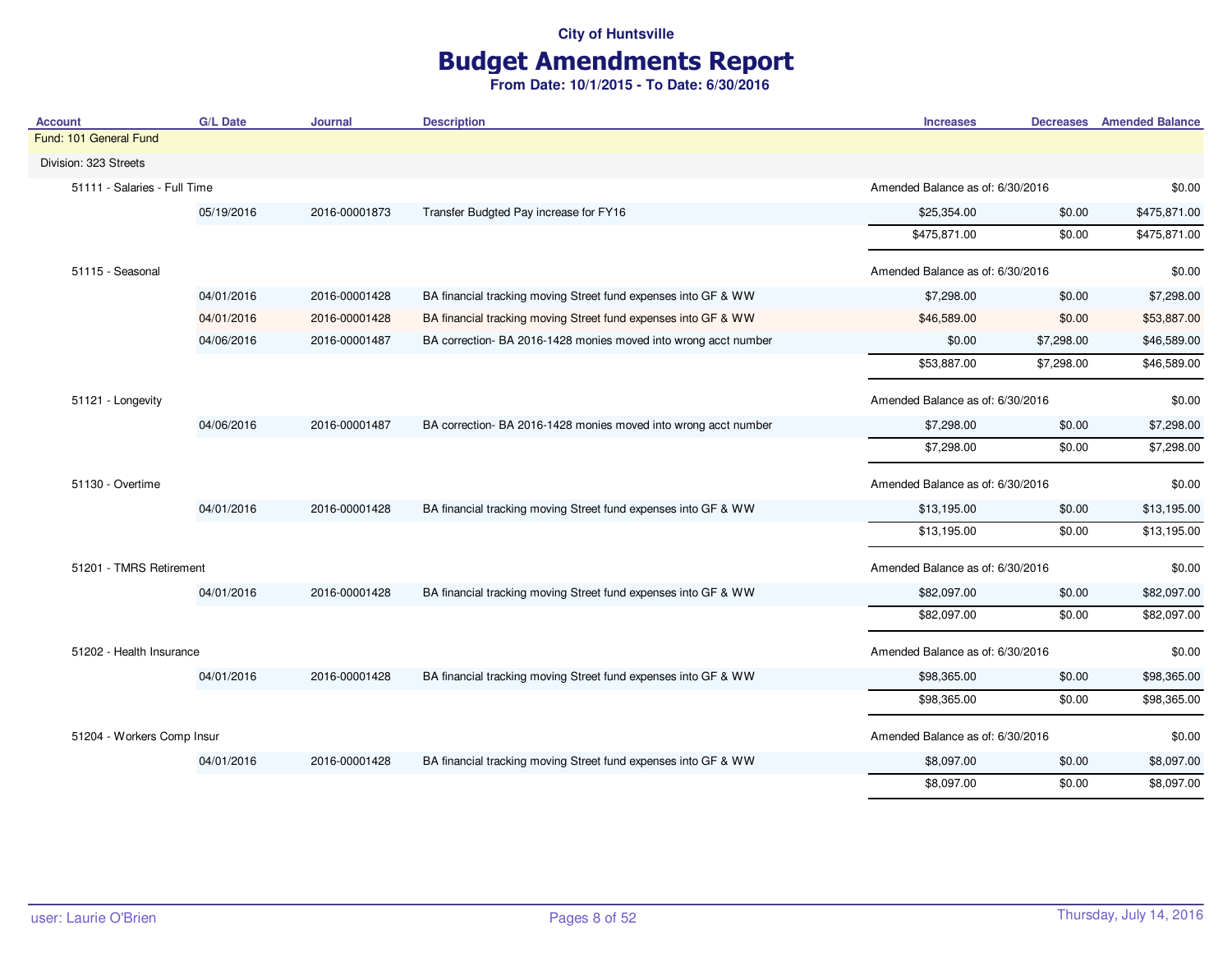# Budget Amendments Report

| <b>Account</b>                  | <b>G/L Date</b> | Journal       | <b>Description</b>                                             | <b>Increases</b>                 |                                  | <b>Decreases</b> Amended Balance |
|---------------------------------|-----------------|---------------|----------------------------------------------------------------|----------------------------------|----------------------------------|----------------------------------|
| Fund: 101 General Fund          |                 |               |                                                                |                                  |                                  |                                  |
| Division: 323 Streets           |                 |               |                                                                |                                  |                                  |                                  |
| 51205 - Medicare Tax            |                 |               |                                                                |                                  | Amended Balance as of: 6/30/2016 |                                  |
|                                 | 04/01/2016      | 2016-00001428 | BA financial tracking moving Street fund expenses into GF & WW | \$7,506.00                       | \$0.00                           | \$7,506.00                       |
|                                 |                 |               |                                                                | \$7,506.00                       | \$0.00                           | \$7,506.00                       |
| 51206 - Unemployment Comp Insur |                 |               |                                                                | Amended Balance as of: 6/30/2016 |                                  | \$0.00                           |
|                                 | 04/01/2016      | 2016-00001428 | BA financial tracking moving Street fund expenses into GF & WW | \$125.00                         | \$0.00                           | \$125.00                         |
|                                 |                 |               |                                                                | \$125.00                         | \$0.00                           | \$125.00                         |
| 52010 - Office Supplies         |                 |               |                                                                | Amended Balance as of: 6/30/2016 |                                  | \$0.00                           |
|                                 | 04/01/2016      | 2016-00001428 | BA financial tracking moving Street fund expenses into GF & WW | \$300.00                         | \$0.00                           | \$300.00                         |
|                                 |                 |               |                                                                | \$300.00                         | \$0.00                           | \$300.00                         |
| 52030 - Clothing                |                 |               |                                                                | Amended Balance as of: 6/30/2016 |                                  | \$0.00                           |
|                                 | 04/01/2016      | 2016-00001428 | BA financial tracking moving Street fund expenses into GF & WW | \$9,276.00                       | \$0.00                           | \$9,276.00                       |
|                                 |                 |               |                                                                | \$9,276.00                       | \$0.00                           | \$9,276.00                       |
| 52031 - Clothing - Safety Gear  |                 |               |                                                                | Amended Balance as of: 6/30/2016 |                                  | \$0.00                           |
|                                 | 04/01/2016      | 2016-00001428 | BA financial tracking moving Street fund expenses into GF & WW | \$3,648.00                       | \$0.00                           | \$3,648.00                       |
|                                 |                 |               |                                                                | \$3,648.00                       | \$0.00                           | \$3,648.00                       |
| 52040 - Fuel                    |                 |               |                                                                | Amended Balance as of: 6/30/2016 |                                  | \$0.00                           |
|                                 | 04/01/2016      | 2016-00001428 | BA financial tracking moving Street fund expenses into GF & WW | \$75,000.00                      | \$0.00                           | \$75,000.00                      |
|                                 |                 |               |                                                                | \$75,000.00                      | \$0.00                           | \$75,000.00                      |
| 52050 - Minor Tools/Instruments |                 |               |                                                                | Amended Balance as of: 6/30/2016 |                                  | \$0.00                           |
|                                 | 04/01/2016      | 2016-00001428 | BA financial tracking moving Street fund expenses into GF & WW | \$2,400.00                       | \$0.00                           | \$2,400.00                       |
|                                 |                 |               |                                                                | \$2,400.00                       | \$0.00                           | \$2,400.00                       |
| 52060 - Cleaning Supplies       |                 |               |                                                                | Amended Balance as of: 6/30/2016 |                                  | \$0.00                           |
|                                 | 04/01/2016      | 2016-00001428 | BA financial tracking moving Street fund expenses into GF & WW | \$1,000.00                       | \$0.00                           | \$1,000.00                       |
|                                 |                 |               |                                                                | \$1,000.00                       | \$0.00                           | \$1,000.00                       |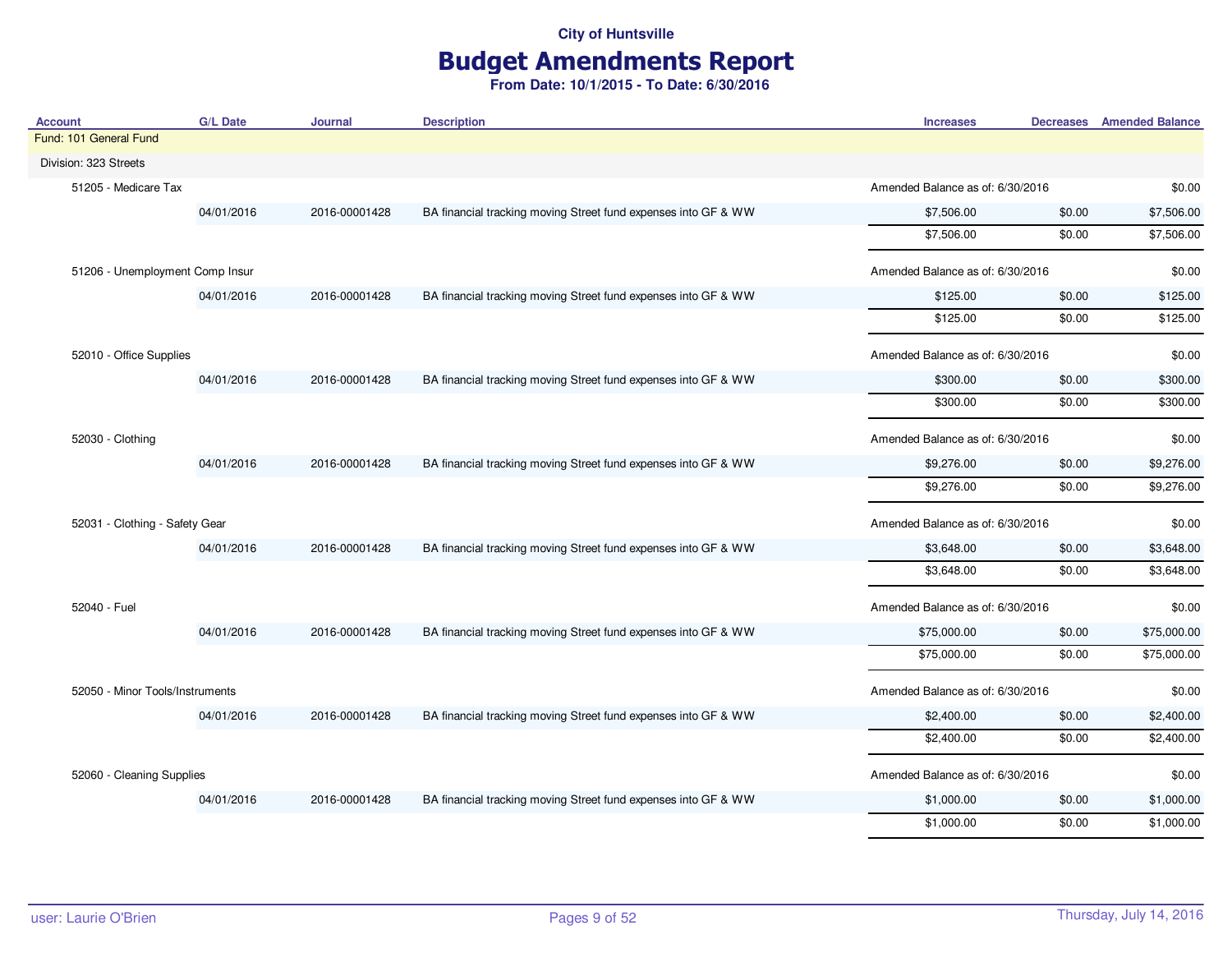# Budget Amendments Report

| <b>Account</b>                          | <b>G/L Date</b> | Journal                          | <b>Description</b>                                             | <b>Increases</b>                 |        | <b>Decreases</b> Amended Balance |
|-----------------------------------------|-----------------|----------------------------------|----------------------------------------------------------------|----------------------------------|--------|----------------------------------|
| Fund: 101 General Fund                  |                 |                                  |                                                                |                                  |        |                                  |
| Division: 323 Streets                   |                 |                                  |                                                                |                                  |        |                                  |
| 52070 - Chemical Supplies               |                 |                                  |                                                                | Amended Balance as of: 6/30/2016 |        | \$0.00                           |
|                                         | 04/01/2016      | 2016-00001428                    | BA financial tracking moving Street fund expenses into GF & WW | \$700.00                         | \$0.00 | \$700.00                         |
|                                         |                 |                                  |                                                                | \$700.00                         | \$0.00 | \$700.00                         |
| 52100 - Traffic Supplies                |                 |                                  |                                                                | Amended Balance as of: 6/30/2016 |        | \$0.00                           |
|                                         | 04/01/2016      | 2016-00001428                    | BA financial tracking moving Street fund expenses into GF & WW | \$19,000.00                      | \$0.00 | \$19,000.00                      |
|                                         |                 |                                  |                                                                | \$19,000.00                      | \$0.00 | \$19,000.00                      |
| 52130 - Other Supplies                  |                 |                                  |                                                                | Amended Balance as of: 6/30/2016 |        | \$0.00                           |
|                                         | 04/01/2016      | 2016-00001428                    | BA financial tracking moving Street fund expenses into GF & WW | \$600.00                         | \$0.00 | \$600.00                         |
|                                         |                 |                                  |                                                                | \$600.00                         | \$0.00 | \$600.00                         |
| 52200 - Non Capital Equipment Purchases |                 | Amended Balance as of: 6/30/2016 |                                                                | \$0.00                           |        |                                  |
|                                         | 04/01/2016      | 2016-00001428                    | BA financial tracking moving Street fund expenses into GF & WW | \$21,000.00                      | \$0.00 | \$21,000.00                      |
|                                         |                 |                                  |                                                                | \$21,000.00                      | \$0.00 | \$21,000.00                      |
| 53050 - Maint-Street/Curbs/Gutters      |                 |                                  |                                                                | Amended Balance as of: 6/30/2016 |        | \$0.00                           |
|                                         | 04/01/2016      | 2016-00001428                    | BA financial tracking moving Street fund expenses into GF & WW | \$180,000.00                     | \$0.00 | \$180,000.00                     |
|                                         |                 |                                  |                                                                | \$180,000.00                     | \$0.00 | \$180,000.00                     |
| 53051 - Street Infrastructure Project   |                 |                                  |                                                                | Amended Balance as of: 6/30/2016 |        | \$0.00                           |
|                                         | 04/01/2016      | 2016-00001428                    | BA financial tracking moving Street fund expenses into GF & WW | \$662,013.00                     | \$0.00 | \$662,013.00                     |
|                                         |                 |                                  |                                                                | \$662,013.00                     | \$0.00 | \$662,013.00                     |
| 53053 - Street Lighting                 |                 |                                  |                                                                | Amended Balance as of: 6/30/2016 |        | \$0.00                           |
|                                         | 04/01/2016      | 2016-00001428                    | BA financial tracking moving Street fund expenses into GF & WW | \$1,000.00                       | \$0.00 | \$1,000.00                       |
|                                         |                 |                                  |                                                                | \$1,000.00                       | \$0.00 | \$1,000.00                       |
| 53160 - Sidewalks Maintenance           |                 |                                  |                                                                | Amended Balance as of: 6/30/2016 |        | \$0.00                           |
|                                         | 04/01/2016      | 2016-00001428                    | BA financial tracking moving Street fund expenses into GF & WW | \$5,000.00                       | \$0.00 | \$5,000.00                       |
|                                         |                 |                                  |                                                                | \$5,000.00                       | \$0.00 | \$5,000.00                       |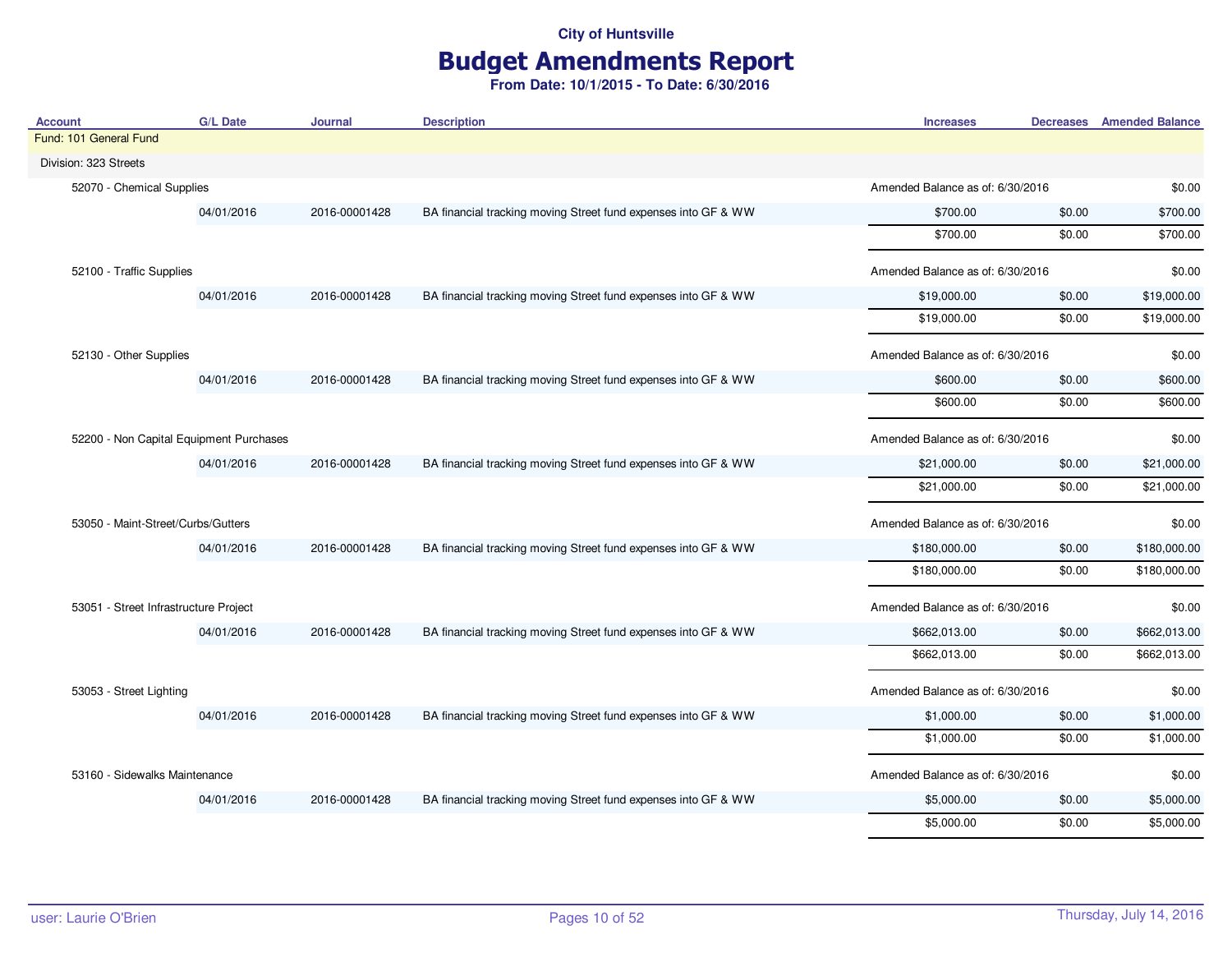# Budget Amendments Report

| <b>Account</b>                            | <b>G/L Date</b> | Journal       | <b>Description</b>                                             | <b>Increases</b>                 |        | <b>Decreases</b> Amended Balance |
|-------------------------------------------|-----------------|---------------|----------------------------------------------------------------|----------------------------------|--------|----------------------------------|
| Fund: 101 General Fund                    |                 |               |                                                                |                                  |        |                                  |
| Division: 323 Streets                     |                 |               |                                                                |                                  |        |                                  |
| 53170 - Street Sign Replacement           |                 |               |                                                                | Amended Balance as of: 6/30/2016 |        | \$0.00                           |
|                                           | 04/01/2016      | 2016-00001428 | BA financial tracking moving Street fund expenses into GF & WW | \$15,000.00                      | \$0.00 | \$15,000.00                      |
|                                           |                 |               |                                                                | \$15,000.00                      | \$0.00 | \$15,000.00                      |
| 54020 - Maint - Mach/Tools/Instruments    |                 |               |                                                                | Amended Balance as of: 6/30/2016 |        | \$0.00                           |
|                                           | 04/01/2016      | 2016-00001428 | BA financial tracking moving Street fund expenses into GF & WW | \$500.00                         | \$0.00 | \$500.00                         |
|                                           |                 |               |                                                                | \$500.00                         | \$0.00 | \$500.00                         |
| 54040 - Vehicle and Equipment Maintenance |                 |               |                                                                | Amended Balance as of: 6/30/2016 |        | \$0.00                           |
|                                           | 04/01/2016      | 2016-00001428 | BA financial tracking moving Street fund expenses into GF & WW | \$70,000.00                      | \$0.00 | \$70,000.00                      |
|                                           |                 |               |                                                                | \$70,000.00                      | \$0.00 | \$70,000.00                      |
| 55010 - Rental of Equipment               |                 |               | Amended Balance as of: 6/30/2016                               |                                  | \$0.00 |                                  |
|                                           | 04/01/2016      | 2016-00001428 | BA financial tracking moving Street fund expenses into GF & WW | \$700.00                         | \$0.00 | \$700.00                         |
|                                           |                 |               |                                                                | \$700.00                         | \$0.00 | \$700.00                         |
| 55030 - Long Distance/Circuit Ch          |                 |               |                                                                | Amended Balance as of: 6/30/2016 |        | \$0.00                           |
|                                           | 04/01/2016      | 2016-00001428 | BA financial tracking moving Street fund expenses into GF & WW | \$30.00                          | \$0.00 | \$30.00                          |
|                                           |                 |               |                                                                | \$30.00                          | \$0.00 | \$30.00                          |
| 55034 - Communication & Data Services     |                 |               |                                                                | Amended Balance as of: 6/30/2016 |        | \$0.00                           |
|                                           | 04/01/2016      | 2016-00001428 | BA financial tracking moving Street fund expenses into GF & WW | \$6,900.00                       | \$0.00 | \$6,900.00                       |
|                                           |                 |               |                                                                | \$6,900.00                       | \$0.00 | \$6,900.00                       |
| 55040 - Electric                          |                 |               |                                                                | Amended Balance as of: 6/30/2016 |        | \$0.00                           |
|                                           | 04/01/2016      | 2016-00001428 | BA financial tracking moving Street fund expenses into GF & WW | \$300,000.00                     | \$0.00 | \$300,000.00                     |
|                                           |                 |               |                                                                | \$300,000.00                     | \$0.00 | \$300,000.00                     |
| 55080 - Travel & Training                 |                 |               |                                                                | Amended Balance as of: 6/30/2016 |        | \$0.00                           |
|                                           | 04/01/2016      | 2016-00001428 | BA financial tracking moving Street fund expenses into GF & WW | \$4,000.00                       | \$0.00 | \$4,000.00                       |
|                                           |                 |               |                                                                | \$4,000.00                       | \$0.00 | \$4,000.00                       |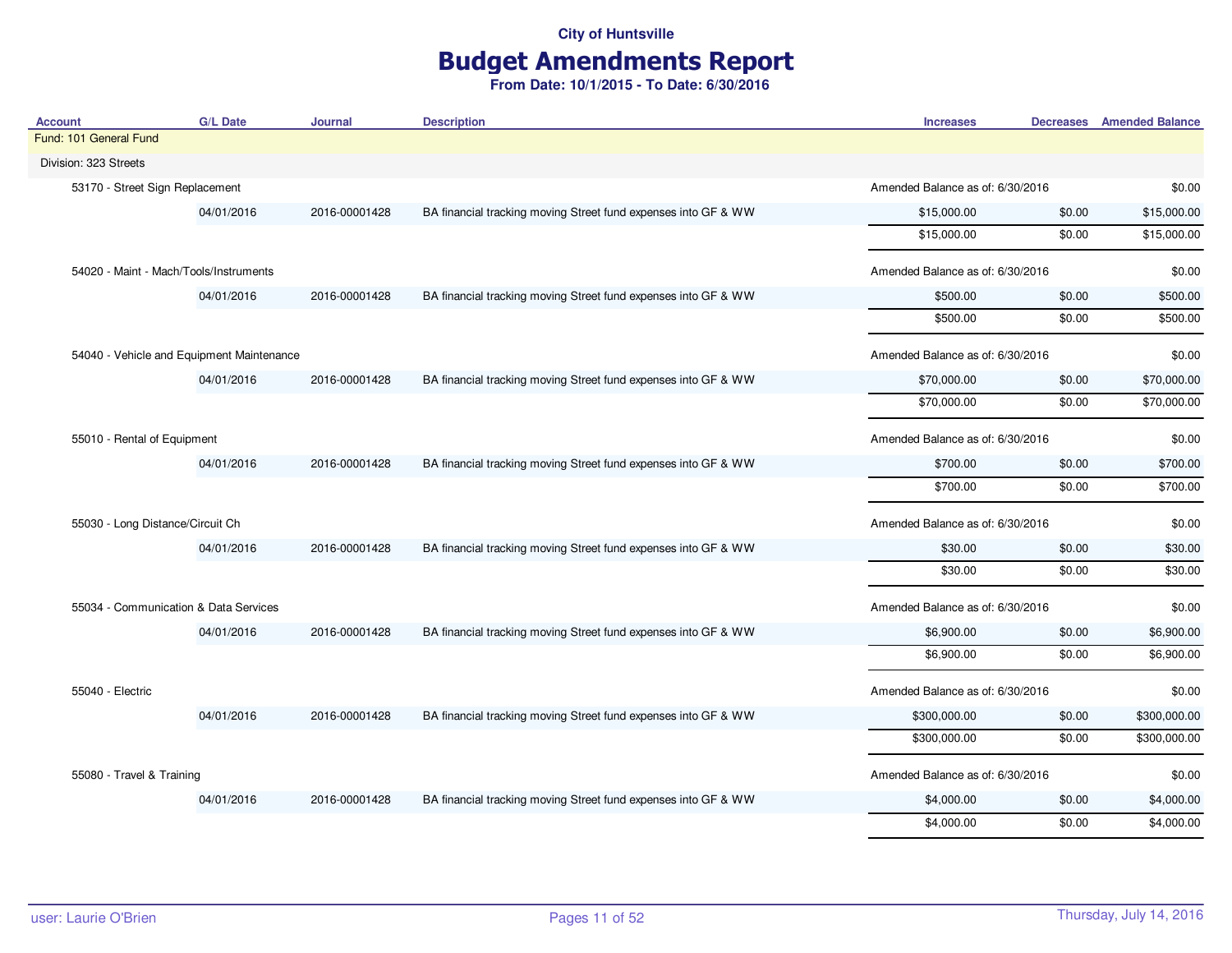# Budget Amendments Report

| <b>Account</b>                      | <b>G/L Date</b> | <b>Journal</b> | <b>Description</b>                                             | <b>Increases</b>                 | <b>Decreases</b>                 | <b>Amended Balance</b> |
|-------------------------------------|-----------------|----------------|----------------------------------------------------------------|----------------------------------|----------------------------------|------------------------|
| Fund: 101 General Fund              |                 |                |                                                                |                                  |                                  |                        |
| Division: 323 Streets               |                 |                |                                                                |                                  |                                  |                        |
| 55090 - Memberships/Subscriptions   |                 |                |                                                                | Amended Balance as of: 6/30/2016 |                                  | \$0.00                 |
|                                     | 04/01/2016      | 2016-00001428  | BA financial tracking moving Street fund expenses into GF & WW | \$412.00                         | \$0.00                           | \$412.00               |
|                                     |                 |                |                                                                | \$412.00                         | \$0.00                           | \$412.00               |
| 55195 - Cellular Phone Charges      |                 |                |                                                                | Amended Balance as of: 6/30/2016 |                                  | \$0.00                 |
|                                     | 04/01/2016      | 2016-00001428  | BA financial tracking moving Street fund expenses into GF & WW | \$2,030.00                       | \$0.00                           | \$2,030.00             |
|                                     |                 |                |                                                                | \$2,030.00                       | \$0.00                           | \$2,030.00             |
| 57100 - Street Light Installation   |                 |                |                                                                |                                  | Amended Balance as of: 6/30/2016 |                        |
|                                     | 04/01/2016      | 2016-00001428  | BA financial tracking moving Street fund expenses into GF & WW | \$15,000.00                      | \$0.00                           | \$15,000.00            |
|                                     |                 |                |                                                                | \$15,000.00                      | \$0.00                           | \$15,000.00            |
| Division: 323 Streets Totals:       |                 |                |                                                                | \$2,141,950.00                   | \$7,298.00                       |                        |
| Division: 388 Warehouse             |                 |                |                                                                |                                  |                                  |                        |
| 51111 - Salaries - Full Time        |                 |                |                                                                | Amended Balance as of: 6/30/2016 |                                  | \$30,465.00            |
|                                     | 05/19/2016      | 2016-00001873  | Transfer Budgted Pay increase for FY16                         | \$1,813.00                       | \$0.00                           | \$32,278.00            |
|                                     |                 |                |                                                                | \$1,813.00                       | \$0.00                           | \$32,278.00            |
| Division: 388 Warehouse Totals:     |                 |                |                                                                | \$1,813.00                       | \$0.00                           |                        |
| Division: 389 Garage/Fleet Services |                 |                |                                                                |                                  |                                  |                        |
| 51111 - Salaries - Full Time        |                 |                |                                                                | Amended Balance as of: 6/30/2016 |                                  | \$251,980.52           |
|                                     | 10/01/2015      | 2016-00000008  | For Financial Purposes Only -Moving Decision Package Monies    | \$30,014.00                      | \$0.00                           | \$281,994.52           |
|                                     | 05/19/2016      | 2016-00001873  | Transfer Budgted Pay increase for FY16                         | \$15,164.00                      | \$0.00                           | \$297,158.52           |
|                                     |                 |                |                                                                | \$45,178.00                      | \$0.00                           | \$297,158.52           |
| 51201 - TMRS Retirement             |                 |                |                                                                | Amended Balance as of: 6/30/2016 |                                  | \$47,737.56            |
|                                     | 10/01/2015      | 2016-00000008  | For Financial Purposes Only -Moving Decision Package Monies    | \$5,232.00                       | \$0.00                           | \$52,969.56            |
|                                     |                 |                |                                                                | \$5,232.00                       | \$0.00                           | \$52,969.56            |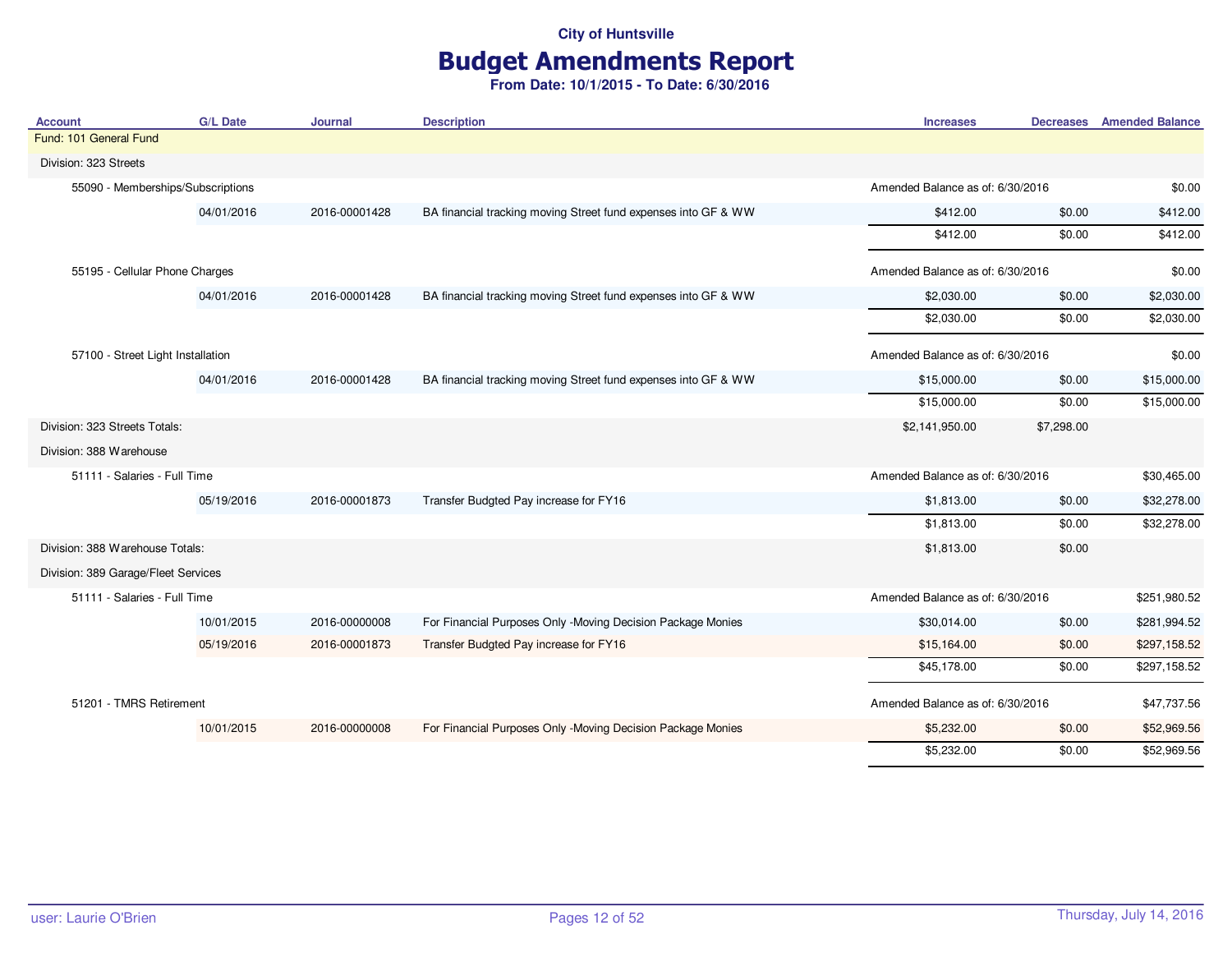# Budget Amendments Report

| <b>Account</b>                               | <b>G/L Date</b> | Journal       | <b>Description</b>                                          | <b>Increases</b>                 |                                  | <b>Decreases</b> Amended Balance |
|----------------------------------------------|-----------------|---------------|-------------------------------------------------------------|----------------------------------|----------------------------------|----------------------------------|
| Fund: 101 General Fund                       |                 |               |                                                             |                                  |                                  |                                  |
| Division: 389 Garage/Fleet Services          |                 |               |                                                             |                                  |                                  |                                  |
| 51202 - Health Insurance                     |                 |               |                                                             |                                  | Amended Balance as of: 6/30/2016 |                                  |
|                                              | 10/01/2015      | 2016-00000008 | For Financial Purposes Only -Moving Decision Package Monies | \$9,000.00                       | \$0.00                           | \$62,898.12                      |
|                                              |                 |               |                                                             | \$9,000.00                       | \$0.00                           | \$62,898.12                      |
| 51204 - Workers Comp Insur                   |                 |               |                                                             | Amended Balance as of: 6/30/2016 |                                  | \$2,765.62                       |
|                                              | 10/01/2015      | 2016-00000008 | For Financial Purposes Only -Moving Decision Package Monies | \$264.00                         | \$0.00                           | \$3,029.62                       |
|                                              |                 |               |                                                             | \$264.00                         | \$0.00                           | \$3,029.62                       |
| 51205 - Medicare Tax                         |                 |               |                                                             | Amended Balance as of: 6/30/2016 |                                  | \$4,255.94                       |
|                                              | 10/01/2015      | 2016-00000008 | For Financial Purposes Only -Moving Decision Package Monies | \$435.00                         | \$0.00                           | \$4,690.94                       |
|                                              |                 |               |                                                             | \$435.00                         | \$0.00                           | \$4,690.94                       |
| 51206 - Unemployment Comp Insur              |                 |               |                                                             | Amended Balance as of: 6/30/2016 |                                  | \$74.00                          |
|                                              | 10/01/2015      | 2016-00000008 | For Financial Purposes Only -Moving Decision Package Monies | \$9.00                           | \$0.00                           | \$83.00                          |
|                                              |                 |               |                                                             | \$9.00                           | \$0.00                           | \$83.00                          |
| 51999 - Decision Packages for Discussion     |                 |               |                                                             | Amended Balance as of: 6/30/2016 |                                  | \$44,954.00                      |
|                                              | 10/01/2015      | 2016-00000008 | For Financial Purposes Only -Moving Decision Package Monies | \$0.00                           | \$44,954.00                      | \$0.00                           |
|                                              |                 |               |                                                             | \$0.00                           | \$44,954.00                      | \$0.00                           |
| 52030 - Clothing                             |                 |               |                                                             | Amended Balance as of: 6/30/2016 |                                  | \$2,500.00                       |
|                                              | 10/01/2015      | 2016-00000008 | For Financial Purposes Only -Moving Decision Package Monies | \$430.00                         | \$0.00                           | \$2,930.00                       |
|                                              |                 |               |                                                             | \$430.00                         | \$0.00                           | \$2,930.00                       |
| 52999 - Decision Packages for Discussion     |                 |               |                                                             | Amended Balance as of: 6/30/2016 |                                  | \$430.00                         |
|                                              | 10/01/2015      | 2016-00000008 | For Financial Purposes Only -Moving Decision Package Monies | \$0.00                           | \$430.00                         | \$0.00                           |
|                                              |                 |               |                                                             | \$0.00                           | \$430.00                         | \$0.00                           |
| Division: 389 Garage/Fleet Services Totals:  |                 |               |                                                             | \$60,548.00                      | \$45,384.00                      |                                  |
| Division: 420 Parks & Leisure Administration |                 |               |                                                             |                                  |                                  |                                  |
| 51111 - Salaries - Full Time                 |                 |               |                                                             | Amended Balance as of: 6/30/2016 |                                  | \$117,426.00                     |
|                                              | 10/01/2015      | 2016-00000009 | For Financial Purposes Only -Moving Decision Package Monies | \$3,052.00                       | \$0.00                           | \$120,478.00                     |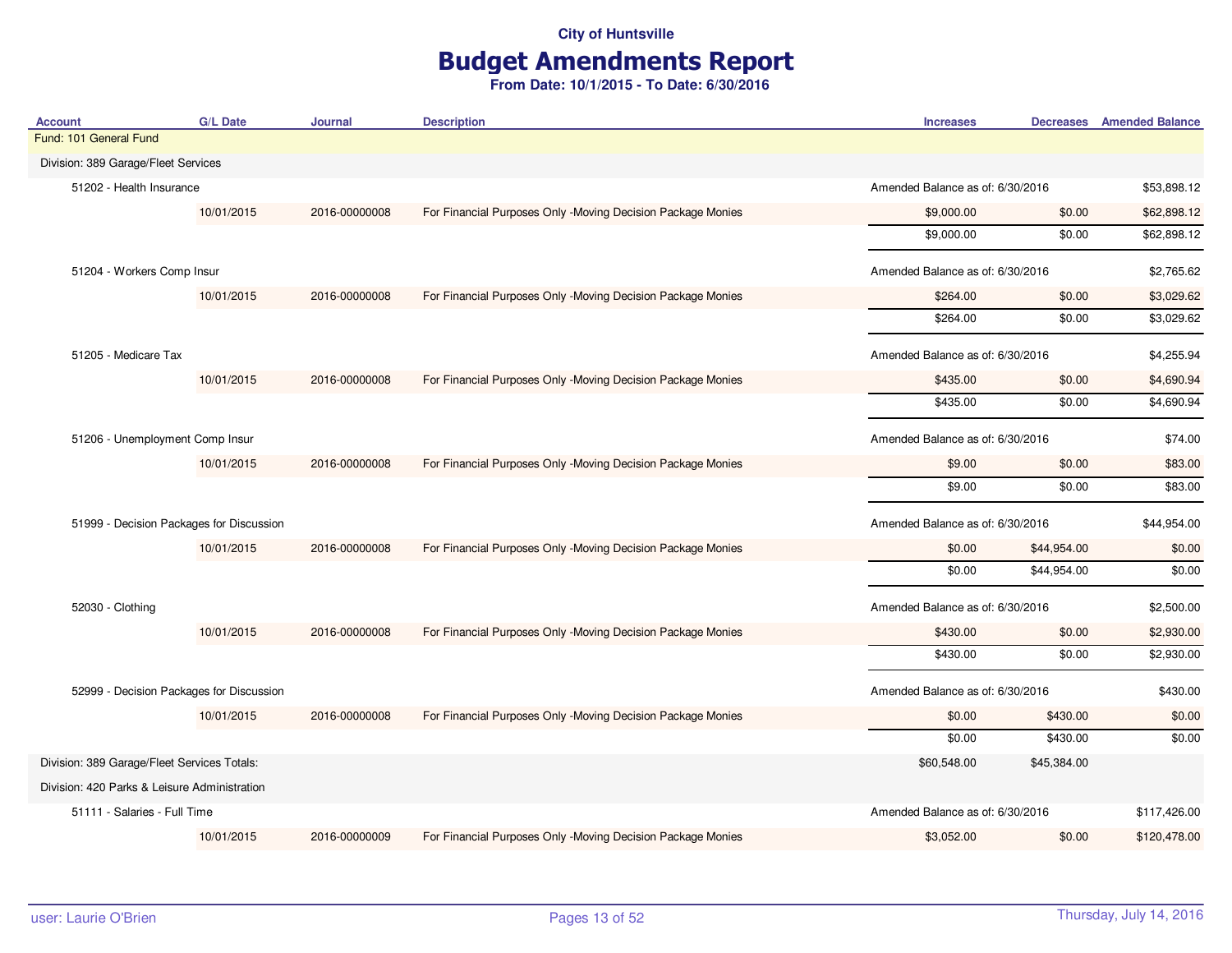# Budget Amendments Report

| <b>Account</b>                                       | <b>G/L Date</b> | <b>Journal</b> | <b>Description</b>                                          | <b>Increases</b>                 |                                  | <b>Decreases</b> Amended Balance |
|------------------------------------------------------|-----------------|----------------|-------------------------------------------------------------|----------------------------------|----------------------------------|----------------------------------|
| Fund: 101 General Fund                               |                 |                |                                                             |                                  |                                  |                                  |
| Division: 420 Parks & Leisure Administration         |                 |                |                                                             |                                  |                                  |                                  |
| 51111 - Salaries - Full Time                         |                 |                |                                                             |                                  | Amended Balance as of: 6/30/2016 |                                  |
|                                                      | 05/19/2016      | 2016-00001873  | Transfer Budgted Pay increase for FY16                      | \$7,278.00                       | \$0.00                           | \$127,756.00                     |
|                                                      |                 |                |                                                             | \$10,330.00                      | \$0.00                           | \$127,756.00                     |
| 51201 - TMRS Retirement                              |                 |                |                                                             | Amended Balance as of: 6/30/2016 |                                  | \$21,595.00                      |
|                                                      | 10/01/2015      | 2016-00000009  | For Financial Purposes Only -Moving Decision Package Monies | \$662.00                         | \$0.00                           | \$22,257.00                      |
|                                                      |                 |                |                                                             | \$662.00                         | \$0.00                           | \$22,257.00                      |
| 51204 - Workers Comp Insur                           |                 |                |                                                             | Amended Balance as of: 6/30/2016 |                                  | \$110.00                         |
|                                                      | 10/01/2015      | 2016-00000009  | For Financial Purposes Only -Moving Decision Package Monies | \$27.00                          | \$0.00                           | \$137.00                         |
|                                                      |                 |                |                                                             | \$27.00                          | \$0.00                           | \$137.00                         |
| 51205 - Medicare Tax                                 |                 |                |                                                             | Amended Balance as of: 6/30/2016 |                                  | \$1,797.00                       |
|                                                      | 10/01/2015      | 2016-00000009  | For Financial Purposes Only -Moving Decision Package Monies | \$55.00                          | \$0.00                           | \$1,852.00                       |
|                                                      |                 |                |                                                             | \$55.00                          | \$0.00                           | \$1,852.00                       |
| 51206 - Unemployment Comp Insur                      |                 |                |                                                             | Amended Balance as of: 6/30/2016 |                                  | \$21.00                          |
|                                                      | 10/01/2015      | 2016-00000009  | For Financial Purposes Only -Moving Decision Package Monies | \$4.00                           | \$0.00                           | \$25.00                          |
|                                                      |                 |                |                                                             | \$4.00                           | \$0.00                           | \$25.00                          |
| 51999 - Decision Packages for Discussion             |                 |                |                                                             | Amended Balance as of: 6/30/2016 |                                  | \$3,800.00                       |
|                                                      | 10/01/2015      | 2016-00000009  | For Financial Purposes Only -Moving Decision Package Monies | \$0.00                           | \$3,800.00                       | \$0.00                           |
|                                                      |                 |                |                                                             | \$0.00                           | \$3,800.00                       | \$0.00                           |
| Division: 420 Parks & Leisure Administration Totals: |                 |                |                                                             | \$11,078.00                      | \$3,800.00                       |                                  |
| Division: 422 Parks Maintenance                      |                 |                |                                                             |                                  |                                  |                                  |
| 51111 - Salaries - Full Time                         |                 |                |                                                             | Amended Balance as of: 6/30/2016 |                                  | \$324,796.88                     |
|                                                      | 05/19/2016      | 2016-00001873  | Transfer Budgted Pay increase for FY16                      | \$21,383.00                      | \$0.00                           | \$346,179.88                     |
|                                                      |                 |                |                                                             | \$21,383.00                      | \$0.00                           | \$346,179.88                     |
| Division: 422 Parks Maintenance Totals:              |                 |                |                                                             | \$21,383.00                      | \$0.00                           |                                  |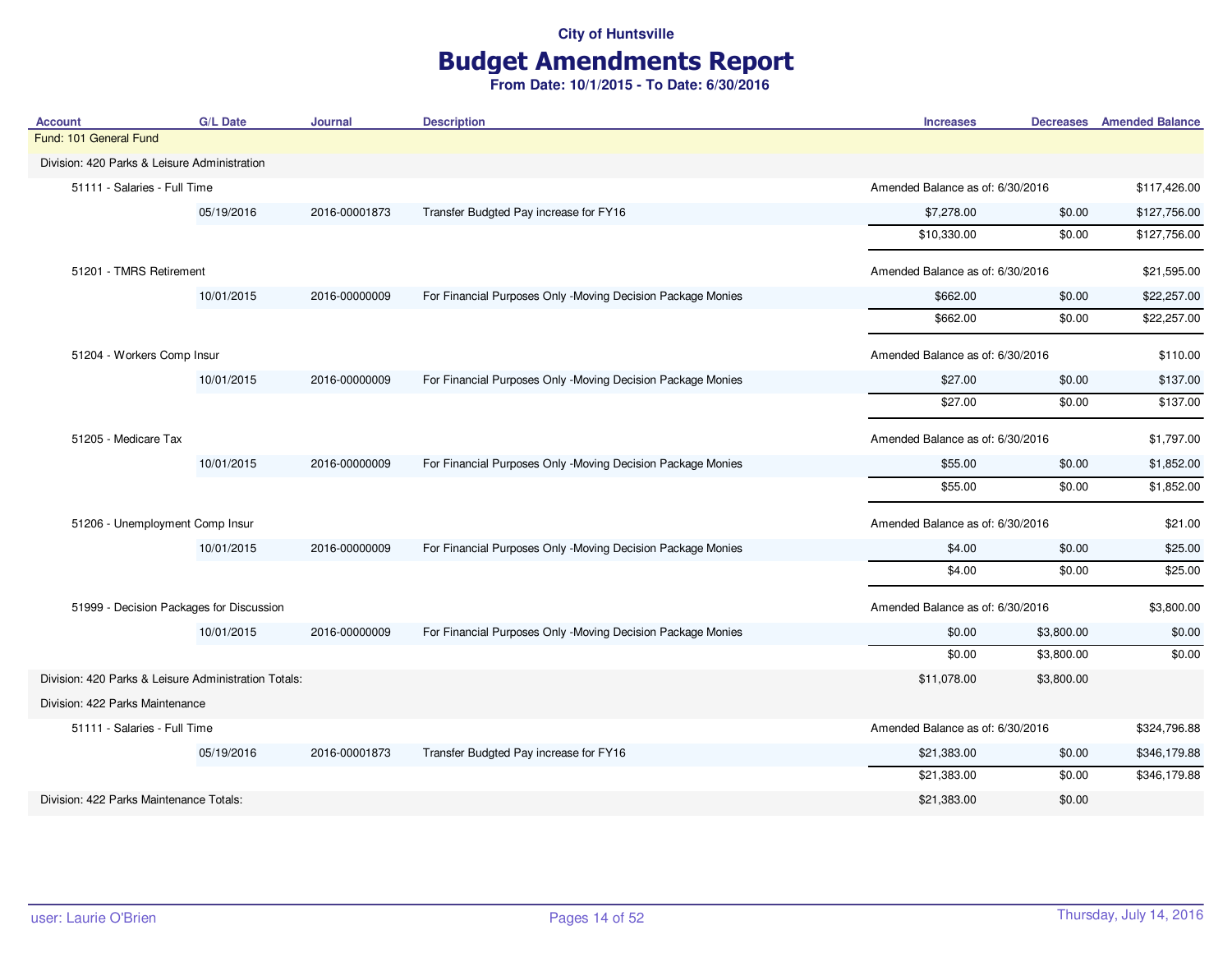# Budget Amendments Report

| <b>Account</b>                                     | <b>G/L Date</b>                         | Journal                          | <b>Description</b>                                              | <b>Increases</b>                 | <b>Decreases</b> Amended Balance |
|----------------------------------------------------|-----------------------------------------|----------------------------------|-----------------------------------------------------------------|----------------------------------|----------------------------------|
| Fund: 101 General Fund                             |                                         |                                  |                                                                 |                                  |                                  |
| Division: 424 Aquatic Center Operations            |                                         |                                  |                                                                 |                                  |                                  |
| 51111 - Salaries - Full Time                       |                                         |                                  |                                                                 | Amended Balance as of: 6/30/2016 | \$41,422.00                      |
|                                                    | 05/19/2016                              | 2016-00001873                    | Transfer Budgted Pay increase for FY16                          | \$4,669.00<br>\$0.00             | \$46,091.00                      |
|                                                    |                                         |                                  |                                                                 | \$4,669.00<br>\$0.00             | \$46,091.00                      |
|                                                    | 52200 - Non Capital Equipment Purchases |                                  |                                                                 | Amended Balance as of: 6/30/2016 | \$4,000.00                       |
|                                                    | 04/06/2016                              | 2016-00001494                    | BA to Move Funds From 101-1101-99100 to 101-424-52200           | \$8,783.00<br>\$0.00             | \$12,783.00                      |
|                                                    |                                         |                                  |                                                                 | \$8,783.00<br>\$0.00             | \$12,783.00                      |
| Division: 424 Aquatic Center Operations Totals:    |                                         |                                  |                                                                 | \$13,452.00<br>\$0.00            |                                  |
| Division: 444 Building Maintenance                 |                                         |                                  |                                                                 |                                  |                                  |
| 51111 - Salaries - Full Time                       |                                         |                                  |                                                                 | Amended Balance as of: 6/30/2016 | \$72,921.00                      |
|                                                    | 05/19/2016                              | 2016-00001873                    | Transfer Budgted Pay increase for FY16                          | \$4,594.00<br>\$0.00             | \$77,515.00                      |
|                                                    |                                         |                                  |                                                                 | \$0.00<br>\$4,594.00             | \$77,515.00                      |
| 53090 - Special Maintenance Projects               |                                         | Amended Balance as of: 6/30/2016 | \$43,000.00                                                     |                                  |                                  |
|                                                    | 04/25/2016                              | 2016-00001651                    | BA move funds from FA to 444 for log cabin roof repairs         | \$8,000.00<br>\$0.00             | \$51,000.00                      |
|                                                    |                                         |                                  |                                                                 | \$8,000.00<br>\$0.00             | \$51,000.00                      |
| Division: 444 Building Maintenance Totals:         |                                         |                                  |                                                                 | \$12,594.00<br>\$0.00            |                                  |
| Division: 460 Cemetery                             |                                         |                                  |                                                                 |                                  |                                  |
| 51111 - Salaries - Full Time                       |                                         |                                  |                                                                 | Amended Balance as of: 6/30/2016 | \$42,012.88                      |
|                                                    | 05/19/2016                              | 2016-00001873                    | Transfer Budgted Pay increase for FY16                          | \$2,421.00<br>\$0.00             | \$44,433.88                      |
|                                                    |                                         |                                  |                                                                 | \$2,421.00<br>\$0.00             | \$44,433.88                      |
| Division: 460 Cemetery Totals:                     |                                         |                                  |                                                                 | \$2,421.00<br>\$0.00             |                                  |
| Division: 550 Public Safety Administration         |                                         |                                  |                                                                 |                                  |                                  |
| 51111 - Salaries - Full Time                       |                                         |                                  |                                                                 | Amended Balance as of: 6/30/2016 | \$151,499.66                     |
|                                                    | 05/19/2016                              | 2016-00001873                    | Transfer Budgted Pay increase for FY16                          | \$8,884.00<br>\$0.00             | \$160,383.66                     |
|                                                    |                                         |                                  |                                                                 | \$0.00<br>\$8,884.00             | \$160,383.66                     |
| Division: 550 Public Safety Administration Totals: |                                         |                                  |                                                                 | \$8,884.00<br>\$0.00             |                                  |
| Division: 551 Police Services                      |                                         |                                  |                                                                 |                                  |                                  |
| 51111 - Salaries - Full Time                       |                                         |                                  |                                                                 | Amended Balance as of: 6/30/2016 | \$2,924,285.00                   |
|                                                    | 10/19/2015                              | 2016-00000154                    | BA to set up new division for Victim Services Coordinator grant | \$40,675.00<br>\$0.00            | \$2,883,610.00                   |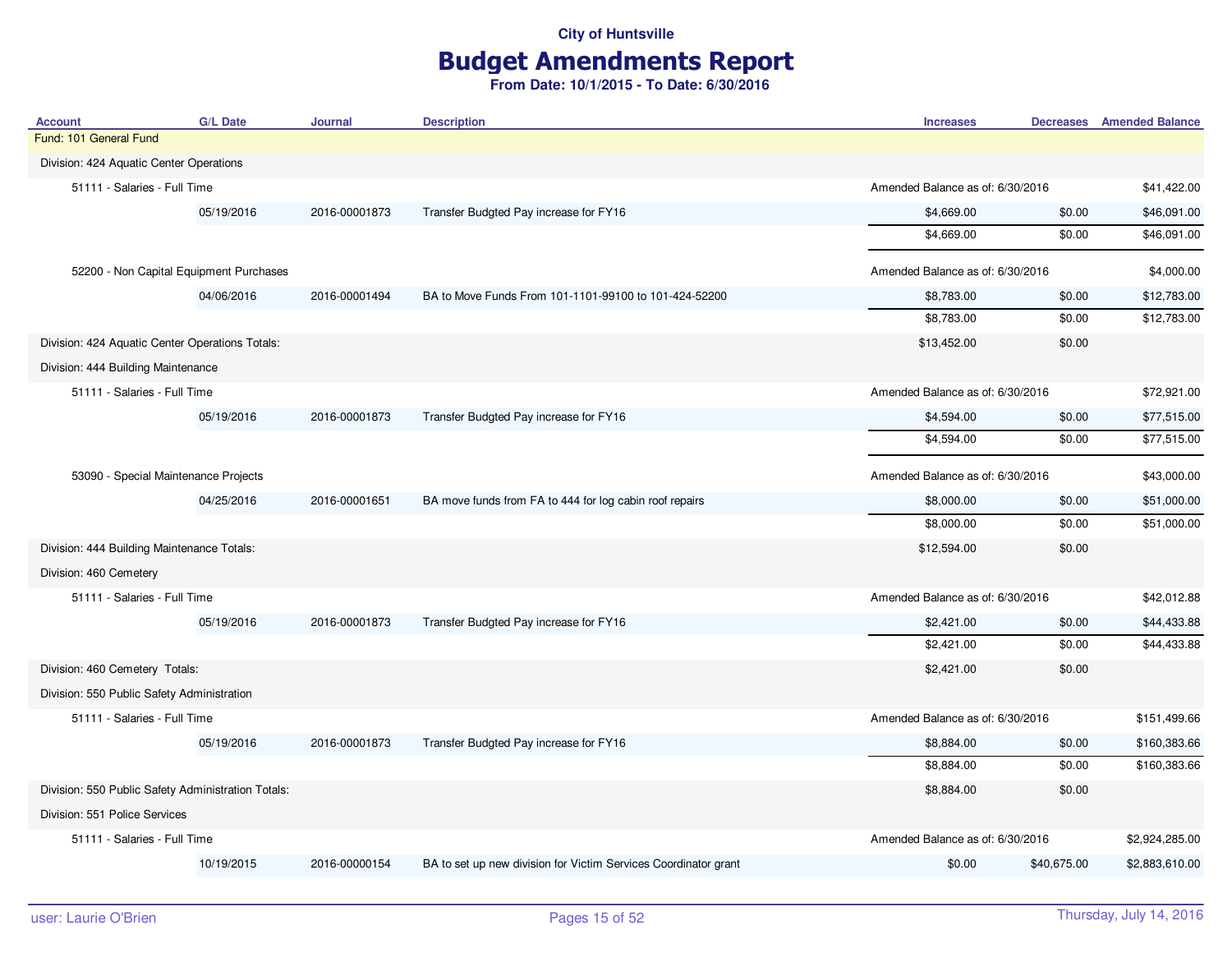# Budget Amendments Report

| <b>Account</b>                  | <b>G/L Date</b> | <b>Journal</b> | <b>Description</b>                                              | <b>Increases</b>                 |                                  | <b>Decreases</b> Amended Balance |
|---------------------------------|-----------------|----------------|-----------------------------------------------------------------|----------------------------------|----------------------------------|----------------------------------|
| Fund: 101 General Fund          |                 |                |                                                                 |                                  |                                  |                                  |
| Division: 551 Police Services   |                 |                |                                                                 |                                  |                                  |                                  |
| 51111 - Salaries - Full Time    |                 |                |                                                                 |                                  | Amended Balance as of: 6/30/2016 |                                  |
|                                 | 05/19/2016      | 2016-00001873  | Transfer Budgted Pay increase for FY16                          | \$168,224.00                     | \$0.00                           | \$3,051,834.00                   |
|                                 |                 |                |                                                                 | \$168,224.00                     | \$40,675.00                      | \$3,051,834.00                   |
| 51121 - Longevity               |                 |                |                                                                 | Amended Balance as of: 6/30/2016 |                                  | \$27,530.00                      |
|                                 | 10/19/2015      | 2016-00000154  | BA to set up new division for Victim Services Coordinator grant | \$0.00                           | \$333.00                         | \$27,197.00                      |
|                                 |                 |                |                                                                 | \$0.00                           | \$333.00                         | \$27,197.00                      |
| 51130 - Overtime                |                 |                |                                                                 | Amended Balance as of: 6/30/2016 |                                  | \$127,078.00                     |
|                                 | 10/19/2015      | 2016-00000154  | BA to set up new division for Victim Services Coordinator grant | \$0.00                           | \$500.00                         | \$126,578.00                     |
|                                 |                 |                |                                                                 | \$0.00                           | \$500.00                         | \$126,578.00                     |
| 51201 - TMRS Retirement         |                 |                | Amended Balance as of: 6/30/2016                                |                                  | \$553,252.00                     |                                  |
|                                 | 10/19/2015      | 2016-00000154  | BA to set up new division for Victim Services Coordinator grant | \$0.00                           | \$7,164.00                       | \$546,088.00                     |
|                                 |                 |                |                                                                 | \$0.00                           | \$7,164.00                       | \$546,088.00                     |
| 51202 - Health Insurance        |                 |                |                                                                 | Amended Balance as of: 6/30/2016 |                                  | \$493,366.00                     |
|                                 | 10/19/2015      | 2016-00000154  | BA to set up new division for Victim Services Coordinator grant | \$0.00                           | \$9,000.00                       | \$484,366.00                     |
|                                 |                 |                |                                                                 | \$0.00                           | \$9,000.00                       | \$484,366.00                     |
| 51204 - Workers Comp Insur      |                 |                |                                                                 | Amended Balance as of: 6/30/2016 |                                  | \$21,580.00                      |
|                                 | 10/19/2015      | 2016-00000154  | BA to set up new division for Victim Services Coordinator grant | \$0.00                           | \$36.00                          | \$21,544.00                      |
|                                 |                 |                |                                                                 | \$0.00                           | \$36.00                          | \$21,544.00                      |
| 51205 - Medicare Tax            |                 |                |                                                                 | Amended Balance as of: 6/30/2016 |                                  | \$45,139.00                      |
|                                 | 10/19/2015      | 2016-00000154  | BA to set up new division for Victim Services Coordinator grant | \$0.00                           | \$581.00                         | \$44,558.00                      |
|                                 |                 |                |                                                                 | \$0.00                           | \$581.00                         | \$44,558.00                      |
| 51206 - Unemployment Comp Insur |                 |                |                                                                 | Amended Balance as of: 6/30/2016 |                                  | \$540.00                         |
|                                 | 10/19/2015      | 2016-00000154  | BA to set up new division for Victim Services Coordinator grant | \$0.00                           | \$9.00                           | \$531.00                         |
|                                 |                 |                |                                                                 | \$0.00                           | \$9.00                           | \$531.00                         |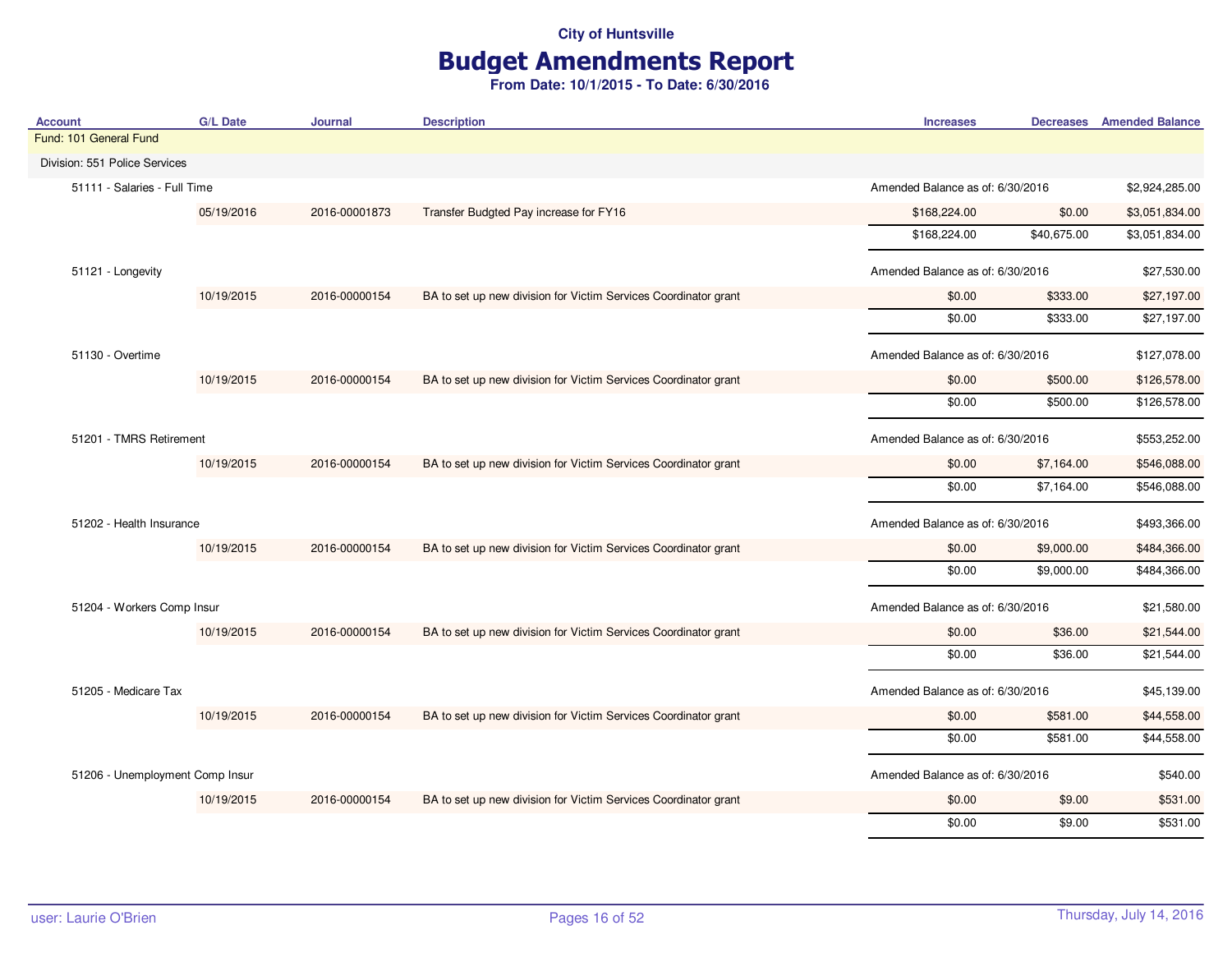# Budget Amendments Report

| <b>Account</b>                           | <b>G/L Date</b> | Journal       | <b>Description</b>                                              | <b>Increases</b>                 |             | <b>Decreases</b> Amended Balance |
|------------------------------------------|-----------------|---------------|-----------------------------------------------------------------|----------------------------------|-------------|----------------------------------|
| Fund: 101 General Fund                   |                 |               |                                                                 |                                  |             |                                  |
| Division: 551 Police Services            |                 |               |                                                                 |                                  |             |                                  |
| 52010 - Office Supplies                  |                 |               |                                                                 | Amended Balance as of: 6/30/2016 |             | \$9,920.00                       |
|                                          | 10/19/2015      | 2016-00000154 | BA to set up new division for Victim Services Coordinator grant | \$0.00                           | \$3,450.00  | \$6,470.00                       |
|                                          |                 |               |                                                                 | \$0.00                           | \$3,450.00  | \$6,470.00                       |
| 52130 - Other Supplies                   |                 |               |                                                                 | Amended Balance as of: 6/30/2016 |             | \$13,100.00                      |
|                                          | 10/19/2015      | 2016-00000154 | BA to set up new division for Victim Services Coordinator grant | \$0.00                           | \$4,300.00  | \$8,800.00                       |
|                                          |                 |               |                                                                 | \$0.00                           | \$4,300.00  | \$8,800.00                       |
| 55080 - Travel & Training                |                 |               |                                                                 | Amended Balance as of: 6/30/2016 |             | \$41,628.00                      |
|                                          | 10/19/2015      | 2016-00000154 | BA to set up new division for Victim Services Coordinator grant | \$0.00                           | \$6,150.00  | \$35,478.00                      |
|                                          |                 |               |                                                                 | \$0.00                           | \$6,150.00  | \$35,478.00                      |
| 55195 - Cellular Phone Charges           |                 |               |                                                                 | Amended Balance as of: 6/30/2016 |             | \$8,033.00                       |
|                                          | 10/19/2015      | 2016-00000154 | BA to set up new division for Victim Services Coordinator grant | \$0.00                           | \$1,613.00  | \$6,420.00                       |
|                                          |                 |               |                                                                 | \$0.00                           | \$1,613.00  | \$6,420.00                       |
| Division: 551 Police Services Totals:    |                 |               |                                                                 | \$168,224.00                     | \$73,811.00 |                                  |
| Division: 552 Fire Services              |                 |               |                                                                 |                                  |             |                                  |
| 51111 - Salaries - Full Time             |                 |               |                                                                 | Amended Balance as of: 6/30/2016 |             | \$797,066.92                     |
|                                          | 05/19/2016      | 2016-00001873 | Transfer Budgted Pay increase for FY16                          | \$48,454.00                      | \$0.00      | \$845,520.92                     |
|                                          |                 |               |                                                                 | \$48,454.00                      | \$0.00      | \$845,520.92                     |
| 51123 - Incentive Pay (Degree/OIC)       |                 |               |                                                                 | Amended Balance as of: 6/30/2016 |             | \$6,000.00                       |
|                                          | 10/01/2015      | 2016-00000009 | For Financial Purposes Only -Moving Decision Package Monies     | \$2,400.00                       | \$0.00      | \$8,400.00                       |
|                                          |                 |               |                                                                 | \$2,400.00                       | \$0.00      | \$8,400.00                       |
| 51999 - Decision Packages for Discussion |                 |               |                                                                 | Amended Balance as of: 6/30/2016 |             | \$2,400.00                       |
|                                          | 10/01/2015      | 2016-00000009 | For Financial Purposes Only -Moving Decision Package Monies     | \$0.00                           | \$2,400.00  | \$0.00                           |
|                                          |                 |               |                                                                 | \$0.00                           | \$2,400.00  | \$0.00                           |
| Division: 552 Fire Services Totals:      |                 |               |                                                                 | \$50,854.00                      | \$2,400.00  |                                  |
|                                          |                 |               |                                                                 |                                  |             |                                  |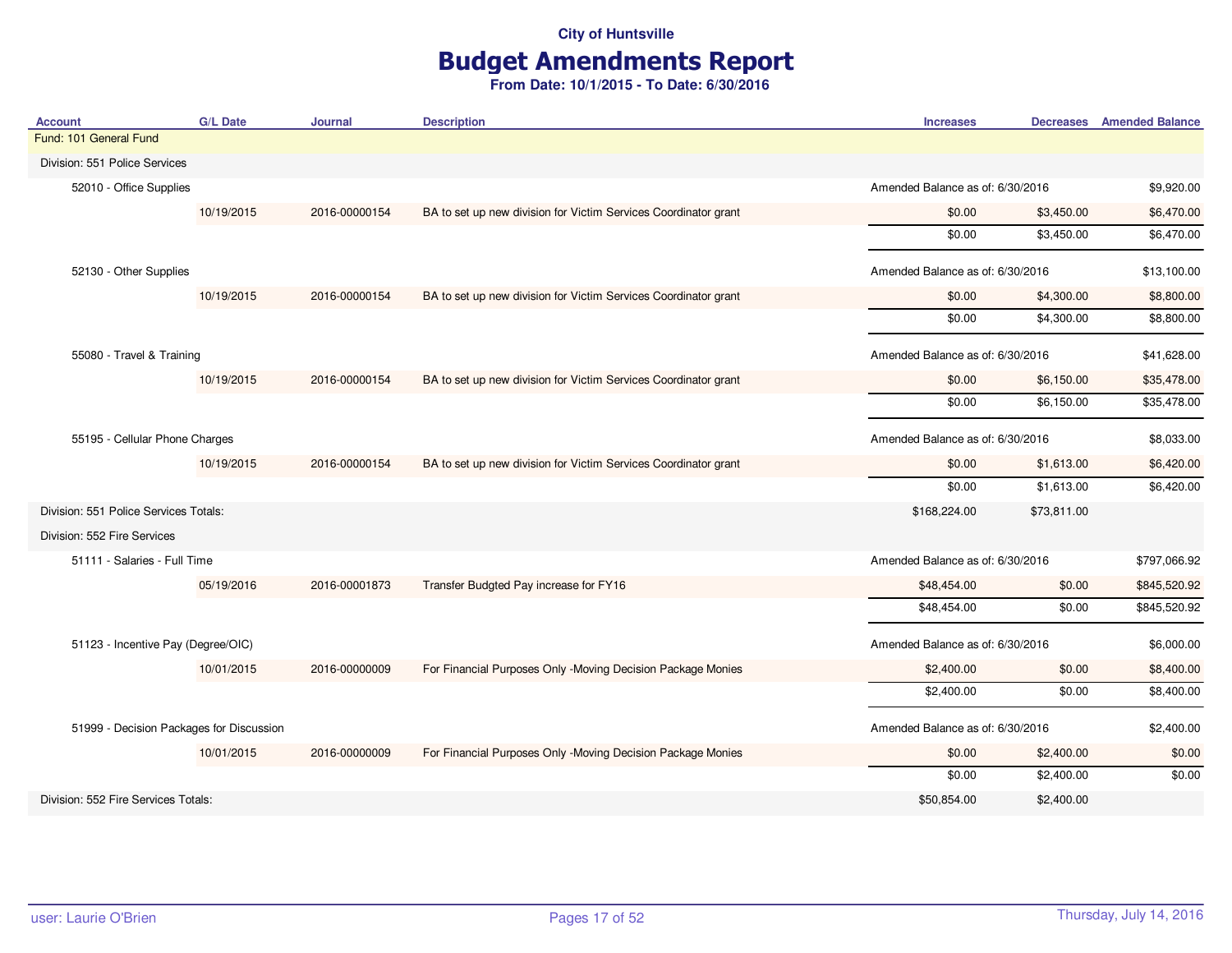# Budget Amendments Report

| <b>Account</b>                  | <b>G/L Date</b> | <b>Journal</b> | <b>Description</b>                                              | <b>Increases</b>                 |                                  | <b>Decreases</b> Amended Balance |
|---------------------------------|-----------------|----------------|-----------------------------------------------------------------|----------------------------------|----------------------------------|----------------------------------|
| Fund: 101 General Fund          |                 |                |                                                                 |                                  |                                  |                                  |
| Division: 556 Victim Services   |                 |                |                                                                 |                                  |                                  |                                  |
| 51111 - Salaries - Full Time    |                 |                |                                                                 |                                  | Amended Balance as of: 6/30/2016 |                                  |
|                                 | 10/19/2015      | 2016-00000154  | BA to set up new division for Victim Services Coordinator grant | \$40,675.00                      | \$0.00                           | \$40,675.00                      |
|                                 | 05/19/2016      | 2016-00001873  | Transfer Budgted Pay increase for FY16                          | \$2,254.00                       | \$0.00                           | \$42,929.00                      |
|                                 |                 |                |                                                                 | \$42,929.00                      | \$0.00                           | \$42,929.00                      |
| 51121 - Longevity               |                 |                |                                                                 | Amended Balance as of: 6/30/2016 |                                  | \$0.00                           |
|                                 | 10/19/2015      | 2016-00000154  | BA to set up new division for Victim Services Coordinator grant | \$333.00                         | \$0.00                           | \$333.00                         |
|                                 |                 |                |                                                                 | \$333.00                         | \$0.00                           | \$333.00                         |
| 51130 - Overtime                |                 |                |                                                                 | Amended Balance as of: 6/30/2016 |                                  | \$0.00                           |
|                                 | 10/19/2015      | 2016-00000154  | BA to set up new division for Victim Services Coordinator grant | \$500.00                         | \$0.00                           | \$500.00                         |
|                                 |                 |                |                                                                 | \$500.00                         | \$0.00                           | \$500.00                         |
| 51201 - TMRS Retirement         |                 |                | Amended Balance as of: 6/30/2016                                |                                  | \$0.00                           |                                  |
|                                 | 10/19/2015      | 2016-00000154  | BA to set up new division for Victim Services Coordinator grant | \$7,164.00                       | \$0.00                           | \$7,164.00                       |
|                                 |                 |                |                                                                 | \$7,164.00                       | \$0.00                           | \$7,164.00                       |
| 51202 - Health Insurance        |                 |                |                                                                 | Amended Balance as of: 6/30/2016 |                                  | \$0.00                           |
|                                 | 10/19/2015      | 2016-00000154  | BA to set up new division for Victim Services Coordinator grant | \$9,000.00                       | \$0.00                           | \$9,000.00                       |
|                                 |                 |                |                                                                 | \$9,000.00                       | \$0.00                           | \$9,000.00                       |
| 51204 - Workers Comp Insur      |                 |                |                                                                 | Amended Balance as of: 6/30/2016 |                                  | \$0.00                           |
|                                 | 10/19/2015      | 2016-00000154  | BA to set up new division for Victim Services Coordinator grant | \$36.00                          | \$0.00                           | \$36.00                          |
|                                 |                 |                |                                                                 | \$36.00                          | \$0.00                           | \$36.00                          |
| 51205 - Medicare Tax            |                 |                |                                                                 | Amended Balance as of: 6/30/2016 |                                  | \$0.00                           |
|                                 | 10/19/2015      | 2016-00000154  | BA to set up new division for Victim Services Coordinator grant | \$581.00                         | \$0.00                           | \$581.00                         |
|                                 |                 |                |                                                                 | \$581.00                         | \$0.00                           | \$581.00                         |
| 51206 - Unemployment Comp Insur |                 |                |                                                                 | Amended Balance as of: 6/30/2016 |                                  | \$0.00                           |
|                                 | 10/19/2015      | 2016-00000154  | BA to set up new division for Victim Services Coordinator grant | \$9.00                           | \$0.00                           | \$9.00                           |
|                                 |                 |                |                                                                 | \$9.00                           | \$0.00                           | \$9.00                           |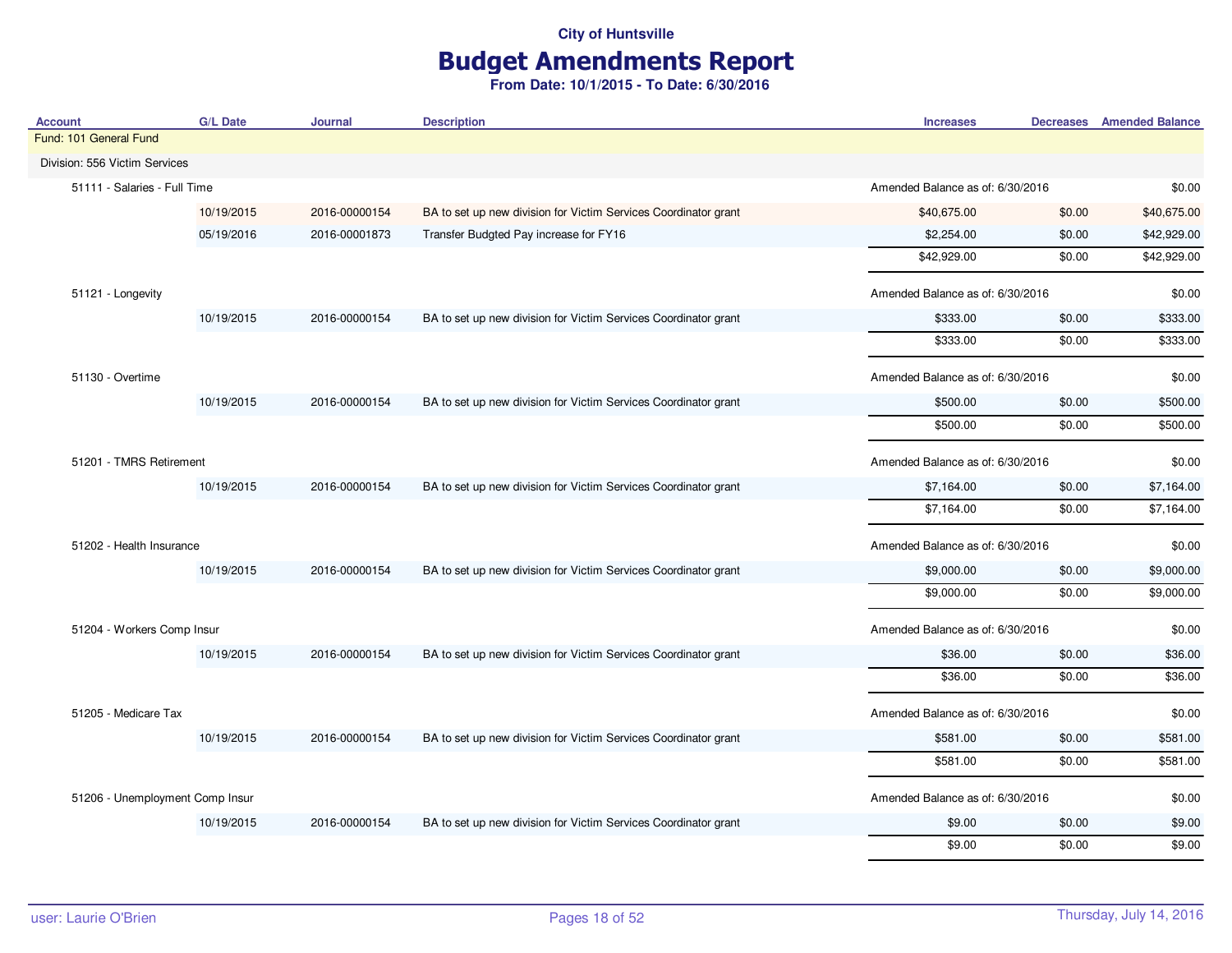# Budget Amendments Report

| <b>Account</b>                        | <b>G/L Date</b> | <b>Journal</b> | <b>Description</b>                                              | <b>Increases</b>                 | <b>Decreases</b> Amended Balance |
|---------------------------------------|-----------------|----------------|-----------------------------------------------------------------|----------------------------------|----------------------------------|
| Fund: 101 General Fund                |                 |                |                                                                 |                                  |                                  |
| Division: 556 Victim Services         |                 |                |                                                                 |                                  |                                  |
| 52010 - Office Supplies               |                 |                |                                                                 | Amended Balance as of: 6/30/2016 | \$0.00                           |
|                                       | 10/19/2015      | 2016-00000154  | BA to set up new division for Victim Services Coordinator grant | \$3,450.00                       | \$0.00<br>\$3,450.00             |
|                                       |                 |                |                                                                 | \$3,450.00                       | \$3,450.00<br>\$0.00             |
| 52130 - Other Supplies                |                 |                |                                                                 | Amended Balance as of: 6/30/2016 | \$0.00                           |
|                                       | 10/19/2015      | 2016-00000154  | BA to set up new division for Victim Services Coordinator grant | \$4,300.00                       | \$4,300.00<br>\$0.00             |
|                                       |                 |                |                                                                 | \$4,300.00                       | \$4,300.00<br>\$0.00             |
| 55080 - Travel & Training             |                 |                |                                                                 | Amended Balance as of: 6/30/2016 | \$0.00                           |
|                                       | 10/19/2015      | 2016-00000154  | BA to set up new division for Victim Services Coordinator grant | \$6,150.00                       | \$0.00<br>\$6,150.00             |
|                                       |                 |                |                                                                 | \$6,150.00                       | \$0.00<br>\$6,150.00             |
| 55195 - Cellular Phone Charges        |                 |                | Amended Balance as of: 6/30/2016                                | \$0.00                           |                                  |
|                                       | 10/19/2015      | 2016-00000154  | BA to set up new division for Victim Services Coordinator grant | \$1,613.00                       | \$0.00<br>\$1,613.00             |
|                                       |                 |                |                                                                 | \$1,613.00                       | \$0.00<br>\$1,613.00             |
| Division: 556 Victim Services Totals: |                 |                |                                                                 | \$76,065.00                      | \$0.00                           |
| Division: 640 Information Technology  |                 |                |                                                                 |                                  |                                  |
| 51111 - Salaries - Full Time          |                 |                |                                                                 | Amended Balance as of: 6/30/2016 | \$223,631.00                     |
|                                       | 10/01/2015      | 2016-00000010  | For Financial Purposes Only -Moving Decision Package Monies     | \$39,312.00                      | \$0.00<br>\$262,943.00           |
|                                       | 05/19/2016      | 2016-00001873  | Transfer Budgted Pay increase for FY16                          | \$12,612.00                      | \$0.00<br>\$275,555.00           |
|                                       |                 |                |                                                                 | \$51,924.00                      | \$275,555.00<br>\$0.00           |
| 51201 - TMRS Retirement               |                 |                |                                                                 | Amended Balance as of: 6/30/2016 | \$39,817.00                      |
|                                       | 10/01/2015      | 2016-00000010  | For Financial Purposes Only -Moving Decision Package Monies     | \$6,852.00                       | \$0.00<br>\$46,669.00            |
|                                       |                 |                |                                                                 | \$6,852.00                       | \$46,669.00<br>\$0.00            |
| 51202 - Health Insurance              |                 |                |                                                                 | Amended Balance as of: 6/30/2016 | \$35,916.00                      |
|                                       | 10/01/2015      | 2016-00000010  | For Financial Purposes Only -Moving Decision Package Monies     | \$9,000.00                       | \$44,916.00<br>\$0.00            |
|                                       |                 |                |                                                                 | \$9,000.00                       | \$0.00<br>\$44,916.00            |
|                                       |                 |                |                                                                 |                                  |                                  |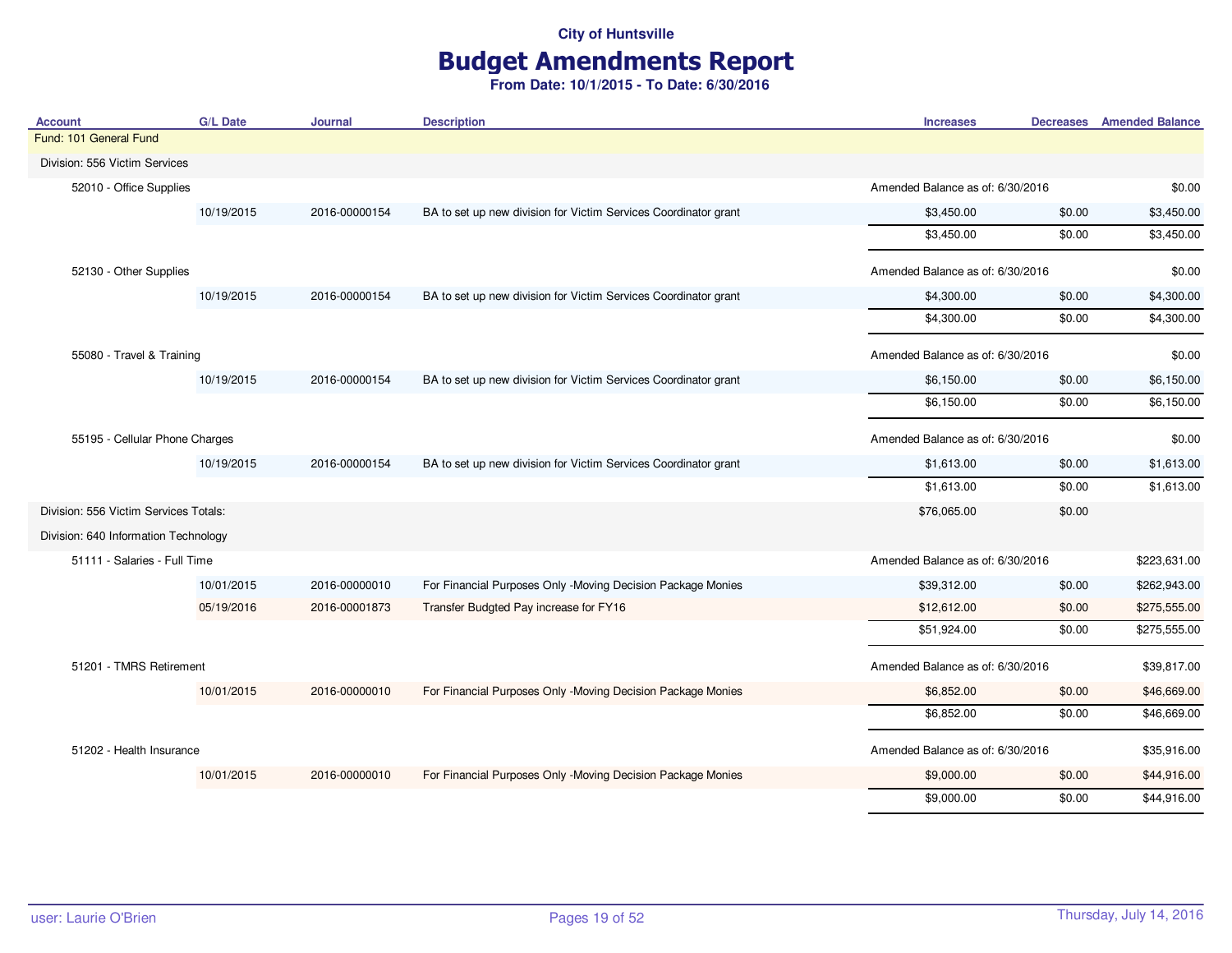# Budget Amendments Report

| <b>Account</b>                               | <b>G/L Date</b> | <b>Journal</b>                   | <b>Description</b>                                          | <b>Increases</b>                 |             | <b>Decreases</b> Amended Balance |
|----------------------------------------------|-----------------|----------------------------------|-------------------------------------------------------------|----------------------------------|-------------|----------------------------------|
| Fund: 101 General Fund                       |                 |                                  |                                                             |                                  |             |                                  |
| Division: 640 Information Technology         |                 |                                  |                                                             |                                  |             |                                  |
| 51204 - Workers Comp Insur                   |                 |                                  |                                                             | Amended Balance as of: 6/30/2016 |             | \$202.00                         |
|                                              | 10/01/2015      | 2016-00000010                    | For Financial Purposes Only -Moving Decision Package Monies | \$28.00                          | \$0.00      | \$230.00                         |
|                                              |                 |                                  |                                                             | \$28.00                          | \$0.00      | \$230.00                         |
| 51205 - Medicare Tax                         |                 |                                  |                                                             | Amended Balance as of: 6/30/2016 |             | \$3,313.00                       |
|                                              | 10/01/2015      | 2016-00000010                    | For Financial Purposes Only -Moving Decision Package Monies | \$570.00                         | \$0.00      | \$3,883.00                       |
|                                              |                 |                                  |                                                             | \$570.00                         | \$0.00      | \$3,883.00                       |
| 51206 - Unemployment Comp Insur              |                 |                                  |                                                             | Amended Balance as of: 6/30/2016 |             | \$41.00                          |
|                                              | 10/01/2015      | 2016-00000010                    | For Financial Purposes Only -Moving Decision Package Monies | \$9.00                           | \$0.00      | \$50.00                          |
|                                              |                 |                                  |                                                             | \$9.00                           | \$0.00      | \$50.00                          |
| 51999 - Decision Packages for Discussion     |                 | Amended Balance as of: 6/30/2016 |                                                             | \$55,771.00                      |             |                                  |
|                                              | 10/01/2015      | 2016-00000010                    | For Financial Purposes Only -Moving Decision Package Monies | \$0.00                           | \$55,771.00 | \$0.00                           |
|                                              |                 |                                  |                                                             | \$0.00                           | \$55,771.00 | \$0.00                           |
| Division: 640 Information Technology Totals: |                 |                                  |                                                             | \$68,383.00                      | \$55,771.00 |                                  |
| Division: 642 GIS                            |                 |                                  |                                                             |                                  |             |                                  |
| 51111 - Salaries - Full Time                 |                 |                                  |                                                             | Amended Balance as of: 6/30/2016 |             | \$110,957.00                     |
|                                              | 10/01/2015      | 2016-00000011                    | For Financial Purposes Only -Moving Decision Package Monies | \$32,136.00                      | \$0.00      | \$143,093.00                     |
|                                              | 05/19/2016      | 2016-00001873                    | Transfer Budgted Pay increase for FY16                      | \$7,546.00                       | \$0.00      | \$150,639.00                     |
|                                              |                 |                                  |                                                             | \$39,682.00                      | \$0.00      | \$150,639.00                     |
| 51201 - TMRS Retirement                      |                 |                                  |                                                             | Amended Balance as of: 6/30/2016 |             | \$19,585.00                      |
|                                              | 10/01/2015      | 2016-00000011                    | For Financial Purposes Only -Moving Decision Package Monies | \$5,601.00                       | \$0.00      | \$25,186.00                      |
|                                              |                 |                                  |                                                             | \$5,601.00                       | \$0.00      | \$25,186.00                      |
| 51202 - Health Insurance                     |                 |                                  |                                                             | Amended Balance as of: 6/30/2016 |             | \$17,952.00                      |
|                                              | 10/01/2015      | 2016-00000011                    | For Financial Purposes Only -Moving Decision Package Monies | \$9,000.00                       | \$0.00      | \$26,952.00                      |
|                                              |                 |                                  |                                                             | \$9,000.00                       | \$0.00      | \$26,952.00                      |
|                                              |                 |                                  |                                                             |                                  |             |                                  |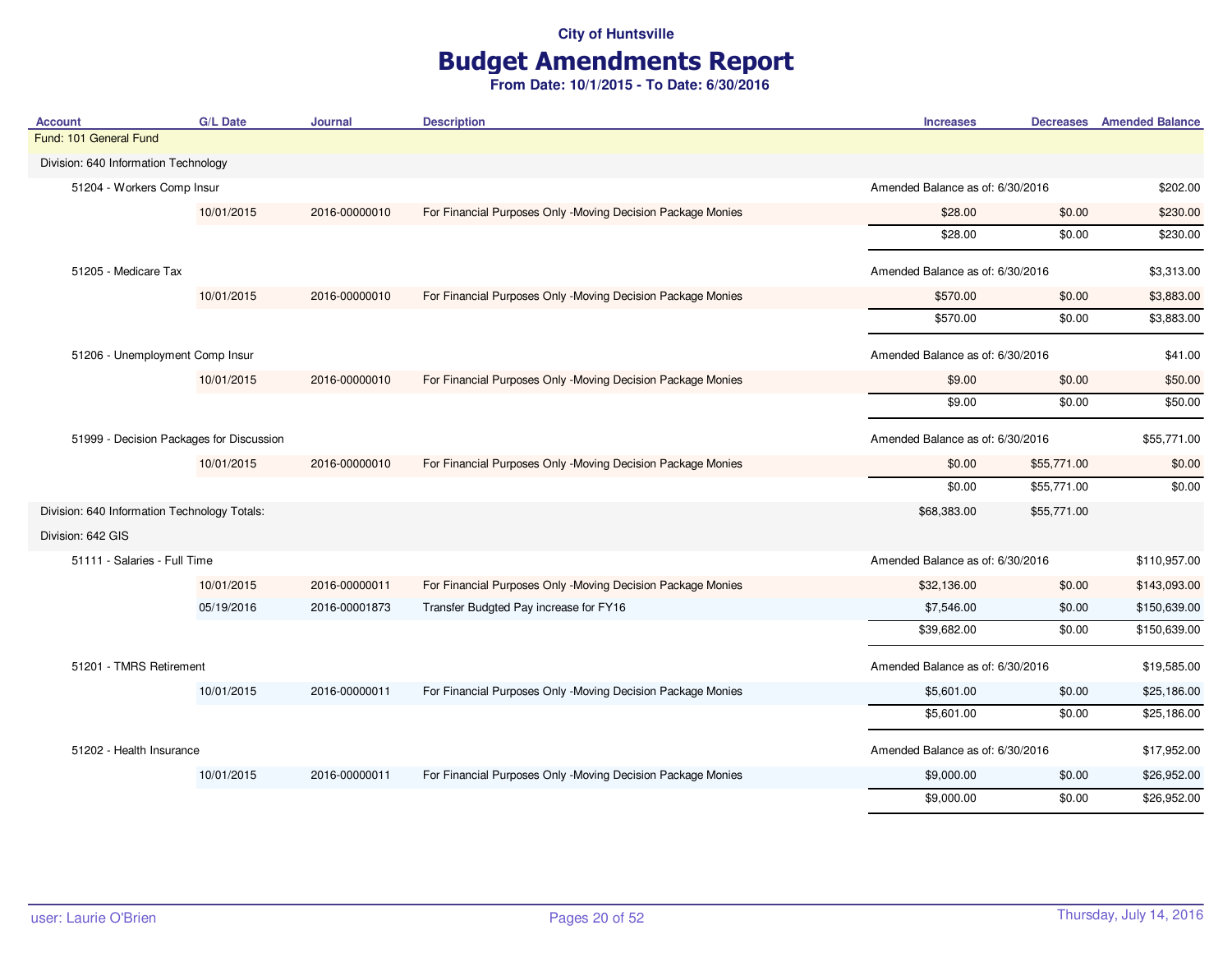# Budget Amendments Report

| <b>Account</b>                           | <b>G/L Date</b> | <b>Journal</b> | <b>Description</b>                                          | <b>Increases</b>                 |                                  | <b>Decreases</b> Amended Balance |
|------------------------------------------|-----------------|----------------|-------------------------------------------------------------|----------------------------------|----------------------------------|----------------------------------|
| Fund: 101 General Fund                   |                 |                |                                                             |                                  |                                  |                                  |
| Division: 642 GIS                        |                 |                |                                                             |                                  |                                  |                                  |
| 51204 - Workers Comp Insur               |                 |                |                                                             |                                  | Amended Balance as of: 6/30/2016 |                                  |
|                                          | 10/01/2015      | 2016-00000011  | For Financial Purposes Only -Moving Decision Package Monies | \$23.00                          | \$0.00                           | \$123.00                         |
|                                          |                 |                |                                                             | \$23.00                          | \$0.00                           | \$123.00                         |
| 51205 - Medicare Tax                     |                 |                |                                                             | Amended Balance as of: 6/30/2016 |                                  | \$1,630.00                       |
|                                          | 10/01/2015      | 2016-00000011  | For Financial Purposes Only -Moving Decision Package Monies | \$466.00                         | \$0.00                           | \$2,096.00                       |
|                                          |                 |                |                                                             | \$466.00                         | \$0.00                           | \$2,096.00                       |
| 51206 - Unemployment Comp Insur          |                 |                |                                                             | Amended Balance as of: 6/30/2016 |                                  | \$20.00                          |
|                                          | 10/01/2015      | 2016-00000011  | For Financial Purposes Only -Moving Decision Package Monies | \$9.00                           | \$0.00                           | \$29.00                          |
|                                          |                 |                |                                                             | \$9.00                           | \$0.00                           | \$29.00                          |
| 51999 - Decision Packages for Discussion |                 |                |                                                             | Amended Balance as of: 6/30/2016 |                                  | \$47,235.00                      |
|                                          | 10/01/2015      | 2016-00000011  | For Financial Purposes Only -Moving Decision Package Monies | \$0.00                           | \$47,235.00                      | \$0.00                           |
|                                          |                 |                |                                                             | \$0.00                           | \$47,235.00                      | \$0.00                           |
| 52010 - Office Supplies                  |                 |                |                                                             | Amended Balance as of: 6/30/2016 |                                  | \$1,500.00                       |
|                                          | 10/01/2015      | 2016-00000011  | For Financial Purposes Only -Moving Decision Package Monies | \$1,000.00                       | \$0.00                           | \$2,500.00                       |
|                                          |                 |                |                                                             | \$1,000.00                       | \$0.00                           | \$2,500.00                       |
| 52999 - Decision Packages for Discussion |                 |                |                                                             | Amended Balance as of: 6/30/2016 |                                  | \$1,000.00                       |
|                                          | 10/01/2015      | 2016-00000011  | For Financial Purposes Only -Moving Decision Package Monies | \$0.00                           | \$1,000.00                       | \$0.00                           |
|                                          |                 |                |                                                             | \$0.00                           | \$1,000.00                       | \$0.00                           |
| 55080 - Travel & Training                |                 |                |                                                             | Amended Balance as of: 6/30/2016 |                                  | \$4,890.00                       |
|                                          | 10/01/2015      | 2016-00000011  | For Financial Purposes Only -Moving Decision Package Monies | \$1,500.00                       | \$0.00                           | \$6,390.00                       |
|                                          |                 |                |                                                             | \$1,500.00                       | \$0.00                           | \$6,390.00                       |
| 55999 - Decision Packages for Discussion |                 |                |                                                             | Amended Balance as of: 6/30/2016 |                                  | \$1,500.00                       |
|                                          | 10/01/2015      | 2016-00000011  | For Financial Purposes Only -Moving Decision Package Monies | \$0.00                           | \$1,500.00                       | \$0.00                           |
|                                          |                 |                |                                                             | \$0.00                           | \$1,500.00                       | \$0.00                           |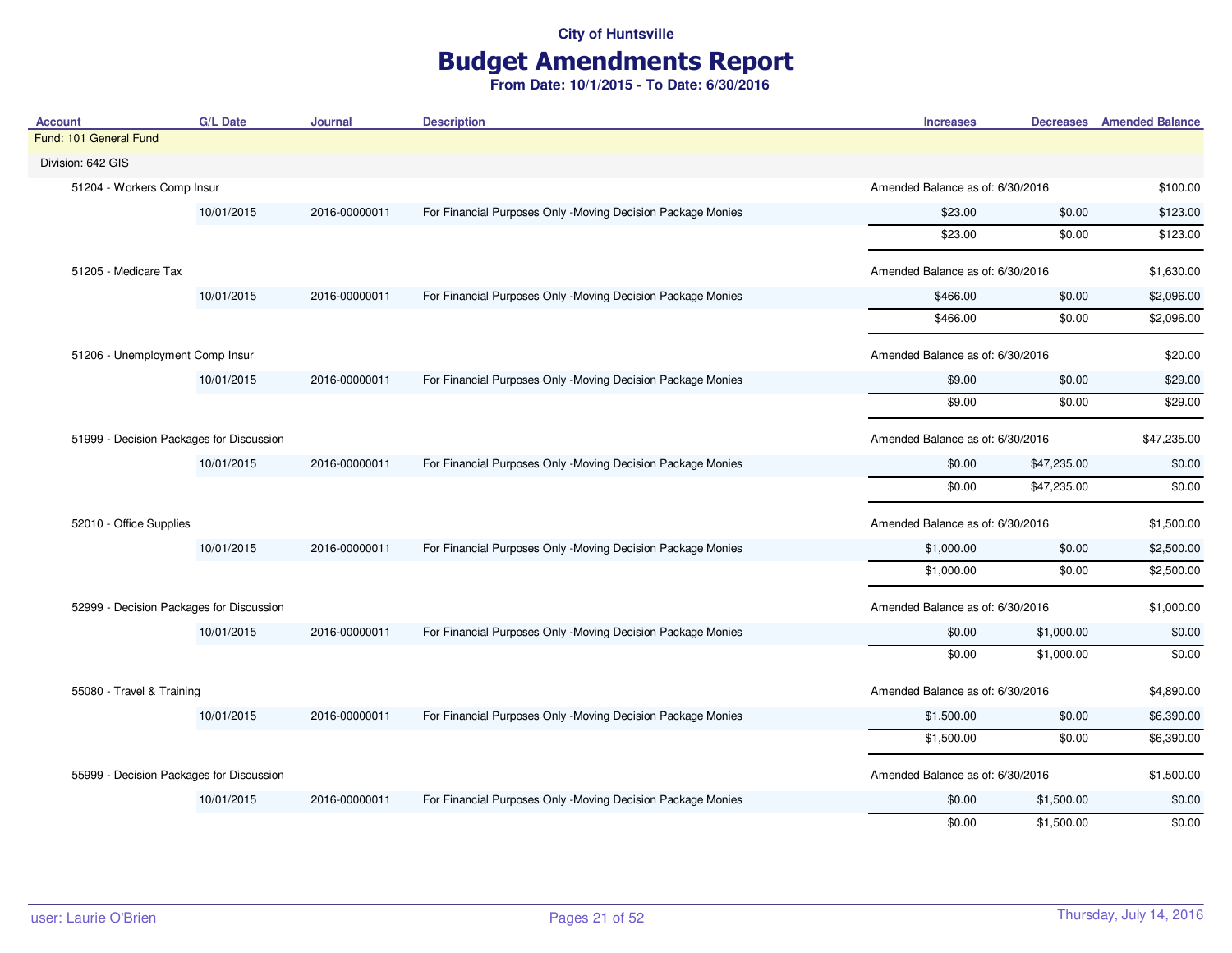# Budget Amendments Report

| <b>Account</b>                            | <b>G/L Date</b> | <b>Journal</b> | <b>Description</b>                                           | <b>Increases</b>                 |                                  | <b>Decreases</b> Amended Balance |
|-------------------------------------------|-----------------|----------------|--------------------------------------------------------------|----------------------------------|----------------------------------|----------------------------------|
| Fund: 101 General Fund                    |                 |                |                                                              |                                  |                                  |                                  |
| Division: 642 GIS Totals:                 |                 |                |                                                              | \$57,281.00                      | \$49,735.00                      |                                  |
| Division: 647 Library Services            |                 |                |                                                              |                                  |                                  |                                  |
| 51111 - Salaries - Full Time              |                 |                |                                                              | Amended Balance as of: 6/30/2016 |                                  | \$208,287.82                     |
|                                           | 05/19/2016      | 2016-00001873  | Transfer Budgted Pay increase for FY16                       | \$18,815.00                      | \$0.00                           | \$227,102.82                     |
|                                           |                 |                |                                                              | \$18,815.00                      | \$0.00                           | \$227,102.82                     |
| Division: 647 Library Services Totals:    |                 |                |                                                              | \$18,815.00                      | \$0.00                           |                                  |
| Division: 715 Support Services            |                 |                |                                                              |                                  |                                  |                                  |
| 51111 - Salaries - Full Time              |                 |                |                                                              | Amended Balance as of: 6/30/2016 |                                  | \$117,551.72                     |
|                                           | 05/19/2016      | 2016-00001873  | Transfer Budgted Pay increase for FY16                       | \$7,902.00                       | \$0.00                           | \$125,453.72                     |
|                                           |                 |                |                                                              | \$7,902.00                       | \$0.00                           | \$125,453.72                     |
| Division: 715 Support Services Totals:    |                 |                |                                                              | \$7,902.00                       | \$0.00                           |                                  |
| Division: 716 Planning and Zoning         |                 |                |                                                              |                                  |                                  |                                  |
| 51111 - Salaries - Full Time              |                 |                |                                                              |                                  | Amended Balance as of: 6/30/2016 |                                  |
|                                           | 05/19/2016      | 2016-00001873  | Transfer Budgted Pay increase for FY16                       | \$9,171.00                       | \$0.00                           | \$157,355.00                     |
|                                           |                 |                |                                                              | \$9,171.00                       | \$0.00                           | \$157,355.00                     |
| 51118 - Salaries - Part Time              |                 |                |                                                              | Amended Balance as of: 6/30/2016 |                                  | \$0.00                           |
|                                           | 12/07/2015      | 2016-00000532  | For Financial Purposes Only -Decision Package-Position Moved | \$15,007.00                      | \$0.00                           | \$15,007.00                      |
|                                           |                 |                |                                                              | \$15,007.00                      | \$0.00                           | \$15,007.00                      |
| 51204 - Workers Comp Insur                |                 |                |                                                              | Amended Balance as of: 6/30/2016 |                                  | \$138.48                         |
|                                           | 12/07/2015      | 2016-00000532  | For Financial Purposes Only -Decision Package-Position Moved | \$11.00                          | \$0.00                           | \$149.48                         |
|                                           |                 |                |                                                              | \$11.00                          | \$0.00                           | \$149.48                         |
| 51205 - Medicare Tax                      |                 |                |                                                              | Amended Balance as of: 6/30/2016 |                                  | \$2,229.44                       |
|                                           | 12/07/2015      | 2016-00000532  | For Financial Purposes Only -Decision Package-Position Moved | \$218.00                         | \$0.00                           | \$2,447.44                       |
|                                           |                 |                |                                                              | \$218.00                         | \$0.00                           | \$2,447.44                       |
| Division: 716 Planning and Zoning Totals: |                 |                |                                                              | \$24,407.00                      | \$0.00                           |                                  |
|                                           |                 |                |                                                              |                                  |                                  |                                  |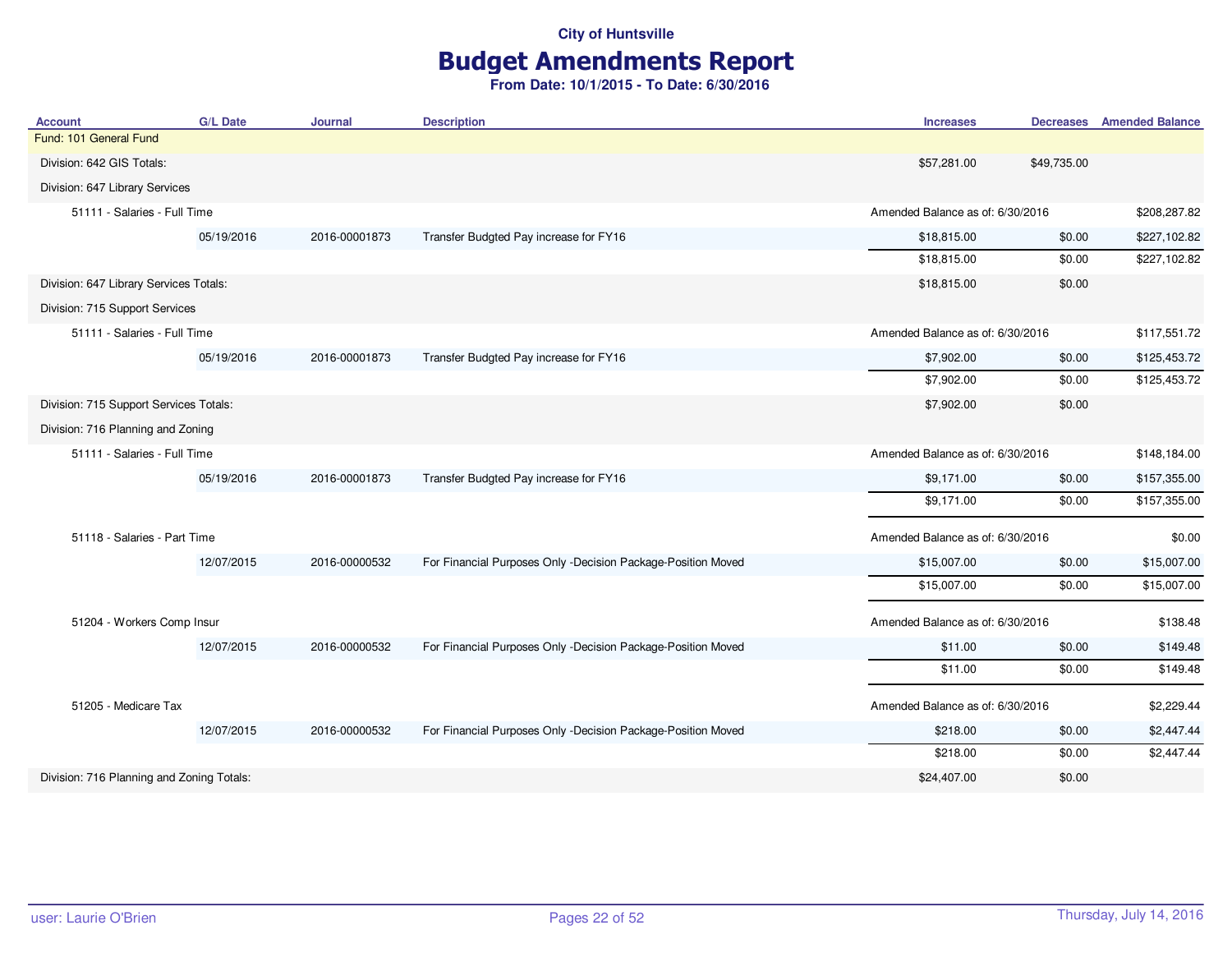### Budget Amendments Report

| <b>Account</b>                                | <b>G/L Date</b>                         | Journal       | <b>Description</b>                     | <b>Increases</b>                 |            | <b>Decreases</b> Amended Balance |
|-----------------------------------------------|-----------------------------------------|---------------|----------------------------------------|----------------------------------|------------|----------------------------------|
| Fund: 101 General Fund                        |                                         |               |                                        |                                  |            |                                  |
| Division: 717 Engineering and Mapping         |                                         |               |                                        |                                  |            |                                  |
| 51111 - Salaries - Full Time                  |                                         |               |                                        | Amended Balance as of: 6/30/2016 |            | \$339,089.40                     |
|                                               | 05/19/2016                              | 2016-00001873 | Transfer Budgted Pay increase for FY16 | \$19,345.00                      | \$0.00     | \$358,434.40                     |
|                                               |                                         |               |                                        | \$19,345.00                      | \$0.00     | \$358,434.40                     |
| Division: 717 Engineering and Mapping Totals: |                                         |               |                                        | \$19,345.00                      | \$0.00     |                                  |
| Division: 718 Neighborhood Resources          |                                         |               |                                        |                                  |            |                                  |
| 51111 - Salaries - Full Time                  |                                         |               |                                        | Amended Balance as of: 6/30/2016 |            | \$118,038.00                     |
|                                               | 05/19/2016                              | 2016-00001873 | Transfer Budgted Pay increase for FY16 | \$6,942.00                       | \$0.00     | \$124,980.00                     |
|                                               |                                         |               |                                        | \$6,942.00                       | \$0.00     | \$124,980.00                     |
| 52010 - Office Supplies                       |                                         |               |                                        | Amended Balance as of: 6/30/2016 |            | \$1,500.00                       |
|                                               | 12/07/2015                              | 2016-00000526 | CM Approved 12.04.15                   | \$0.00                           | \$466.00   | \$1,034.00                       |
|                                               |                                         |               |                                        | \$0.00                           | \$466.00   | \$1,034.00                       |
|                                               | 52200 - Non Capital Equipment Purchases |               |                                        | Amended Balance as of: 6/30/2016 |            | \$5,000.00                       |
|                                               | 12/07/2015                              | 2016-00000526 | CM Approved 12.04.15                   | \$1,466.00                       | \$0.00     | \$6,466.00                       |
|                                               |                                         |               |                                        | \$1,466.00                       | \$0.00     | \$6,466.00                       |
| 55087 - Community Relations - State & Other   |                                         |               |                                        | Amended Balance as of: 6/30/2016 |            | \$18,500.00                      |
|                                               | 12/07/2015                              | 2016-00000526 | CM Approved 12.04.15                   | \$0.00                           | \$1,000.00 | \$17,500.00                      |
|                                               |                                         |               |                                        | \$0.00                           | \$1,000.00 | \$17,500.00                      |
| Division: 718 Neighborhood Resources Totals:  |                                         |               |                                        | \$8,408.00                       | \$1,466.00 |                                  |
| Division: 719 Survey                          |                                         |               |                                        |                                  |            |                                  |
| 51111 - Salaries - Full Time                  |                                         |               |                                        | Amended Balance as of: 6/30/2016 |            | \$168,309.70                     |
|                                               | 05/19/2016                              | 2016-00001873 | Transfer Budgted Pay increase for FY16 | \$9,493.00                       | \$0.00     | \$177,802.70                     |
|                                               |                                         |               |                                        | \$9,493.00                       | \$0.00     | \$177,802.70                     |
| Division: 719 Survey Totals:                  |                                         |               |                                        | \$9,493.00                       | \$0.00     |                                  |
| Division: 724 Inspections                     |                                         |               |                                        |                                  |            |                                  |
| 51111 - Salaries - Full Time                  |                                         |               |                                        | Amended Balance as of: 6/30/2016 |            | \$251,111.00                     |
|                                               | 05/19/2016                              | 2016-00001873 | Transfer Budgted Pay increase for FY16 | \$14,561.00                      | \$0.00     | \$265,672.00                     |
|                                               |                                         |               |                                        | \$14,561.00                      | \$0.00     | \$265,672.00                     |
| Division: 724 Inspections Totals:             |                                         |               |                                        | \$14,561.00                      | \$0.00     |                                  |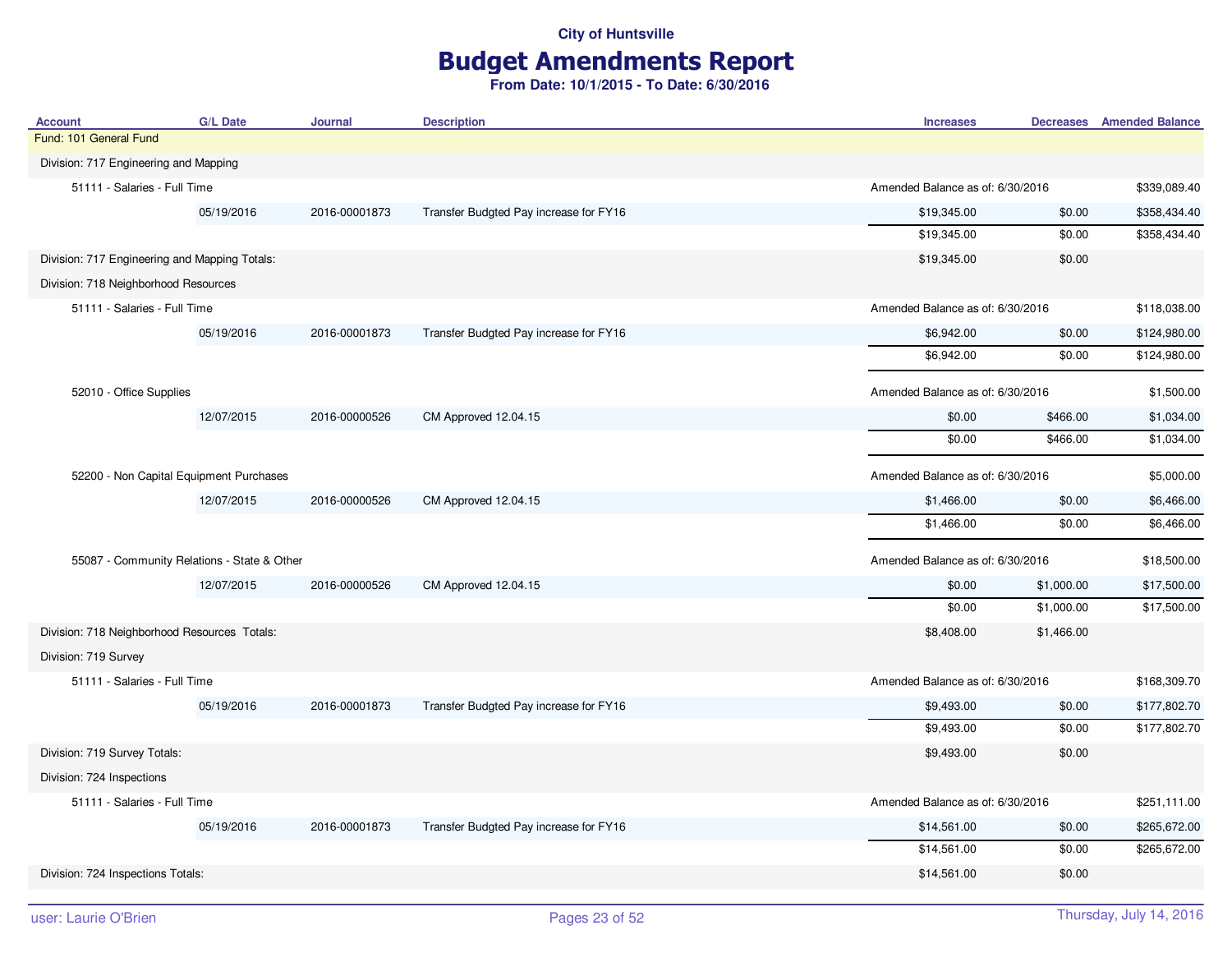# Budget Amendments Report

| <b>Account</b>                            | <b>G/L Date</b> | <b>Journal</b> | <b>Description</b>                                           | <b>Increases</b>                 |             | <b>Decreases</b> Amended Balance |
|-------------------------------------------|-----------------|----------------|--------------------------------------------------------------|----------------------------------|-------------|----------------------------------|
| Fund: 101 General Fund                    |                 |                |                                                              |                                  |             |                                  |
| Division: 725 Health                      |                 |                |                                                              |                                  |             |                                  |
| 51111 - Salaries - Full Time              |                 |                |                                                              | Amended Balance as of: 6/30/2016 |             | \$91,203.84                      |
|                                           | 05/19/2016      | 2016-00001873  | Transfer Budgted Pay increase for FY16                       | \$5,294.00                       | \$0.00      | \$96,497.84                      |
|                                           |                 |                |                                                              | \$5,294.00                       | \$0.00      | \$96,497.84                      |
| Division: 725 Health Totals:              |                 |                |                                                              | \$5,294.00                       | \$0.00      |                                  |
| Division: 839 Main Street/Bus Ret and Exp |                 |                |                                                              |                                  |             |                                  |
| 51111 - Salaries - Full Time              |                 |                |                                                              | Amended Balance as of: 6/30/2016 |             | \$38,088.00                      |
|                                           | 05/19/2016      | 2016-00001873  | Transfer Budgted Pay increase for FY16                       | \$2,178.00                       | \$0.00      | \$40,266.00                      |
|                                           |                 |                |                                                              | \$2,178.00                       | \$0.00      | \$40,266.00                      |
| 51118 - Salaries - Part Time              |                 |                |                                                              | Amended Balance as of: 6/30/2016 |             | \$0.00                           |
|                                           | 10/01/2015      | 2016-00000010  | For Financial Purposes Only -Moving Decision Package Monies  | \$15,007.00                      | \$0.00      | \$15,007.00                      |
|                                           | 12/07/2015      | 2016-00000532  | For Financial Purposes Only -Decision Package-Position Moved | \$0.00                           | \$15,007.00 | \$0.00                           |
|                                           |                 |                |                                                              | \$15,007.00                      | \$15,007.00 | \$0.00                           |
| 51204 - Workers Comp Insur                |                 |                |                                                              | Amended Balance as of: 6/30/2016 |             | \$35.00                          |
|                                           | 10/01/2015      | 2016-00000010  | For Financial Purposes Only -Moving Decision Package Monies  | \$11.00                          | \$0.00      | \$46.00                          |
|                                           | 12/07/2015      | 2016-00000532  | For Financial Purposes Only -Decision Package-Position Moved | \$0.00                           | \$11.00     | \$35.00                          |
|                                           |                 |                |                                                              | \$11.00                          | \$11.00     | \$35.00                          |
| 51205 - Medicare Tax                      |                 |                |                                                              | Amended Balance as of: 6/30/2016 |             | \$554.00                         |
|                                           | 10/01/2015      | 2016-00000010  | For Financial Purposes Only -Moving Decision Package Monies  | \$218.00                         | \$0.00      | \$772.00                         |
|                                           | 12/07/2015      | 2016-00000532  | For Financial Purposes Only -Decision Package-Position Moved | \$0.00                           | \$218.00    | \$554.00                         |
|                                           |                 |                |                                                              | \$218.00                         | \$218.00    | \$554.00                         |
| 51206 - Unemployment Comp Insur           |                 |                |                                                              | Amended Balance as of: 6/30/2016 |             | \$10.00                          |
|                                           | 10/01/2015      | 2016-00000010  | For Financial Purposes Only -Moving Decision Package Monies  | \$8.00                           | \$0.00      | \$18.00                          |
|                                           | 12/07/2015      | 2016-00000532  | For Financial Purposes Only -Decision Package-Position Moved | \$0.00                           | \$8.00      | \$10.00                          |
|                                           | 12/07/2015      | 2016-00000532  | For Financial Purposes Only -Decision Package-Position Moved | \$8.00                           | \$0.00      | \$18.00                          |
|                                           |                 |                |                                                              | \$16.00                          | \$8.00      | \$18.00                          |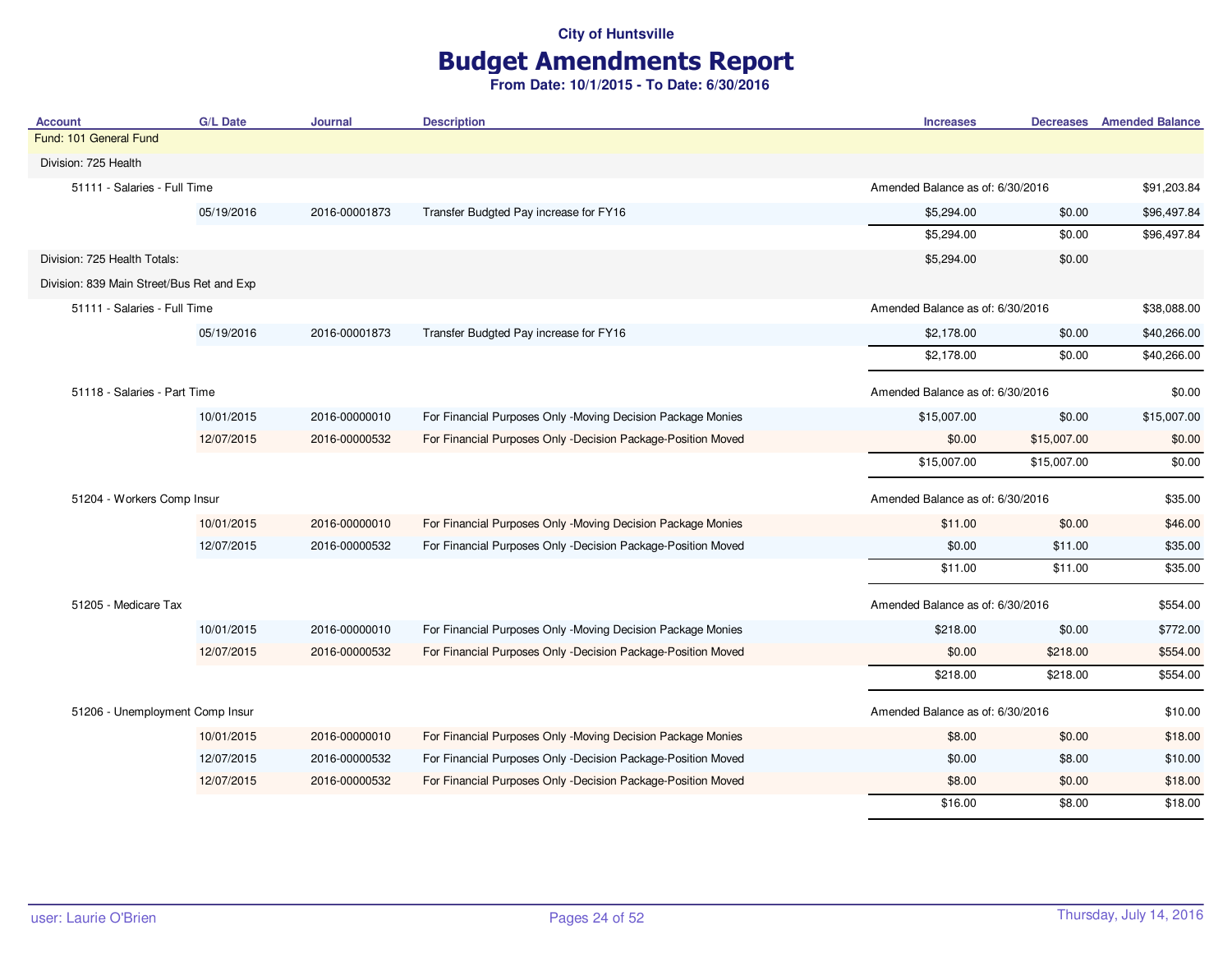# Budget Amendments Report

| <b>Account</b>                            | <b>G/L Date</b> | <b>Journal</b>                   | <b>Description</b>                                          | <b>Increases</b>                 |                                  | <b>Decreases</b> Amended Balance |
|-------------------------------------------|-----------------|----------------------------------|-------------------------------------------------------------|----------------------------------|----------------------------------|----------------------------------|
| Fund: 101 General Fund                    |                 |                                  |                                                             |                                  |                                  |                                  |
| Division: 839 Main Street/Bus Ret and Exp |                 |                                  |                                                             |                                  |                                  |                                  |
| 51999 - Decision Packages for Discussion  |                 |                                  |                                                             | Amended Balance as of: 6/30/2016 |                                  | \$15,244.00                      |
|                                           | 10/01/2015      | 2016-00000010                    | For Financial Purposes Only -Moving Decision Package Monies | \$0.00                           | \$15,244.00                      | \$0.00                           |
|                                           |                 |                                  |                                                             | \$0.00                           | \$15,244.00                      | \$0.00                           |
| Division: 839 Main Street/Bus Ret and Exp |                 | Totals:                          |                                                             | \$17,430.00                      | \$30,488.00                      |                                  |
| Division: 883 Gift Shop @ Visitors Center |                 |                                  |                                                             |                                  |                                  |                                  |
| 51111 - Salaries - Full Time              |                 |                                  |                                                             |                                  | Amended Balance as of: 6/30/2016 |                                  |
|                                           | 10/01/2015      | 2016-00000009                    | For Financial Purposes Only -Moving Decision Package Monies | \$4,451.00                       | \$0.00                           | \$4,451.00                       |
|                                           | 12/07/2015      | 2016-00000578                    | BA for New Gift Shop Coordinator                            | \$25,513.00                      | \$0.00                           | \$29,964.00                      |
|                                           | 05/19/2016      | 2016-00001873                    | Transfer Budgted Pay increase for FY16                      | \$2,415.00                       | \$0.00                           | \$32,379.00                      |
|                                           |                 |                                  |                                                             | \$32,379.00                      | \$0.00                           | \$32,379.00                      |
| 51201 - TMRS Retirement                   |                 | Amended Balance as of: 6/30/2016 |                                                             | \$0.00                           |                                  |                                  |
|                                           | 12/07/2015      | 2016-00000578                    | BA for New Gift Shop Coordinator                            | \$4,401.00                       | \$0.00                           | \$4,401.00                       |
|                                           |                 |                                  |                                                             | \$4,401.00                       | \$0.00                           | \$4,401.00                       |
| 51202 - Health Insurance                  |                 |                                  |                                                             | Amended Balance as of: 6/30/2016 |                                  | \$0.00                           |
|                                           | 12/07/2015      | 2016-00000578                    | BA for New Gift Shop Coordinator                            | \$13,451.00                      | \$0.00                           | \$13,451.00                      |
|                                           | 05/04/2016      | 2016-00001767                    | BA to ADJ to reverse double Med Ins Benefit                 | \$0.00                           | \$6,726.00                       | \$6,725.00                       |
|                                           |                 |                                  |                                                             | \$13,451.00                      | \$6,726.00                       | \$6,725.00                       |
| 51204 - Workers Comp Insur                |                 |                                  |                                                             | Amended Balance as of: 6/30/2016 |                                  | \$18.00                          |
|                                           | 12/07/2015      | 2016-00000578                    | BA for New Gift Shop Coordinator                            | \$23.00                          | \$0.00                           | \$41.00                          |
|                                           |                 |                                  |                                                             | \$23.00                          | \$0.00                           | \$41.00                          |
| 51205 - Medicare Tax                      |                 |                                  |                                                             | Amended Balance as of: 6/30/2016 |                                  | \$288.00                         |
|                                           | 12/07/2015      | 2016-00000578                    | BA for New Gift Shop Coordinator                            | \$175.00                         | \$0.00                           | \$463.00                         |
|                                           |                 |                                  |                                                             | \$175.00                         | \$0.00                           | \$463.00                         |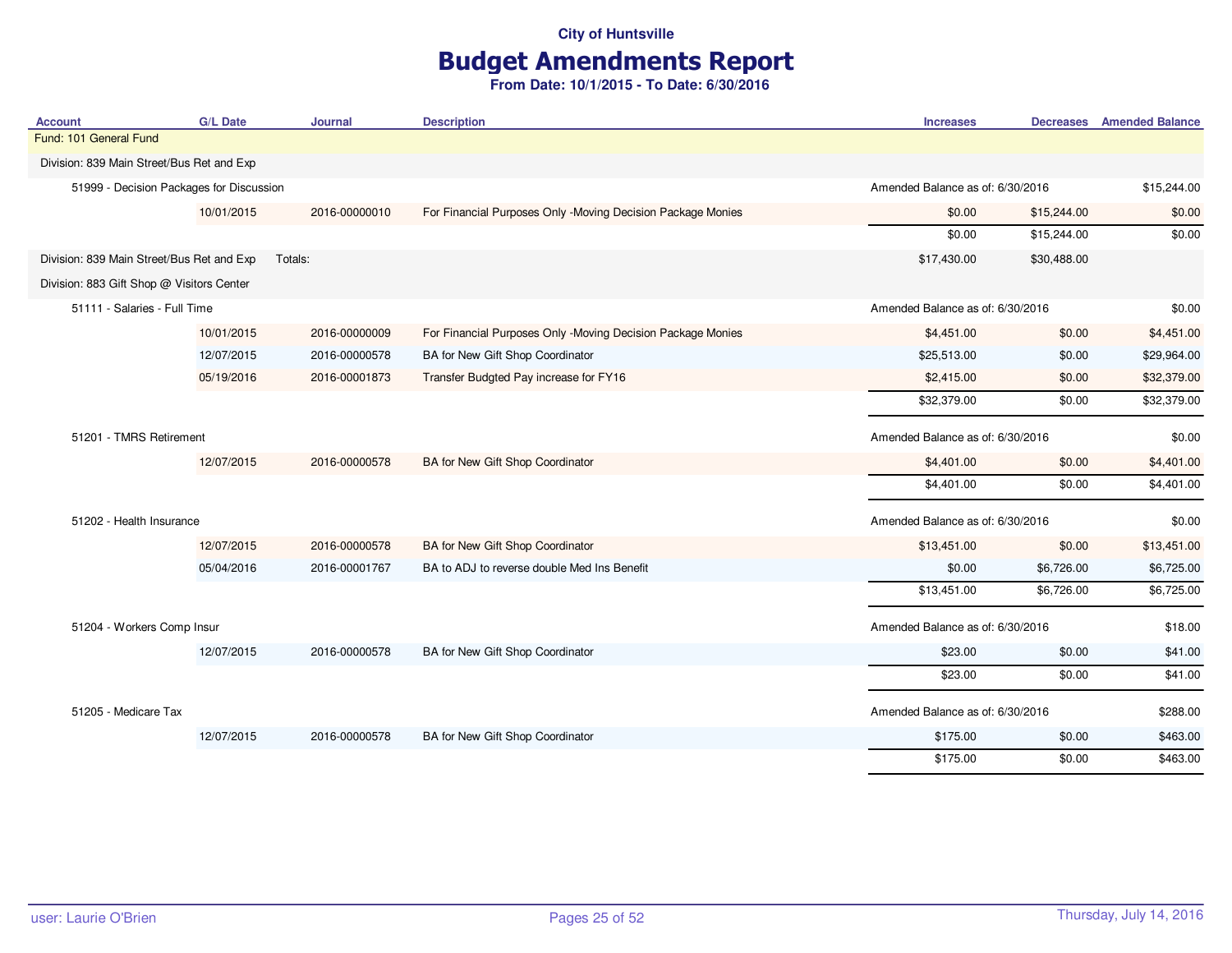# Budget Amendments Report

| <b>Account</b>                                      | <b>G/L Date</b>                      | Journal       | <b>Description</b>                                          | <b>Increases</b>                 |                | <b>Decreases</b> Amended Balance |
|-----------------------------------------------------|--------------------------------------|---------------|-------------------------------------------------------------|----------------------------------|----------------|----------------------------------|
| Fund: 101 General Fund                              |                                      |               |                                                             |                                  |                |                                  |
| Division: 883 Gift Shop @ Visitors Center           |                                      |               |                                                             |                                  |                |                                  |
| 51206 - Unemployment Comp Insur                     |                                      |               |                                                             | Amended Balance as of: 6/30/2016 |                | \$18.00                          |
|                                                     | 12/07/2015                           | 2016-00000578 | BA for New Gift Shop Coordinator                            | \$9.00                           | \$0.00         | \$27.00                          |
|                                                     |                                      |               |                                                             | \$9.00                           | \$0.00         | \$27.00                          |
| 51999 - Decision Packages for Discussion            |                                      |               |                                                             | Amended Balance as of: 6/30/2016 |                | \$4,451.00                       |
|                                                     | 10/01/2015                           | 2016-00000009 | For Financial Purposes Only -Moving Decision Package Monies | \$0.00                           | \$4,451.00     | \$0.00                           |
|                                                     |                                      |               |                                                             | \$0.00                           | \$4,451.00     | \$0.00                           |
|                                                     | 55070 - Purchased Services/Contracts |               |                                                             | Amended Balance as of: 6/30/2016 |                | \$46,000.00                      |
|                                                     | 12/07/2015                           | 2016-00000578 | BA for New Gift Shop Coordinator                            | \$0.00                           | \$40,856.00    | \$5,144.00                       |
|                                                     | 05/04/2016                           | 2016-00001767 | BA to ADJ to reverse double Med Ins Benefit                 | \$6,726.00                       | \$0.00         | \$11,870.00                      |
|                                                     |                                      |               |                                                             | \$6,726.00                       | \$40,856.00    | \$11,870.00                      |
| Division: 883 Gift Shop @ Visitors Center Totals:   |                                      |               |                                                             | \$57,164.00                      | \$52,033.00    |                                  |
| <b>Fund Totals: General Fund</b>                    |                                      |               |                                                             | \$7,369,501.00                   | \$1,708,216.00 |                                  |
| Fund: 220 Water Fund                                |                                      |               |                                                             |                                  |                |                                  |
| 41980 - Card Processing Fees                        |                                      |               |                                                             | Amended Balance as of: 6/30/2016 |                | \$0.00                           |
|                                                     | 06/08/2016                           | 2016-00001993 | BA approved at 6/7/16 CC meeting                            | \$89,000.00                      | \$0.00         | \$89,000.00                      |
|                                                     |                                      |               |                                                             | \$89,000.00                      | \$0.00         | \$89,000.00                      |
| Division: 1220 Nondepartmental Water Fund           |                                      |               |                                                             |                                  |                |                                  |
| 51140 - Adjustments for Step/COLA/Other PR Benefits |                                      |               |                                                             | Amended Balance as of: 6/30/2016 |                | \$49,714.00                      |
|                                                     | 05/19/2016                           | 2016-00001873 | Transfer Budgted Pay increase for FY16                      | \$0.00                           | \$49,714.00    | \$0.00                           |
|                                                     |                                      |               |                                                             | \$0.00                           | \$49,714.00    | \$0.00                           |
| 91230 - Transfer to CIP Program                     |                                      |               |                                                             | Amended Balance as of: 6/30/2016 |                | \$2,495,000.00                   |
|                                                     | 03/17/2016                           | 2016-00001342 | BA to Move Funds From Wtr/WW Fut App to 701-7253-62111      | \$24,500.00                      | \$0.00         | \$2,519,500.00                   |
|                                                     |                                      |               |                                                             | \$24,500.00                      | \$0.00         | \$2,519,500.00                   |
| 99100 - Future Appropriations                       |                                      |               |                                                             | Amended Balance as of: 6/30/2016 |                | \$211,427.00                     |
|                                                     | 03/17/2016                           | 2016-00001342 | BA to Move Funds From Wtr/WW Fut App to 701-7253-62111      | \$0.00                           | \$24,500.00    | \$186,927.00                     |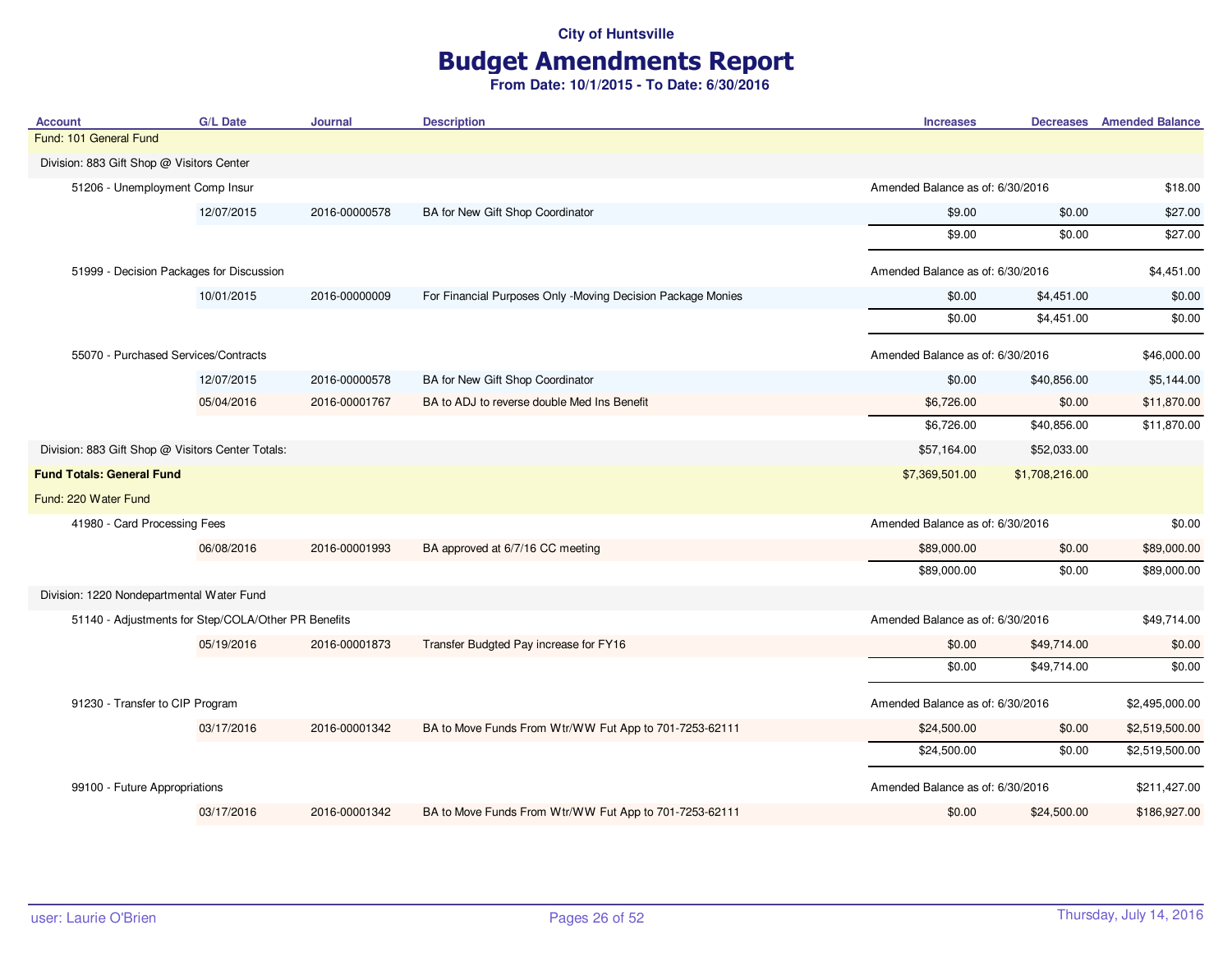# Budget Amendments Report

| <b>Account</b>                                    | <b>G/L Date</b> | <b>Journal</b> | <b>Description</b>                                              | <b>Increases</b>                 |             | <b>Decreases</b> Amended Balance |
|---------------------------------------------------|-----------------|----------------|-----------------------------------------------------------------|----------------------------------|-------------|----------------------------------|
| Fund: 220 Water Fund                              |                 |                |                                                                 |                                  |             |                                  |
| Division: 1220 Nondepartmental Water Fund         |                 |                |                                                                 |                                  |             |                                  |
| 99100 - Future Appropriations                     |                 |                |                                                                 | Amended Balance as of: 6/30/2016 |             | \$211,427.00                     |
|                                                   | 04/11/2016      | 2016-00001545  | BA to move \$ from Future Approp - per City Mgr 4.1.16 Fri Memo | \$0.00                           | \$14,600.00 | \$172,327.00                     |
|                                                   |                 |                |                                                                 | \$0.00                           | \$39,100.00 | \$172,327.00                     |
| Division: 1220 Nondepartmental Water Fund Totals: |                 |                |                                                                 | \$24,500.00                      | \$88,814.00 |                                  |
| Division: 212 Utility Billing                     |                 |                |                                                                 |                                  |             |                                  |
| 51111 - Salaries - Full Time                      |                 |                |                                                                 | Amended Balance as of: 6/30/2016 |             | \$220,994.00                     |
|                                                   | 05/19/2016      | 2016-00001873  | Transfer Budgted Pay increase for FY16                          | \$11,206.00                      | \$0.00      | \$232,200.00                     |
|                                                   |                 |                |                                                                 | \$11,206.00                      | \$0.00      | \$232,200.00                     |
| 55510 - Bank/Paying Agent Fees                    |                 |                |                                                                 | Amended Balance as of: 6/30/2016 |             | \$40,000.00                      |
|                                                   | 04/25/2016      | 2016-00001657  | BA to increase bank/paying agent fees to cover expenses         | \$33,000.00                      | \$0.00      | \$73,000.00                      |
|                                                   | 06/08/2016      | 2016-00001993  | BA approved at 6/7/16 CC meeting                                | \$89,000.00                      | \$0.00      | \$162,000.00                     |
|                                                   |                 |                |                                                                 | \$122,000.00                     | \$0.00      | \$162,000.00                     |
| Division: 212 Utility Billing Totals:             |                 |                |                                                                 | \$133,206.00                     | \$0.00      |                                  |
| Division: 361 Water Production                    |                 |                |                                                                 |                                  |             |                                  |
| 51111 - Salaries - Full Time                      |                 |                |                                                                 | Amended Balance as of: 6/30/2016 |             | \$124,118.00                     |
|                                                   | 10/14/2015      | 2016-00000111  | For Financial Purposes Only -Moving Decision Package Monies     | \$10,618.00                      | \$0.00      | \$134,736.00                     |
|                                                   | 05/19/2016      | 2016-00001873  | Transfer Budgted Pay increase for FY16                          | \$6,617.00                       | \$0.00      | \$141,353.00                     |
|                                                   |                 |                |                                                                 | \$17,235.00                      | \$0.00      | \$141,353.00                     |
| 51999 - Decision Packages for Discussion          |                 |                |                                                                 | Amended Balance as of: 6/30/2016 |             | \$10,618.00                      |
|                                                   | 10/14/2015      | 2016-00000111  | For Financial Purposes Only -Moving Decision Package Monies     | \$0.00                           | \$10,618.00 | \$0.00                           |
|                                                   |                 |                |                                                                 | \$0.00                           | \$10,618.00 | \$0.00                           |
| 55040 - Electric                                  |                 |                |                                                                 | Amended Balance as of: 6/30/2016 |             | \$300,000.00                     |
|                                                   | 04/25/2016      | 2016-00001657  | BA to increase bank/paying agent fees to cover expenses         | \$0.00                           | \$33,000.00 | \$267,000.00                     |
|                                                   |                 |                |                                                                 | \$0.00                           | \$33,000.00 | \$267,000.00                     |
| Division: 361 Water Production Totals:            |                 |                |                                                                 | \$17,235.00                      | \$43,618.00 |                                  |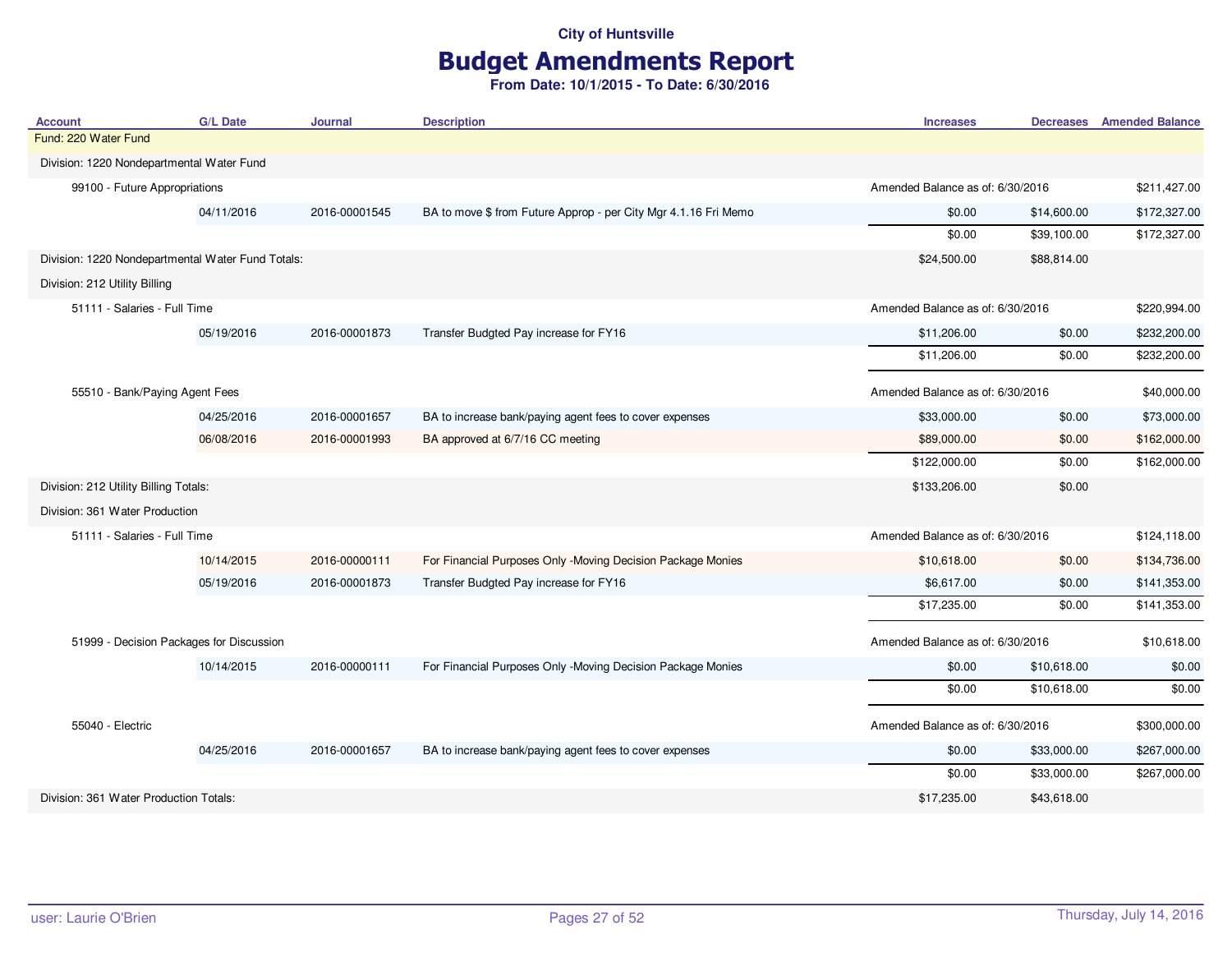# Budget Amendments Report

| <b>Account</b>                           | <b>G/L Date</b> | <b>Journal</b> | <b>Description</b>                                              | <b>Increases</b>                 |              | <b>Decreases</b> Amended Balance |
|------------------------------------------|-----------------|----------------|-----------------------------------------------------------------|----------------------------------|--------------|----------------------------------|
| Fund: 220 Water Fund                     |                 |                |                                                                 |                                  |              |                                  |
| Division: 362 Water Distribution         |                 |                |                                                                 |                                  |              |                                  |
| 51111 - Salaries - Full Time             |                 |                |                                                                 | Amended Balance as of: 6/30/2016 |              | \$472,690.00                     |
|                                          | 10/14/2015      | 2016-00000111  | For Financial Purposes Only -Moving Decision Package Monies     | \$36,182.00                      | \$0.00       | \$508,872.00                     |
|                                          | 05/19/2016      | 2016-00001873  | Transfer Budgted Pay increase for FY16                          | \$25,565.00                      | \$0.00       | \$534,437.00                     |
|                                          |                 |                |                                                                 | \$61,747.00                      | \$0.00       | \$534,437.00                     |
| 51999 - Decision Packages for Discussion |                 |                |                                                                 | Amended Balance as of: 6/30/2016 |              | \$36,182.00                      |
|                                          | 10/14/2015      | 2016-00000111  | For Financial Purposes Only -Moving Decision Package Monies     | \$0.00                           | \$36,182.00  | \$0.00                           |
|                                          |                 |                |                                                                 | \$0.00                           | \$36,182.00  | \$0.00                           |
| 52010 - Office Supplies                  |                 |                |                                                                 | Amended Balance as of: 6/30/2016 |              | \$900.00                         |
|                                          | 04/11/2016      | 2016-00001545  | BA to move \$ from Future Approp - per City Mgr 4.1.16 Fri Memo | \$2,350.00                       | \$0.00       | \$3,250.00                       |
|                                          |                 |                |                                                                 | \$2,350.00                       | \$0.00       | \$3,250.00                       |
| 69020 - Cap. Mach/Tools/Equip            |                 |                | Amended Balance as of: 6/30/2016                                |                                  | \$0.00       |                                  |
|                                          | 04/11/2016      | 2016-00001545  | BA to move \$ from Future Approp - per City Mgr 4.1.16 Fri Memo | \$12,250.00                      | \$0.00       | \$12,250.00                      |
|                                          |                 |                |                                                                 | \$12,250.00                      | \$0.00       | \$12,250.00                      |
| Division: 362 Water Distribution Totals: |                 |                |                                                                 | \$76,347.00                      | \$36,182.00  |                                  |
| Division: 368 Meter Reading              |                 |                |                                                                 |                                  |              |                                  |
| 51111 - Salaries - Full Time             |                 |                |                                                                 | Amended Balance as of: 6/30/2016 |              | \$122,535.00                     |
|                                          | 10/14/2015      | 2016-00000111  | For Financial Purposes Only -Moving Decision Package Monies     | \$3,865.00                       | \$0.00       | \$126,400.00                     |
|                                          | 05/19/2016      | 2016-00001873  | Transfer Budgted Pay increase for FY16                          | \$6,326.00                       | \$0.00       | \$132,726.00                     |
|                                          |                 |                |                                                                 | \$10,191.00                      | \$0.00       | \$132,726.00                     |
| 51999 - Decision Packages for Discussion |                 |                |                                                                 | Amended Balance as of: 6/30/2016 |              | \$3,865.00                       |
|                                          | 10/14/2015      | 2016-00000111  | For Financial Purposes Only -Moving Decision Package Monies     | \$0.00                           | \$3,865.00   | \$0.00                           |
|                                          |                 |                |                                                                 | \$0.00                           | \$3,865.00   | \$0.00                           |
| Division: 368 Meter Reading Totals:      |                 |                |                                                                 | \$10,191.00                      | \$3,865.00   |                                  |
| <b>Fund Totals: Water Fund</b>           |                 |                |                                                                 | \$350,479.00                     | \$172,479.00 |                                  |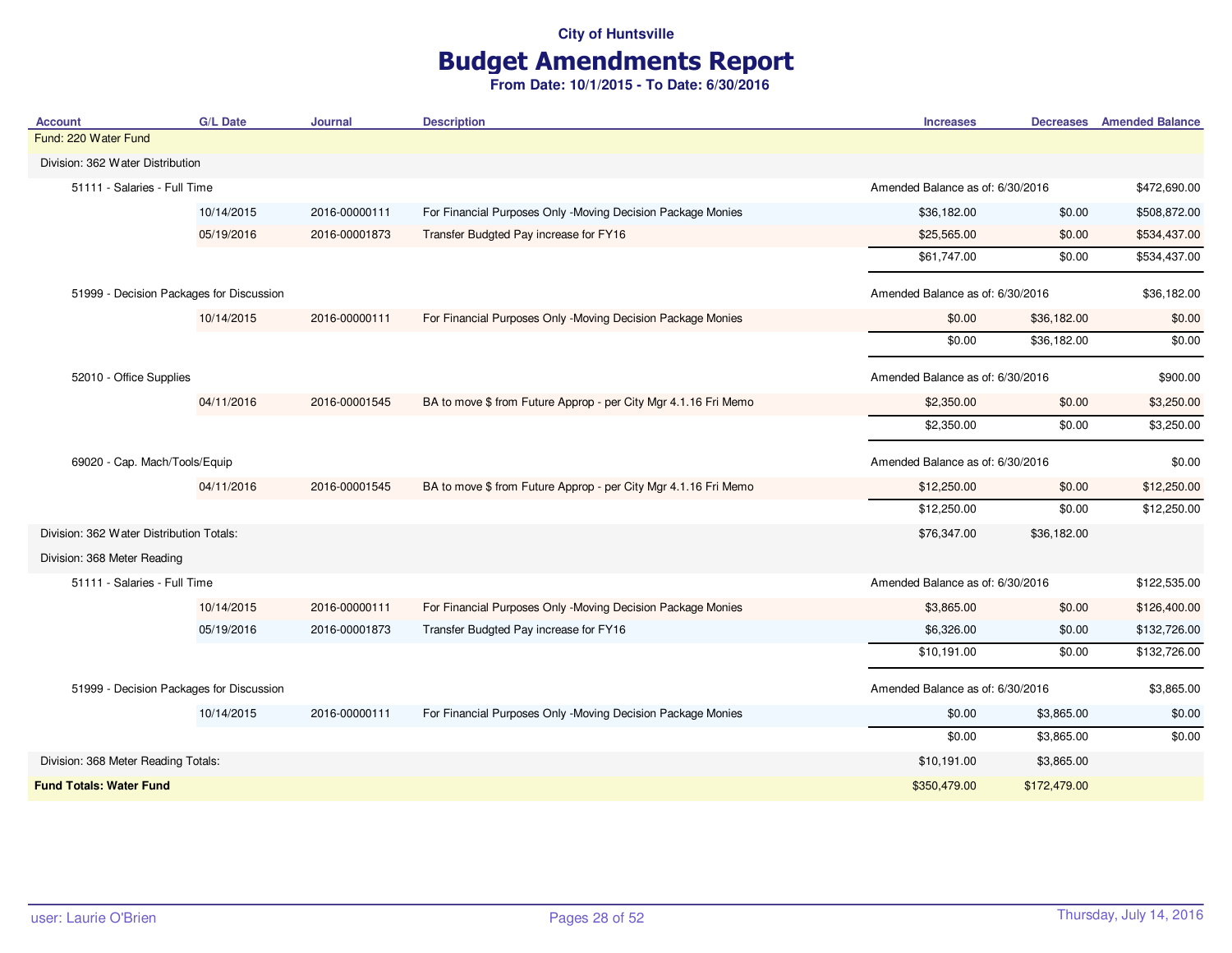# Budget Amendments Report

| <b>Account</b>                                         | <b>G/L Date</b> | <b>Journal</b> | <b>Description</b>                                              | <b>Increases</b>                 |              | <b>Decreases</b> Amended Balance |
|--------------------------------------------------------|-----------------|----------------|-----------------------------------------------------------------|----------------------------------|--------------|----------------------------------|
| Fund: 221 Wastewater Fund                              |                 |                |                                                                 |                                  |              |                                  |
| Division: 1221 Nondepartmental Wastewater Fund         |                 |                |                                                                 |                                  |              |                                  |
| 51140 - Adjustments for Step/COLA/Other PR Benefits    |                 |                |                                                                 | Amended Balance as of: 6/30/2016 |              | \$47,387.00                      |
|                                                        | 05/19/2016      | 2016-00001873  | Transfer Budgted Pay increase for FY16                          | \$0.00                           | \$47,387.00  | \$0.00                           |
|                                                        |                 |                |                                                                 | \$0.00                           | \$47,387.00  | \$0.00                           |
| 91230 - Transfer to CIP Program                        |                 |                |                                                                 | Amended Balance as of: 6/30/2016 |              | \$1,350,000.00                   |
|                                                        | 03/17/2016      | 2016-00001342  | BA to Move Funds From Wtr/WW Fut App to 701-7253-62111          | \$24,500.00                      | \$0.00       | \$1,374,500.00                   |
|                                                        |                 |                |                                                                 | \$24,500.00                      | \$0.00       | \$1,374,500.00                   |
| 95603 - Transfer to Street SRF                         |                 |                |                                                                 | Amended Balance as of: 6/30/2016 |              | \$240,999.00                     |
|                                                        | 04/21/2016      | 2016-00001648  | remove StSRF rev acct bdgt for WW reimb for Drain & Sweep Divs  | \$0.00                           | \$240,999.00 | \$0.00                           |
|                                                        |                 |                |                                                                 | \$0.00                           | \$240,999.00 | \$0.00                           |
| 99100 - Future Appropriations                          |                 |                | Amended Balance as of: 6/30/2016                                |                                  | \$83,790.00  |                                  |
|                                                        | 03/17/2016      | 2016-00001342  | BA to Move Funds From Wtr/WW Fut App to 701-7253-62111          | \$0.00                           | \$24,500.00  | \$59,290.00                      |
|                                                        | 04/11/2016      | 2016-00001545  | BA to move \$ from Future Approp - per City Mgr 4.1.16 Fri Memo | \$0.00                           | \$14,200.00  | \$45,090.00                      |
|                                                        |                 |                |                                                                 | \$0.00                           | \$38,700.00  | \$45,090.00                      |
| Division: 1221 Nondepartmental Wastewater Fund Totals: |                 |                |                                                                 | \$24,500.00                      | \$327,086.00 |                                  |
| Division: 363 Wastewater Collection                    |                 |                |                                                                 |                                  |              |                                  |
| 51111 - Salaries - Full Time                           |                 |                |                                                                 | Amended Balance as of: 6/30/2016 |              | \$370,435.60                     |
|                                                        | 10/14/2015      | 2016-00000112  | For Financial Purposes Only -Moving Decision Package Monies     | \$18,963.00                      | \$0.00       | \$389,398.60                     |
|                                                        | 05/19/2016      | 2016-00001873  | Transfer Budgted Pay increase for FY17                          | \$15,432.00                      | \$0.00       | \$404,830.60                     |
|                                                        |                 |                |                                                                 | \$34,395.00                      | \$0.00       | \$404,830.60                     |
| 51999 - Decision Packages for Discussion               |                 |                |                                                                 | Amended Balance as of: 6/30/2016 |              | \$18,963.00                      |
|                                                        | 10/14/2015      | 2016-00000112  | For Financial Purposes Only -Moving Decision Package Monies     | \$0.00                           | \$18,963.00  | \$0.00                           |
|                                                        |                 |                |                                                                 | \$0.00                           | \$18,963.00  | \$0.00                           |
| 52010 - Office Supplies                                |                 |                |                                                                 | Amended Balance as of: 6/30/2016 |              | \$450.00                         |
|                                                        | 04/11/2016      | 2016-00001545  | BA to move \$ from Future Approp - per City Mgr 4.1.16 Fri Memo | \$1,800.00                       | \$0.00       | \$2,250.00                       |
|                                                        |                 |                |                                                                 | \$1,800.00                       | \$0.00       | \$2,250.00                       |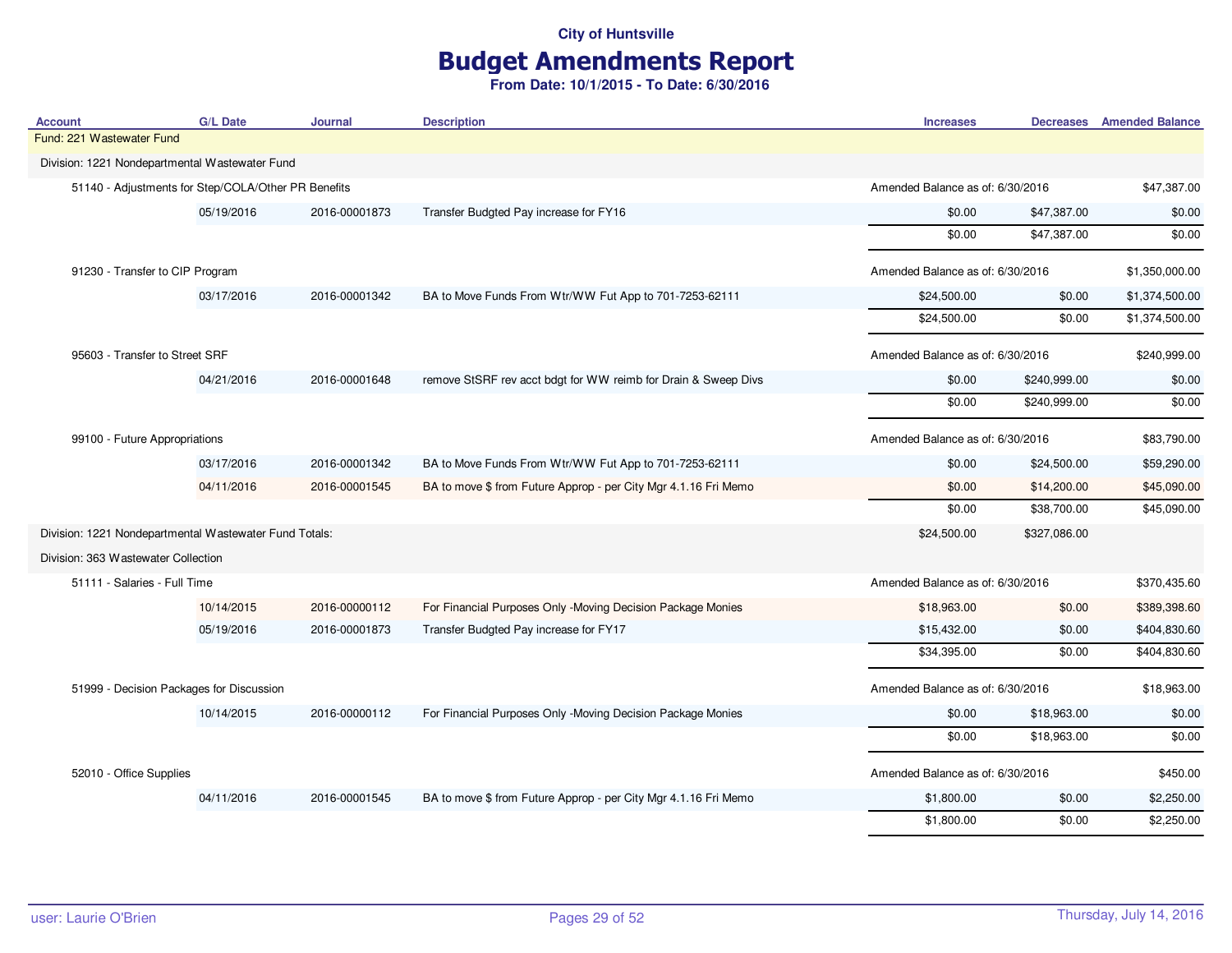# Budget Amendments Report

| <b>Account</b>                                     | <b>G/L Date</b> | <b>Journal</b> | <b>Description</b>                                              | <b>Increases</b>                 |             | <b>Decreases</b> Amended Balance |
|----------------------------------------------------|-----------------|----------------|-----------------------------------------------------------------|----------------------------------|-------------|----------------------------------|
| Fund: 221 Wastewater Fund                          |                 |                |                                                                 |                                  |             |                                  |
| Division: 363 Wastewater Collection                |                 |                |                                                                 |                                  |             |                                  |
| 52040 - Fuel                                       |                 |                |                                                                 | Amended Balance as of: 6/30/2016 |             | \$60,000.00                      |
|                                                    | 05/09/2016      | 2016-00001798  | BA to transfer funds w/in division to cover overage             | \$0.00                           | \$20,000.00 | \$40,000.00                      |
|                                                    |                 |                |                                                                 | \$0.00                           | \$20,000.00 | \$40,000.00                      |
| 54040 - Vehicle and Equipment Maintenance          |                 |                |                                                                 | Amended Balance as of: 6/30/2016 |             | \$22,000.00                      |
|                                                    | 05/09/2016      | 2016-00001798  | BA to transfer funds w/in division to cover overage             | \$20,000.00                      | \$0.00      | \$42,000.00                      |
|                                                    |                 |                |                                                                 | \$20,000.00                      | \$0.00      | \$42,000.00                      |
| 69020 - Cap. Mach/Tools/Equip                      |                 |                |                                                                 | Amended Balance as of: 6/30/2016 |             | \$0.00                           |
|                                                    | 04/11/2016      | 2016-00001545  | BA to move \$ from Future Approp - per City Mgr 4.1.16 Fri Memo | \$12,400.00                      | \$0.00      | \$12,400.00                      |
|                                                    |                 |                |                                                                 | \$12,400.00                      | \$0.00      | \$12,400.00                      |
| Division: 363 Wastewater Collection Totals:        |                 |                |                                                                 | \$68,595.00                      | \$38,963.00 |                                  |
| Division: 364 A J Brown WW Treatment Plant         |                 |                |                                                                 |                                  |             |                                  |
| 51111 - Salaries - Full Time                       |                 |                |                                                                 | Amended Balance as of: 6/30/2016 |             | \$175,041.00                     |
|                                                    | 10/14/2015      | 2016-00000112  | For Financial Purposes Only -Moving Decision Package Monies     | \$14,515.00                      | \$0.00      | \$189,556.00                     |
|                                                    | 05/19/2016      | 2016-00001873  | Transfer Budgted Pay increase for FY18                          | \$7,430.00                       | \$0.00      | \$196,986.00                     |
|                                                    |                 |                |                                                                 | \$21,945.00                      | \$0.00      | \$196,986.00                     |
| 51999 - Decision Packages for Discussion           |                 |                |                                                                 | Amended Balance as of: 6/30/2016 |             | \$14,515.00                      |
|                                                    | 10/14/2015      | 2016-00000112  | For Financial Purposes Only -Moving Decision Package Monies     | \$0.00                           | \$14,515.00 | \$0.00                           |
|                                                    |                 |                |                                                                 | \$0.00                           | \$14,515.00 | \$0.00                           |
| Division: 364 A J Brown WW Treatment Plant Totals: |                 |                |                                                                 | \$21,945.00                      | \$14,515.00 |                                  |
| Division: 365 N B Davidson WW Treatment Plant      |                 |                |                                                                 |                                  |             |                                  |
| 51111 - Salaries - Full Time                       |                 |                |                                                                 | Amended Balance as of: 6/30/2016 |             | \$144,850.00                     |
|                                                    | 10/14/2015      | 2016-00000112  | For Financial Purposes Only -Moving Decision Package Monies     | \$11,970.00                      | \$0.00      | \$156,820.00                     |
|                                                    | 05/19/2016      | 2016-00001873  | Transfer Budgted Pay increase for FY19                          | \$7,084.00                       | \$0.00      | \$163,904.00                     |
|                                                    |                 |                |                                                                 | \$19,054.00                      | \$0.00      | \$163,904.00                     |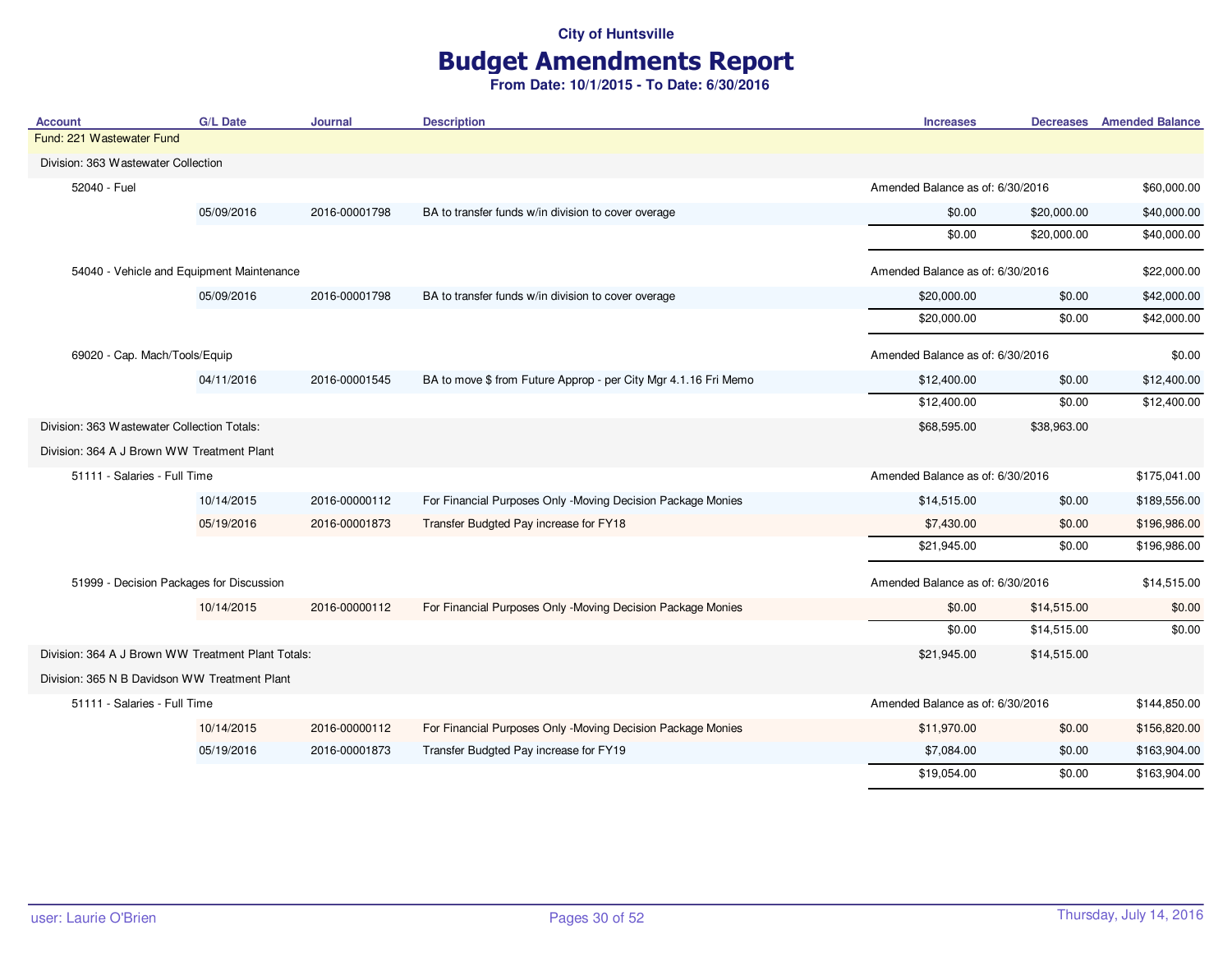# Budget Amendments Report

| <b>Account</b>                                          | <b>G/L Date</b>                          | <b>Journal</b> | <b>Description</b>                                             | <b>Increases</b>                 | <b>Decreases</b>                 | <b>Amended Balance</b> |
|---------------------------------------------------------|------------------------------------------|----------------|----------------------------------------------------------------|----------------------------------|----------------------------------|------------------------|
| Fund: 221 Wastewater Fund                               |                                          |                |                                                                |                                  |                                  |                        |
| Division: 365 N B Davidson WW Treatment Plant           |                                          |                |                                                                |                                  |                                  |                        |
|                                                         | 51999 - Decision Packages for Discussion |                |                                                                | Amended Balance as of: 6/30/2016 |                                  | \$11,970.00            |
|                                                         | 10/14/2015                               | 2016-00000112  | For Financial Purposes Only -Moving Decision Package Monies    | \$0.00                           | \$11,970.00                      | \$0.00                 |
|                                                         |                                          |                |                                                                | \$0.00                           | \$11,970.00                      | \$0.00                 |
| Division: 365 N B Davidson WW Treatment Plant Totals:   |                                          |                |                                                                | \$19,054.00                      | \$11,970.00                      |                        |
| Division: 366 Robinson Creek WW Treatment Plant         |                                          |                |                                                                |                                  |                                  |                        |
| 51111 - Salaries - Full Time                            |                                          |                |                                                                |                                  | Amended Balance as of: 6/30/2016 |                        |
|                                                         | 10/14/2015                               | 2016-00000112  | For Financial Purposes Only -Moving Decision Package Monies    | \$11,104.00                      | \$0.00                           | \$150,929.60           |
|                                                         | 05/19/2016                               | 2016-00001873  | Transfer Budgted Pay increase for FY20                         | \$6,720.00                       | \$0.00                           | \$157,649.60           |
|                                                         |                                          |                |                                                                | \$17,824.00                      | \$0.00                           | \$157,649.60           |
|                                                         | 51999 - Decision Packages for Discussion |                |                                                                | Amended Balance as of: 6/30/2016 |                                  | \$11,104.00            |
|                                                         | 10/14/2015                               | 2016-00000112  | For Financial Purposes Only -Moving Decision Package Monies    | \$0.00                           | \$11,104.00                      | \$0.00                 |
|                                                         |                                          |                |                                                                | \$0.00                           | \$11,104.00                      | \$0.00                 |
| Division: 366 Robinson Creek WW Treatment Plant Totals: |                                          |                |                                                                | \$17,824.00                      | \$11,104.00                      |                        |
| Division: 367 Environmental Services                    |                                          |                |                                                                |                                  |                                  |                        |
| 51111 - Salaries - Full Time                            |                                          |                |                                                                | Amended Balance as of: 6/30/2016 |                                  |                        |
|                                                         |                                          |                |                                                                |                                  |                                  | \$136,963.00           |
|                                                         | 10/14/2015                               | 2016-00000112  | For Financial Purposes Only -Moving Decision Package Monies    | \$6,647.00                       | \$0.00                           | \$143,610.00           |
|                                                         | 05/19/2016                               | 2016-00001873  | Transfer Budgted Pay increase for FY16                         | \$6,107.00                       | \$0.00                           | \$149,717.00           |
|                                                         |                                          |                |                                                                | \$12,754.00                      | \$0.00                           | \$149,717.00           |
|                                                         | 51999 - Decision Packages for Discussion |                |                                                                | Amended Balance as of: 6/30/2016 |                                  | \$6,647.00             |
|                                                         | 10/14/2015                               | 2016-00000112  | For Financial Purposes Only -Moving Decision Package Monies    | \$0.00                           | \$6,647.00                       | \$0.00                 |
|                                                         |                                          |                |                                                                | \$0.00                           | \$6,647.00                       | \$0.00                 |
| Division: 367 Environmental Services Totals:            |                                          |                |                                                                | \$12,754.00                      | \$6,647.00                       |                        |
| Division: 382 Street Sweeping                           |                                          |                |                                                                |                                  |                                  |                        |
| 51111 - Salaries - Full Time                            |                                          |                |                                                                | Amended Balance as of: 6/30/2016 |                                  | \$0.00                 |
|                                                         | 04/01/2016                               | 2016-00001427  | BA financial tracking moving Street fund expenses into GF & WW | \$450.00                         | \$0.00                           | \$450.00               |
|                                                         | 04/01/2016                               | 2016-00001427  | BA financial tracking moving Street fund expenses into GF & WW | \$32,807.00                      | \$0.00                           | \$33,257.00            |
|                                                         |                                          |                |                                                                |                                  |                                  |                        |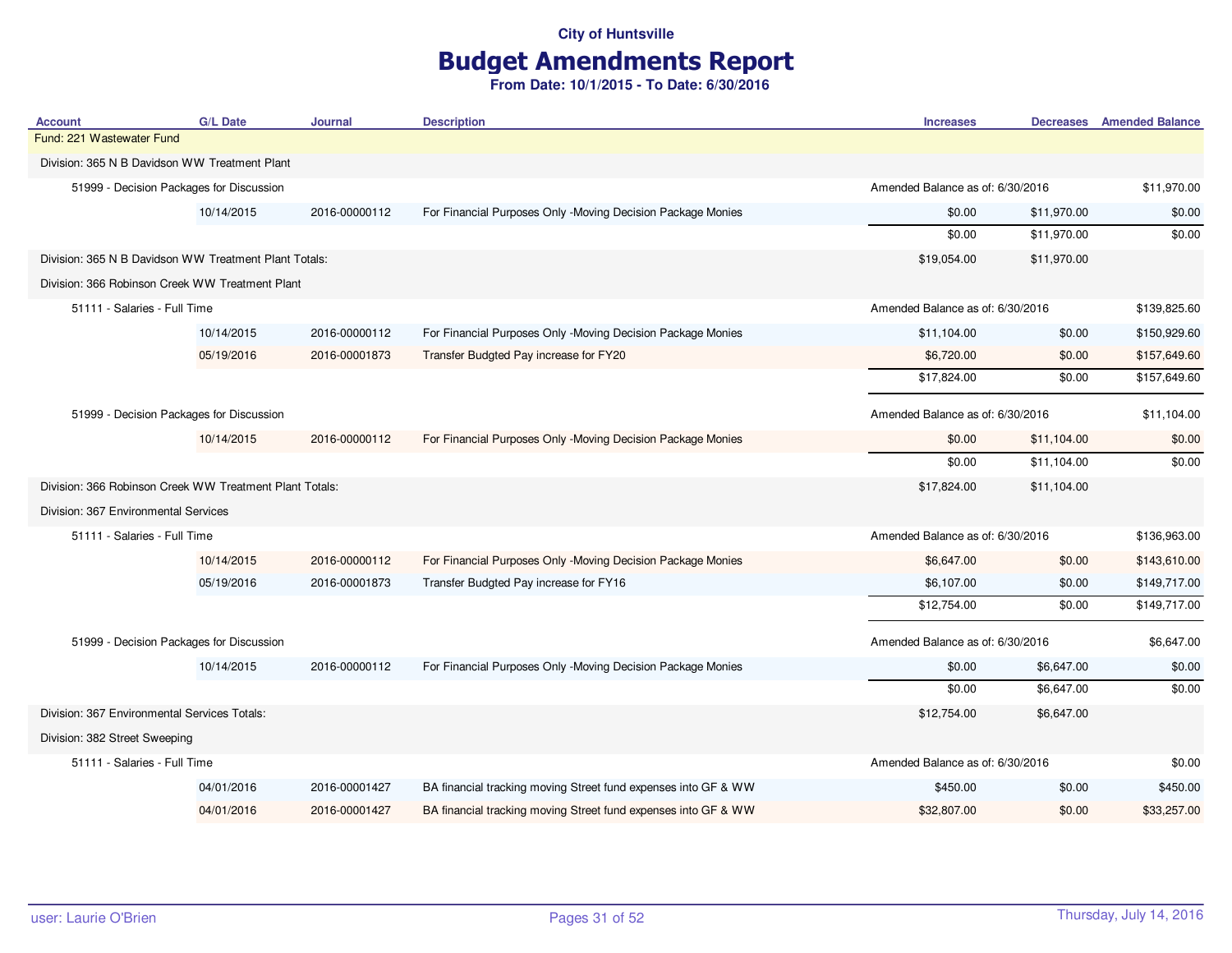# Budget Amendments Report

| <b>Account</b>                  | <b>G/L Date</b>          | Journal       | <b>Description</b>                                             | <b>Increases</b>                 |                                  | <b>Decreases</b> Amended Balance |
|---------------------------------|--------------------------|---------------|----------------------------------------------------------------|----------------------------------|----------------------------------|----------------------------------|
| Fund: 221 Wastewater Fund       |                          |               |                                                                |                                  |                                  |                                  |
| Division: 382 Street Sweeping   |                          |               |                                                                |                                  |                                  |                                  |
| 51111 - Salaries - Full Time    |                          |               |                                                                |                                  | Amended Balance as of: 6/30/2016 |                                  |
|                                 | 05/19/2016               | 2016-00001873 | Transfer Budgted Pay increase for FY16                         | \$1,243.00                       | \$0.00                           | \$34,500.00                      |
|                                 |                          |               |                                                                | \$34,500.00                      | \$0.00                           | \$34,500.00                      |
| 51130 - Overtime                |                          |               |                                                                | Amended Balance as of: 6/30/2016 |                                  | \$0.00                           |
|                                 | 04/01/2016               | 2016-00001427 | BA financial tracking moving Street fund expenses into GF & WW | \$1,015.00                       | \$0.00                           | \$1,015.00                       |
|                                 |                          |               |                                                                | \$1,015.00                       | \$0.00                           | \$1,015.00                       |
| 51201 - TMRS Retirement         |                          |               |                                                                | Amended Balance as of: 6/30/2016 |                                  | \$0.00                           |
|                                 | 04/01/2016               | 2016-00001427 | BA financial tracking moving Street fund expenses into GF & WW | \$5,974.00                       | \$0.00                           | \$5,974.00                       |
|                                 |                          |               |                                                                | \$5,974.00                       | \$0.00                           | \$5,974.00                       |
|                                 | 51202 - Health Insurance |               | Amended Balance as of: 6/30/2016                               |                                  | \$0.00                           |                                  |
|                                 | 04/01/2016               | 2016-00001427 | BA financial tracking moving Street fund expenses into GF & WW | \$8,967.00                       | \$0.00                           | \$8,967.00                       |
|                                 |                          |               |                                                                | \$8,967.00                       | \$0.00                           | \$8,967.00                       |
| 51204 - Workers Comp Insur      |                          |               |                                                                | Amended Balance as of: 6/30/2016 |                                  | \$0.00                           |
|                                 | 04/01/2016               | 2016-00001427 | BA financial tracking moving Street fund expenses into GF & WW | \$692.00                         | \$0.00                           | \$692.00                         |
|                                 |                          |               |                                                                | \$692.00                         | \$0.00                           | \$692.00                         |
| 51205 - Medicare Tax            |                          |               |                                                                | Amended Balance as of: 6/30/2016 |                                  | \$0.00                           |
|                                 | 04/01/2016               | 2016-00001427 | BA financial tracking moving Street fund expenses into GF & WW | \$497.00                         | \$0.00                           | \$497.00                         |
|                                 |                          |               |                                                                | \$497.00                         | \$0.00                           | \$497.00                         |
| 51206 - Unemployment Comp Insur |                          |               |                                                                | Amended Balance as of: 6/30/2016 |                                  | \$0.00                           |
|                                 | 04/01/2016               | 2016-00001427 | BA financial tracking moving Street fund expenses into GF & WW | \$11.00                          | \$0.00                           | \$11.00                          |
|                                 |                          |               |                                                                | \$11.00                          | \$0.00                           | \$11.00                          |
| 52030 - Clothing                |                          |               |                                                                | Amended Balance as of: 6/30/2016 |                                  | \$0.00                           |
|                                 | 04/01/2016               | 2016-00001427 | BA financial tracking moving Street fund expenses into GF & WW | \$773.00                         | \$0.00                           | \$773.00                         |
|                                 |                          |               |                                                                | \$773.00                         | \$0.00                           | \$773.00                         |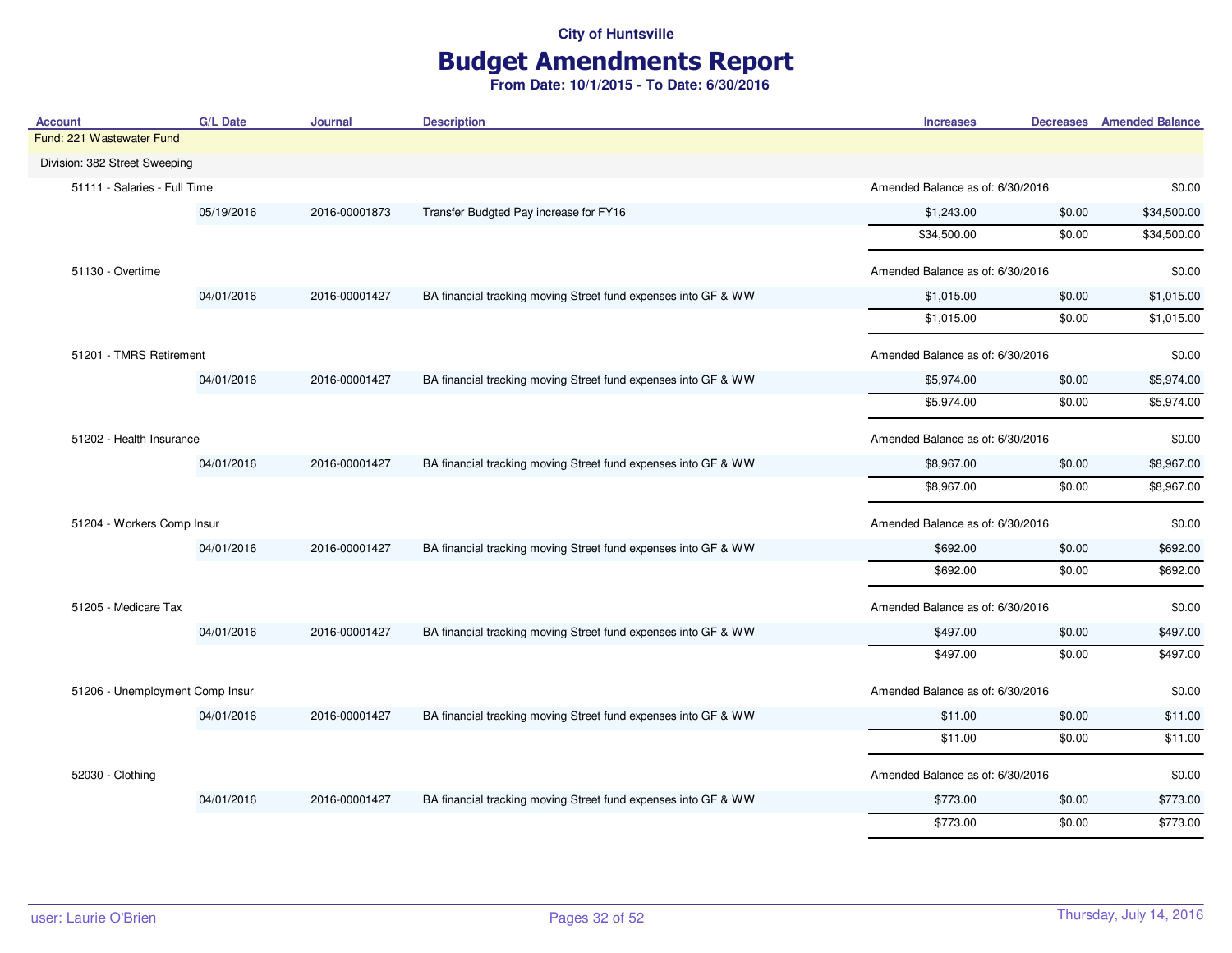# Budget Amendments Report

|                                           |            |               |                                                                 |                                  |                                  | <b>Decreases</b> Amended Balance |
|-------------------------------------------|------------|---------------|-----------------------------------------------------------------|----------------------------------|----------------------------------|----------------------------------|
| Fund: 221 Wastewater Fund                 |            |               |                                                                 |                                  |                                  |                                  |
| Division: 382 Street Sweeping             |            |               |                                                                 |                                  |                                  |                                  |
| 52031 - Clothing - Safety Gear            |            |               |                                                                 |                                  | Amended Balance as of: 6/30/2016 |                                  |
|                                           | 04/01/2016 | 2016-00001427 | BA financial tracking moving Street fund expenses into GF & WW  | \$125.00                         | \$0.00                           | \$125.00                         |
|                                           |            |               |                                                                 | \$125.00                         | \$0.00                           | \$125.00                         |
| 52040 - Fuel                              |            |               |                                                                 |                                  | Amended Balance as of: 6/30/2016 |                                  |
|                                           | 04/01/2016 | 2016-00001427 | BA financial tracking moving Street fund expenses into GF & WW  | \$10,000.00                      | \$0.00                           | \$10,000.00                      |
|                                           |            |               |                                                                 | \$10,000.00                      | \$0.00                           | \$10,000.00                      |
| 52060 - Cleaning Supplies                 |            |               |                                                                 | Amended Balance as of: 6/30/2016 |                                  | \$0.00                           |
|                                           | 04/01/2016 | 2016-00001427 | BA financial tracking moving Street fund expenses into GF & WW  | \$25.00                          | \$0.00                           | \$25.00                          |
|                                           |            |               |                                                                 | \$25.00                          | \$0.00                           | \$25.00                          |
| 54040 - Vehicle and Equipment Maintenance |            |               |                                                                 | Amended Balance as of: 6/30/2016 |                                  | \$0.00                           |
|                                           | 04/01/2016 | 2016-00001427 | BA financial tracking moving Street fund expenses into GF & WW  | \$13,000.00                      | \$0.00                           | \$13,000.00                      |
|                                           |            |               |                                                                 | \$13,000.00                      | \$0.00                           | \$13,000.00                      |
| Division: 382 Street Sweeping Totals:     |            |               |                                                                 | \$75,579.00                      | \$0.00                           |                                  |
| Division: 384 Drainage Maintenance        |            |               |                                                                 |                                  |                                  |                                  |
| 51111 - Salaries - Full Time              |            |               |                                                                 | Amended Balance as of: 6/30/2016 |                                  | \$0.00                           |
|                                           | 04/01/2016 | 2016-00001416 | BA financial tracking to move Street fund expenses into GF & WW | \$83,286.00                      | \$0.00                           | \$83,286.00                      |
|                                           | 05/19/2016 | 2016-00001873 | Transfer Budgted Pay increase for FY16                          | \$3,371.00                       | \$0.00                           | \$86,657.00                      |
|                                           |            |               |                                                                 | \$86,657.00                      | \$0.00                           | \$86,657.00                      |
| 51121 - Longevity                         |            |               |                                                                 | Amended Balance as of: 6/30/2016 |                                  | \$0.00                           |
|                                           | 04/01/2016 | 2016-00001416 | BA financial tracking to move Street fund expenses into GF & WW | \$550.00                         | \$0.00                           | \$550.00                         |
|                                           |            |               |                                                                 | \$550.00                         | \$0.00                           | \$550.00                         |
| 51130 - Overtime                          |            |               |                                                                 | Amended Balance as of: 6/30/2016 |                                  | \$0.00                           |
|                                           | 04/01/2016 | 2016-00001416 | BA financial tracking to move Street fund expenses into GF & WW | \$3,045.00                       | \$0.00                           | \$3,045.00                       |
|                                           |            |               |                                                                 | \$3,045.00                       | \$0.00                           | \$3,045.00                       |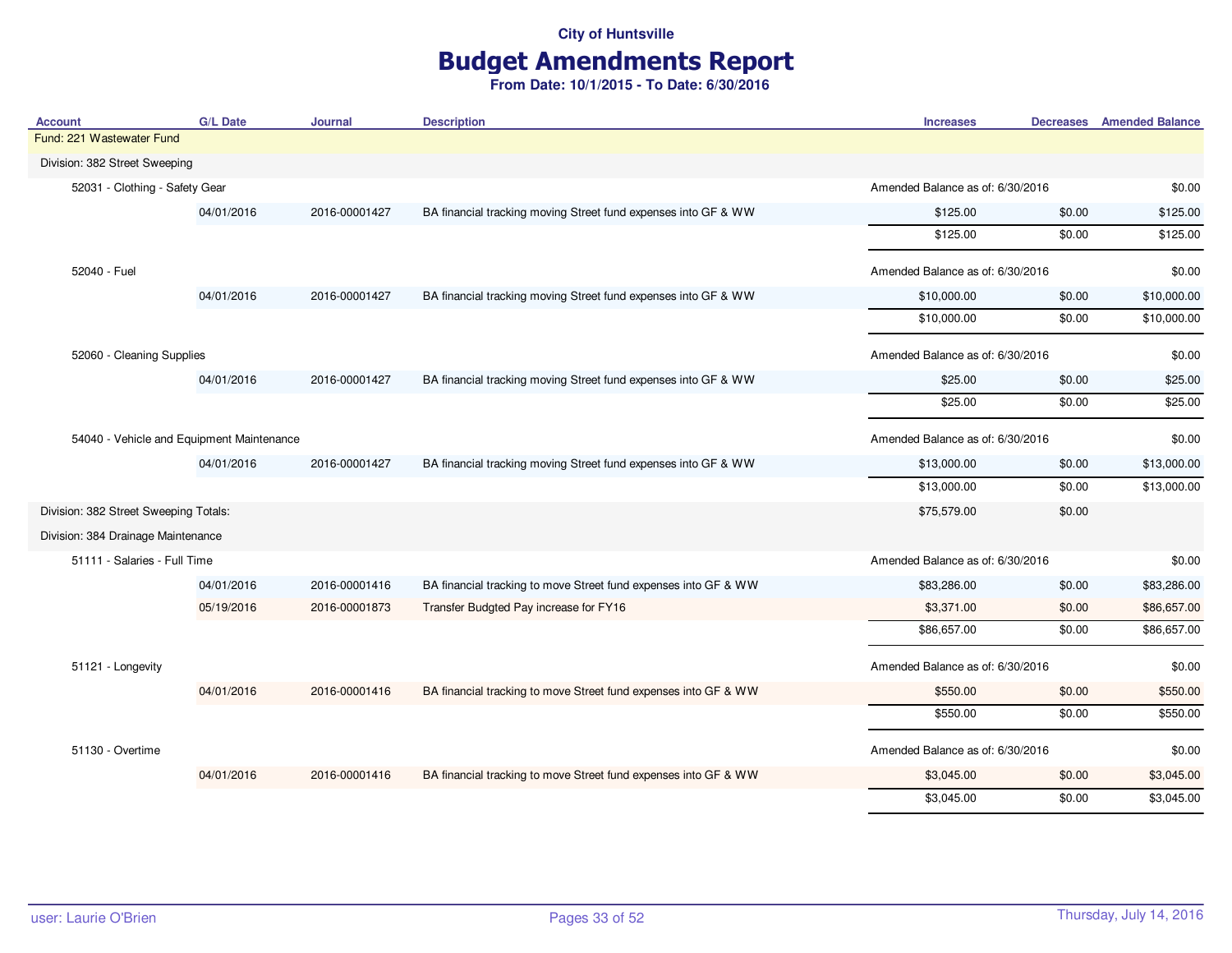# Budget Amendments Report

| Account                            | <b>G/L Date</b> | <b>Journal</b> | <b>Description</b>                                              | <b>Increases</b>                 |                                  | <b>Decreases</b> Amended Balance |
|------------------------------------|-----------------|----------------|-----------------------------------------------------------------|----------------------------------|----------------------------------|----------------------------------|
| Fund: 221 Wastewater Fund          |                 |                |                                                                 |                                  |                                  |                                  |
| Division: 384 Drainage Maintenance |                 |                |                                                                 |                                  |                                  |                                  |
| 51201 - TMRS Retirement            |                 |                |                                                                 |                                  | Amended Balance as of: 6/30/2016 |                                  |
|                                    | 04/01/2016      | 2016-00001416  | BA financial tracking to move Street fund expenses into GF & WW | \$15,144.00                      | \$0.00                           | \$15,144.00                      |
|                                    |                 |                |                                                                 | \$15,144.00                      | \$0.00                           | \$15,144.00                      |
| 51202 - Health Insurance           |                 |                |                                                                 | Amended Balance as of: 6/30/2016 |                                  | \$0.00                           |
|                                    | 04/01/2016      | 2016-00001416  | BA financial tracking to move Street fund expenses into GF & WW | \$26,608.00                      | \$0.00                           | \$26,608.00                      |
|                                    |                 |                |                                                                 | \$26,608.00                      | \$0.00                           | \$26,608.00                      |
| 51204 - Workers Comp Insur         |                 |                |                                                                 | Amended Balance as of: 6/30/2016 |                                  | \$0.00                           |
|                                    | 04/01/2016      | 2016-00001416  | BA financial tracking to move Street fund expenses into GF & WW | \$1,757.00                       | \$0.00                           | \$1,757.00                       |
|                                    |                 |                |                                                                 | \$1,757.00                       | \$0.00                           | \$1,757.00                       |
| 51205 - Medicare Tax               |                 |                |                                                                 | Amended Balance as of: 6/30/2016 |                                  | \$0.00                           |
|                                    | 04/01/2016      | 2016-00001416  | BA financial tracking to move Street fund expenses into GF & WW | \$1,260.00                       | \$0.00                           | \$1,260.00                       |
|                                    |                 |                |                                                                 | \$1,260.00                       | \$0.00                           | \$1,260.00                       |
| 51206 - Unemployment Comp Insur    |                 |                |                                                                 | Amended Balance as of: 6/30/2016 |                                  | \$0.00                           |
|                                    | 04/01/2016      | 2016-00001416  | BA financial tracking to move Street fund expenses into GF & WW | \$31.00                          | \$0.00                           | \$31.00                          |
|                                    |                 |                |                                                                 | \$31.00                          | \$0.00                           | \$31.00                          |
| 52030 - Clothing                   |                 |                |                                                                 | Amended Balance as of: 6/30/2016 |                                  | \$0.00                           |
|                                    | 04/01/2016      | 2016-00001416  | BA financial tracking to move Street fund expenses into GF & WW | \$2,319.00                       | \$0.00                           | \$2,319.00                       |
|                                    |                 |                |                                                                 | \$2,319.00                       | \$0.00                           | \$2,319.00                       |
| 52031 - Clothing - Safety Gear     |                 |                |                                                                 | Amended Balance as of: 6/30/2016 |                                  | \$0.00                           |
|                                    | 04/01/2016      | 2016-00001416  | BA financial tracking to move Street fund expenses into GF & WW | \$912.00                         | \$0.00                           | \$912.00                         |
|                                    |                 |                |                                                                 | \$912.00                         | \$0.00                           | \$912.00                         |
| 52040 - Fuel                       |                 |                |                                                                 | Amended Balance as of: 6/30/2016 |                                  | \$0.00                           |
|                                    | 04/01/2016      | 2016-00001416  | BA financial tracking to move Street fund expenses into GF & WW | \$5,500.00                       | \$0.00                           | \$5,500.00                       |
|                                    |                 |                |                                                                 | \$5,500.00                       | \$0.00                           | \$5,500.00                       |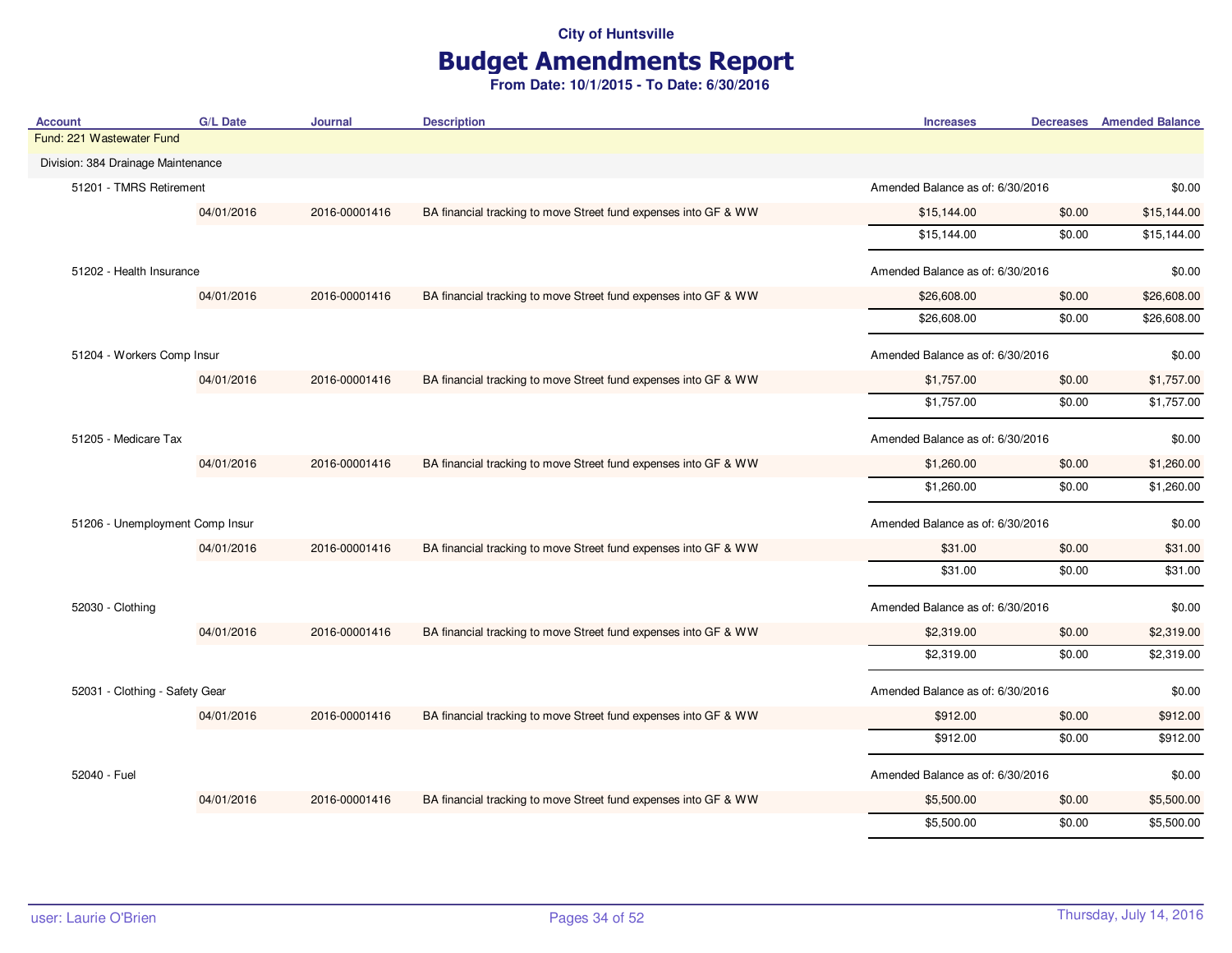# Budget Amendments Report

| <b>Account</b>                            | <b>G/L Date</b> | Journal       | <b>Description</b>                                              | <b>Increases</b>                 |                                  | <b>Decreases</b> Amended Balance |
|-------------------------------------------|-----------------|---------------|-----------------------------------------------------------------|----------------------------------|----------------------------------|----------------------------------|
| Fund: 221 Wastewater Fund                 |                 |               |                                                                 |                                  |                                  |                                  |
| Division: 384 Drainage Maintenance        |                 |               |                                                                 |                                  |                                  |                                  |
| 52050 - Minor Tools/Instruments           |                 |               |                                                                 |                                  | Amended Balance as of: 6/30/2016 |                                  |
|                                           | 04/01/2016      | 2016-00001416 | BA financial tracking to move Street fund expenses into GF & WW | \$200.00                         | \$0.00                           | \$200.00                         |
|                                           |                 |               |                                                                 | \$200.00                         | \$0.00                           | \$200.00                         |
| 52060 - Cleaning Supplies                 |                 |               |                                                                 | Amended Balance as of: 6/30/2016 |                                  | \$0.00                           |
|                                           | 04/01/2016      | 2016-00001416 | BA financial tracking to move Street fund expenses into GF & WW | \$100.00                         | \$0.00                           | \$100.00                         |
|                                           |                 |               |                                                                 | \$100.00                         | \$0.00                           | \$100.00                         |
| 52130 - Other Supplies                    |                 |               |                                                                 | Amended Balance as of: 6/30/2016 |                                  | \$0.00                           |
|                                           | 04/01/2016      | 2016-00001416 | BA financial tracking to move Street fund expenses into GF & WW | \$200.00                         | \$0.00                           | \$200.00                         |
|                                           |                 |               |                                                                 | \$200.00                         | \$0.00                           | \$200.00                         |
| 52200 - Non Capital Equipment Purchases   |                 |               |                                                                 | Amended Balance as of: 6/30/2016 |                                  | \$0.00                           |
|                                           | 04/01/2016      | 2016-00001416 | BA financial tracking to move Street fund expenses into GF & WW | \$800.00                         | \$0.00                           | \$800.00                         |
|                                           |                 |               |                                                                 | \$800.00                         | \$0.00                           | \$800.00                         |
| 53110 - Drainage Maintenance              |                 |               |                                                                 | Amended Balance as of: 6/30/2016 |                                  | \$0.00                           |
|                                           | 04/01/2016      | 2016-00001416 | BA financial tracking to move Street fund expenses into GF & WW | \$15,000.00                      | \$0.00                           | \$15,000.00                      |
|                                           |                 |               |                                                                 | \$15,000.00                      | \$0.00                           | \$15,000.00                      |
| 54020 - Maint - Mach/Tools/Instruments    |                 |               |                                                                 | Amended Balance as of: 6/30/2016 |                                  | \$0.00                           |
|                                           | 04/01/2016      | 2016-00001416 | BA financial tracking to move Street fund expenses into GF & WW | \$300.00                         | \$0.00                           | \$300.00                         |
|                                           |                 |               |                                                                 | \$300.00                         | \$0.00                           | \$300.00                         |
| 54040 - Vehicle and Equipment Maintenance |                 |               |                                                                 | Amended Balance as of: 6/30/2016 |                                  | \$0.00                           |
|                                           | 04/01/2016      | 2016-00001416 | BA financial tracking to move Street fund expenses into GF & WW | \$3,300.00                       | \$0.00                           | \$3,300.00                       |
|                                           |                 |               |                                                                 | \$3,300.00                       | \$0.00                           | \$3,300.00                       |
| 55080 - Travel & Training                 |                 |               |                                                                 | Amended Balance as of: 6/30/2016 |                                  | \$0.00                           |
|                                           | 04/01/2016      | 2016-00001416 | BA financial tracking to move Street fund expenses into GF & WW | \$500.00                         | \$0.00                           | \$500.00                         |
|                                           |                 |               |                                                                 | \$500.00                         | \$0.00                           | \$500.00                         |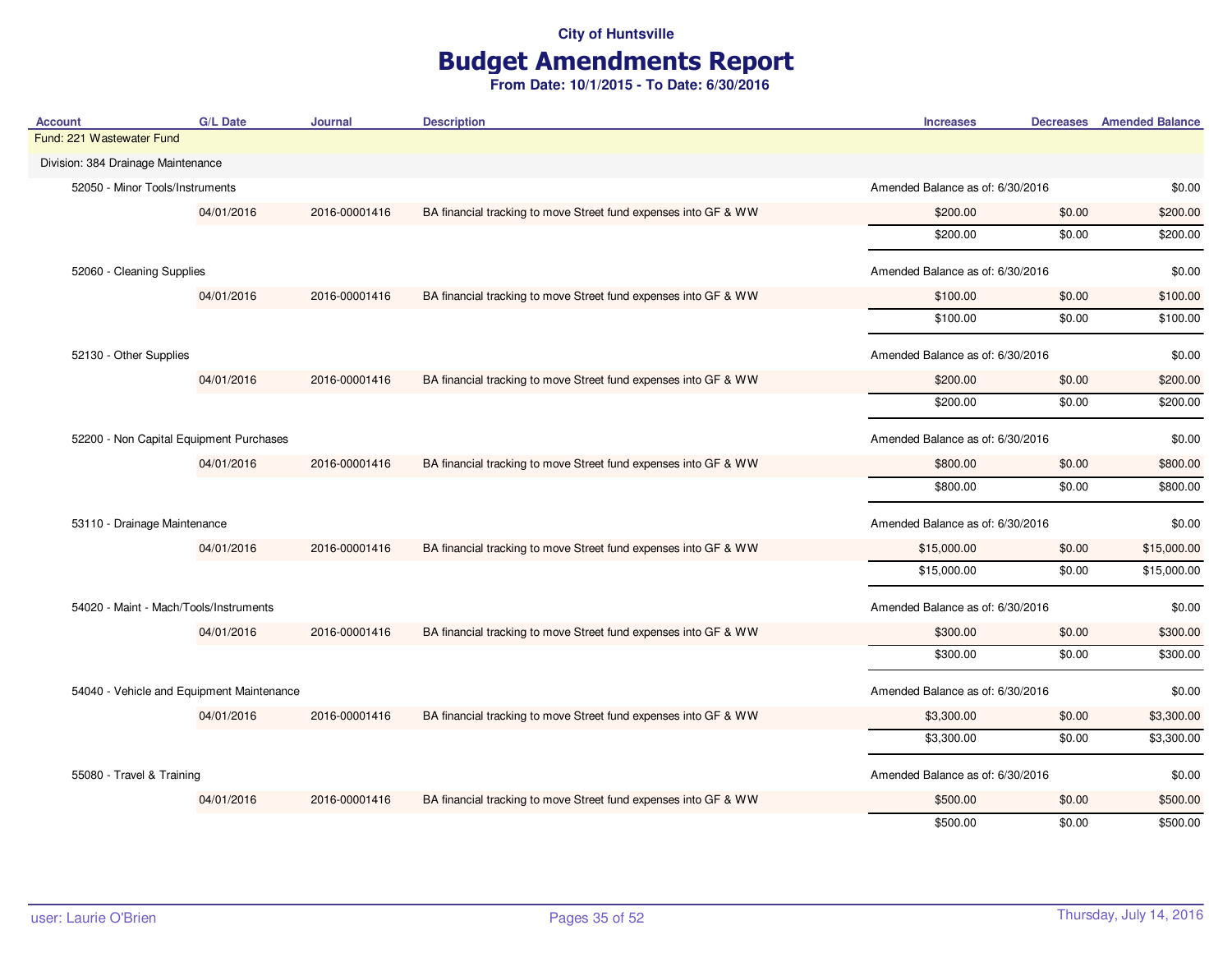# Budget Amendments Report

| <b>Account</b>                                          | <b>G/L Date</b> | <b>Journal</b> | <b>Description</b>                                               | <b>Increases</b>                 |                                  | <b>Decreases</b> Amended Balance |
|---------------------------------------------------------|-----------------|----------------|------------------------------------------------------------------|----------------------------------|----------------------------------|----------------------------------|
| Fund: 221 Wastewater Fund                               |                 |                |                                                                  |                                  |                                  |                                  |
| Division: 384 Drainage Maintenance Totals:              |                 |                |                                                                  | \$164,183.00                     | \$0.00                           |                                  |
| <b>Fund Totals: Wastewater Fund</b>                     |                 |                |                                                                  | \$404,434.00                     | \$410,285.00                     |                                  |
| Fund: 224 Solid Waste Fund                              |                 |                |                                                                  |                                  |                                  |                                  |
| 43302 - Bond/CO Premium Proceeds                        |                 |                |                                                                  | Amended Balance as of: 6/30/2016 |                                  | \$0.00                           |
|                                                         | 10/15/2015      | 2016-00001031  | BA - acctg purposes-Prem rcvd used for Issue Costs SW Debt Issue | \$101,275.00                     | \$0.00                           | \$101,275.00                     |
|                                                         |                 |                |                                                                  | \$101,275.00                     | \$0.00                           | \$101,275.00                     |
| Division: 1224 Nondepartmental Solid Waste Fund         |                 |                |                                                                  |                                  |                                  |                                  |
| 51140 - Adjustments for Step/COLA/Other PR Benefits     |                 |                |                                                                  | Amended Balance as of: 6/30/2016 |                                  | \$49,115.00                      |
|                                                         | 05/19/2016      | 2016-00001873  | Transfer Budgted Pay increase for FY16                           | \$0.00                           | \$49,115.00                      | \$0.00                           |
|                                                         |                 |                |                                                                  | \$0.00                           | \$49,115.00                      | \$0.00                           |
| 88200 - Debt Issue Costs                                |                 |                |                                                                  | Amended Balance as of: 6/30/2016 |                                  | \$0.00                           |
|                                                         | 10/15/2015      | 2016-00001031  | BA - acctg purposes-Prem rcvd used for Issue Costs SW Debt Issue | \$101,275.00                     | \$0.00                           | \$101,275.00                     |
|                                                         |                 |                |                                                                  | \$101,275.00                     | \$0.00                           | \$101,275.00                     |
| Division: 1224 Nondepartmental Solid Waste Fund Totals: |                 |                |                                                                  | \$101,275.00                     | \$49,115.00                      |                                  |
| Division: 373 Commercial Collection                     |                 |                |                                                                  |                                  |                                  |                                  |
| 51111 - Salaries - Full Time                            |                 |                |                                                                  |                                  | Amended Balance as of: 6/30/2016 |                                  |
|                                                         | 05/19/2016      | 2016-00001873  | Transfer Budgted Pay increase for FY16                           | \$12,045.00                      | \$0.00                           | \$250,189.00                     |
|                                                         |                 |                |                                                                  | \$12,045.00                      | \$0.00                           | \$250,189.00                     |
| Division: 373 Commercial Collection Totals:             |                 |                |                                                                  | \$12,045.00                      | \$0.00                           |                                  |
| Division: 374 Solid Waste Disposal                      |                 |                |                                                                  |                                  |                                  |                                  |
| 51111 - Salaries - Full Time                            |                 |                |                                                                  | Amended Balance as of: 6/30/2016 |                                  | \$334,265.00                     |
|                                                         | 05/19/2016      | 2016-00001873  | Transfer Budgted Pay increase for FY16                           | \$20,822.00                      | \$0.00                           | \$355,087.00                     |
|                                                         |                 |                |                                                                  | \$20,822.00                      | \$0.00                           | \$355,087.00                     |
| 55550 - Waste Disposal Contract                         |                 |                |                                                                  | Amended Balance as of: 6/30/2016 |                                  | \$700,000.00                     |
|                                                         | 10/12/2015      | 2016-00000094  | Transfer funds to Correct Acct # for purchase                    | \$0.00                           | \$9,706.00                       | \$690,294.00                     |
|                                                         |                 |                |                                                                  | \$0.00                           | \$9,706.00                       | \$690,294.00                     |
|                                                         |                 |                |                                                                  |                                  |                                  |                                  |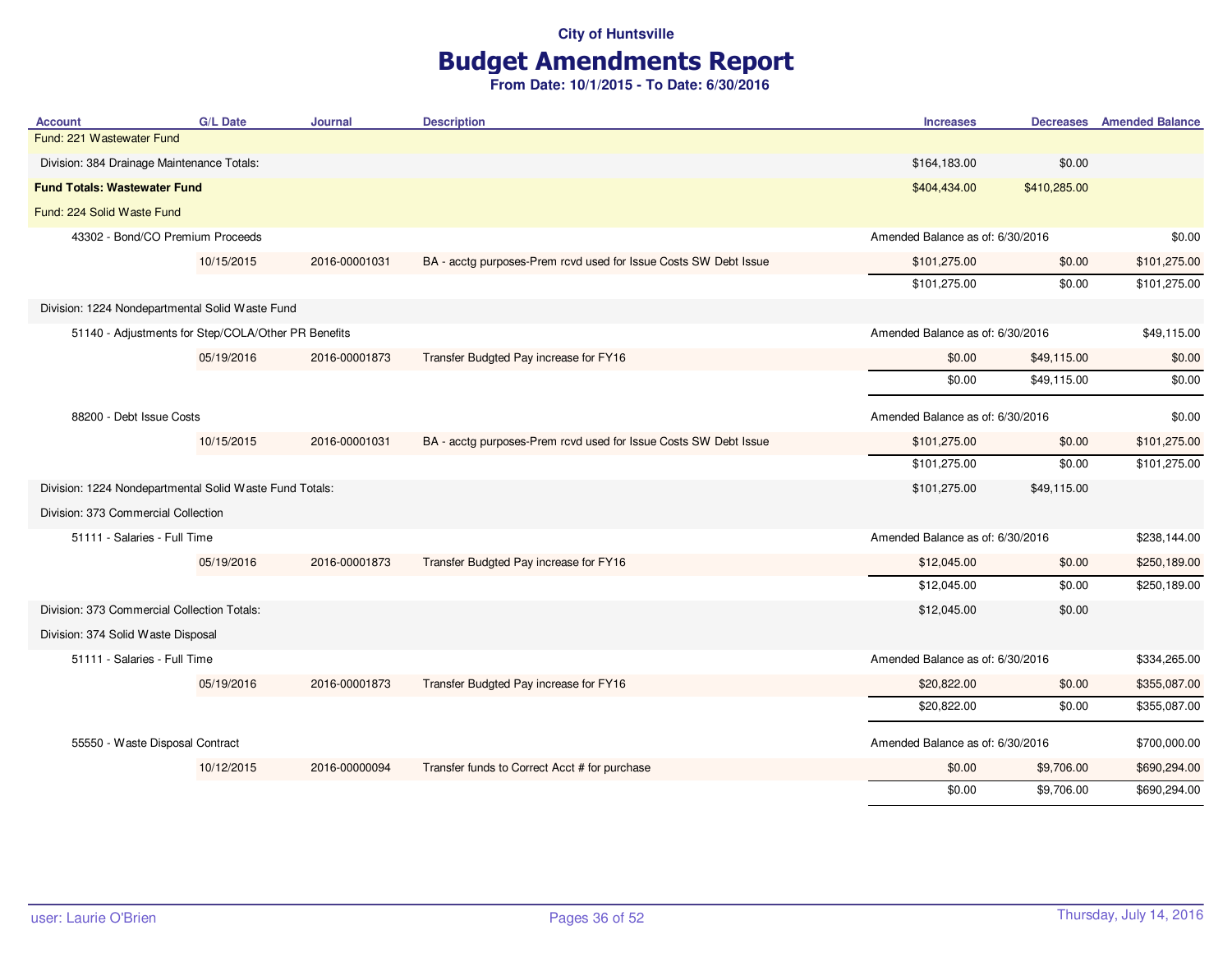# Budget Amendments Report

| Fund: 224 Solid Waste Fund                   |                                                                  |                                  |              |              |
|----------------------------------------------|------------------------------------------------------------------|----------------------------------|--------------|--------------|
|                                              |                                                                  |                                  |              |              |
| Division: 374 Solid Waste Disposal           |                                                                  |                                  |              |              |
| 69020 - Cap. Mach/Tools/Equip                |                                                                  | Amended Balance as of: 6/30/2016 |              | \$0.00       |
| 10/12/2015<br>2016-00000094                  | Transfer funds to Correct Acct # for purchase                    | \$9,706.00                       | \$0.00       | \$9,706.00   |
|                                              |                                                                  | \$9,706.00                       | \$0.00       | \$9,706.00   |
| Division: 374 Solid Waste Disposal Totals:   |                                                                  | \$30,528.00                      | \$9,706.00   |              |
| Division: 375 Residential Collection         |                                                                  |                                  |              |              |
| 51111 - Salaries - Full Time                 |                                                                  | Amended Balance as of: 6/30/2016 |              | \$258,264.00 |
| 05/19/2016<br>2016-00001873                  | Transfer Budgted Pay increase for FY16                           | \$14,461.00                      | \$0.00       | \$272,725.00 |
|                                              |                                                                  | \$14,461.00                      | \$0.00       | \$272,725.00 |
| Division: 375 Residential Collection Totals: |                                                                  | \$14,461.00                      | \$0.00       |              |
| Division: 377 Recycling                      |                                                                  |                                  |              |              |
| 51111 - Salaries - Full Time                 |                                                                  | Amended Balance as of: 6/30/2016 |              | \$33,272.46  |
| 05/19/2016<br>2016-00001873                  | Transfer Budgted Pay increase for FY16                           | \$1,787.00                       | \$0.00       | \$35,059.46  |
|                                              |                                                                  | \$1,787.00                       | \$0.00       | \$35,059.46  |
| Division: 377 Recycling Totals:              |                                                                  | \$1,787.00                       | \$0.00       |              |
| <b>Fund Totals: Solid Waste Fund</b>         |                                                                  | \$261,371.00                     | \$58,821.00  |              |
| Fund: 306 Capital Equipment Fund             |                                                                  |                                  |              |              |
| 43401 - Charge to General Fund               |                                                                  | Amended Balance as of: 6/30/2016 |              | \$280,164.00 |
| 04/30/2016<br>2016-00001788                  | Move budget due to Fund 603 being put into Fund 101 and Fund 221 | \$140,393.00                     | \$0.00       | \$420,557.00 |
|                                              |                                                                  | \$140,393.00                     | \$0.00       | \$420,557.00 |
| 43402 - Charge to Street SRF                 |                                                                  | Amended Balance as of: 6/30/2016 |              | \$200,393.00 |
| 04/30/2016<br>2016-00001788                  | Move budget due to Fund 603 being put into Fund 101 and Fund 221 | \$0.00                           | \$200,393.00 | \$0.00       |
|                                              |                                                                  | \$0.00                           | \$200,393.00 | \$0.00       |
|                                              |                                                                  |                                  |              |              |
| 43404 - Charge to Wstwtr Fund                |                                                                  | Amended Balance as of: 6/30/2016 |              | \$88,273.00  |
| 04/30/2016<br>2016-00001788                  | Move budget due to Fund 603 being put into Fund 101 and Fund 221 | \$60,000.00                      | \$0.00       | \$148,273.00 |
|                                              |                                                                  | \$60,000.00                      | \$0.00       | \$148,273.00 |
| <b>Fund Totals: Capital Equipment Fund</b>   |                                                                  | \$200,393.00                     | \$200,393.00 |              |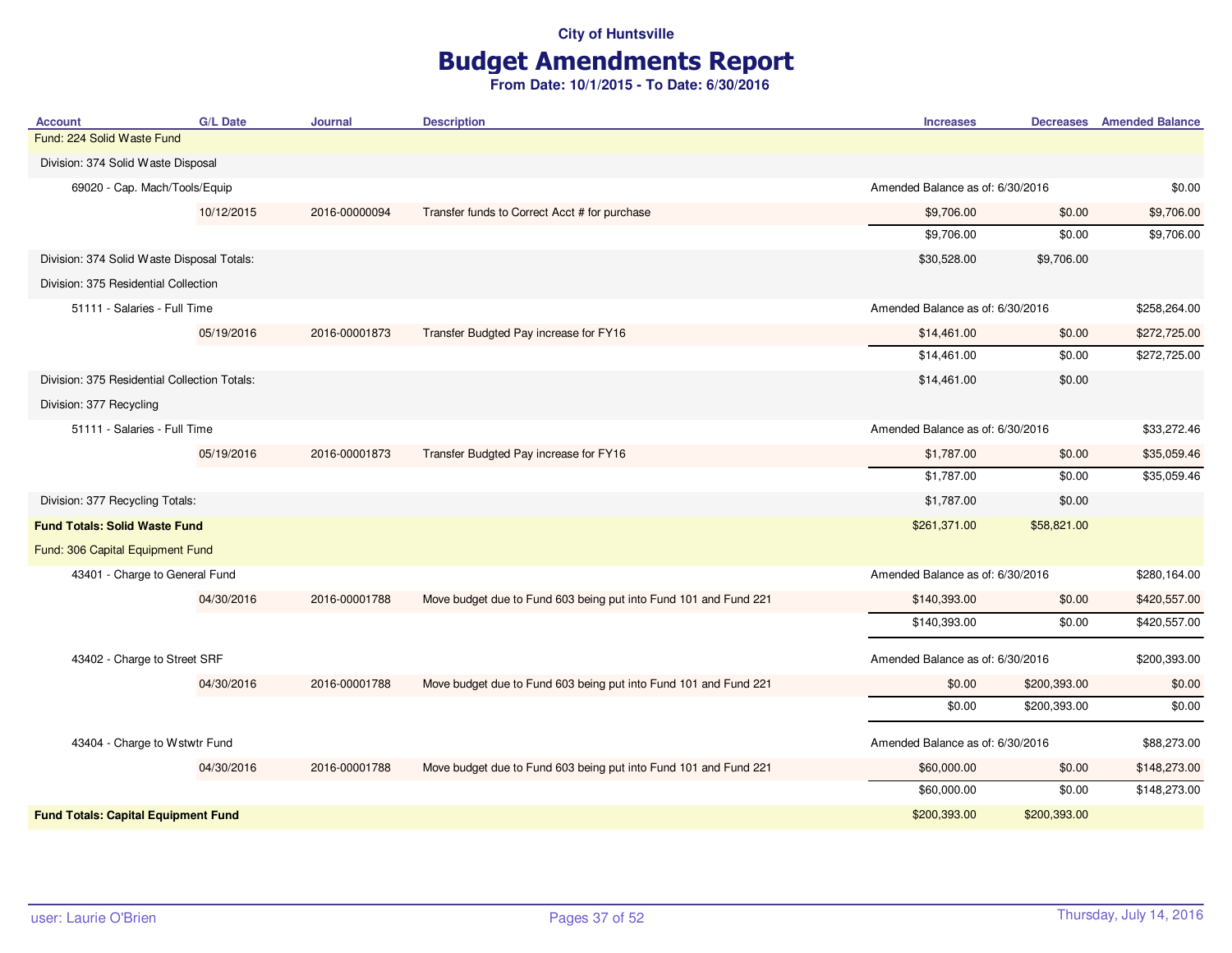# Budget Amendments Report

| <b>Account</b>                                       | <b>G/L Date</b> | Journal       | <b>Description</b>                                          | <b>Increases</b>                 |                | <b>Decreases</b> Amended Balance |
|------------------------------------------------------|-----------------|---------------|-------------------------------------------------------------|----------------------------------|----------------|----------------------------------|
| Fund: 309 Computer Equip. Replacement Fund           |                 |               |                                                             |                                  |                |                                  |
| 43401 - Charge to General Fund                       |                 |               |                                                             | Amended Balance as of: 6/30/2016 |                | \$50,300.00                      |
|                                                      | 04/30/2016      | 2016-00001785 | Move budget due to Fund 603 being placed into Fund 101      | \$7,500.00                       | \$0.00         | \$57,800.00                      |
|                                                      |                 |               |                                                             | \$7,500.00                       | \$0.00         | \$57,800.00                      |
| 43402 - Charge to Street SRF                         |                 |               |                                                             | Amended Balance as of: 6/30/2016 |                | \$7,500.00                       |
|                                                      | 04/30/2016      | 2016-00001785 | Move budget due to Fund 603 being placed into Fund 101      | \$0.00                           | \$7,500.00     | \$0.00                           |
|                                                      |                 |               |                                                             | \$0.00                           | \$7,500.00     | \$0.00                           |
| Division: 655 IT Computer/Software Equipment         |                 |               |                                                             |                                  |                |                                  |
| 69020 - Cap. Mach/Tools/Equip                        |                 |               |                                                             | Amended Balance as of: 6/30/2016 |                | \$75,000.00                      |
|                                                      | 10/14/2015      | 2016-00000109 | For Financial Purposes Only -Moving Decision Package Monies | \$46,500.00                      | \$0.00         | \$121,500.00                     |
|                                                      |                 |               |                                                             | \$46,500.00                      | \$0.00         | \$121,500.00                     |
| 69999 - Decision Packages for Discussion             |                 |               |                                                             | Amended Balance as of: 6/30/2016 |                | \$46,500.00                      |
|                                                      | 10/14/2015      | 2016-00000109 | For Financial Purposes Only -Moving Decision Package Monies | \$0.00                           | \$46,500.00    | \$0.00                           |
|                                                      |                 |               |                                                             | \$0.00                           | \$46,500.00    | \$0.00                           |
| Division: 655 IT Computer/Software Equipment Totals: |                 |               |                                                             | \$46,500.00                      | \$46,500.00    |                                  |
| Fund Totals: Computer Equip. Replacement Fund        |                 |               |                                                             | \$54,000.00                      | \$54,000.00    |                                  |
| Fund: 603 Street SRF                                 |                 |               |                                                             |                                  |                |                                  |
| 41301 - Franchise - Electrical                       |                 |               |                                                             | Amended Balance as of: 6/30/2016 |                | \$1,425,000.00                   |
|                                                      | 04/21/2016      | 2016-00001647 | move StSRF rev accts bdgts to GF - St now acctd for in GF   | \$0.00                           | \$1,425,000.00 | \$0.00                           |
|                                                      |                 |               |                                                             | \$0.00                           | \$1,425,000.00 | \$0.00                           |
| 41302 - Franchise - Telephone                        |                 |               |                                                             | Amended Balance as of: 6/30/2016 |                | \$210,000.00                     |
|                                                      | 04/21/2016      | 2016-00001647 | move StSRF rev accts bdgts to GF - St now acctd for in GF   | \$0.00                           | \$210,000.00   | \$0.00                           |
|                                                      |                 |               |                                                             | \$0.00                           | \$210,000.00   | \$0.00                           |
| 41303 - Franchise - Gas                              |                 |               |                                                             | Amended Balance as of: 6/30/2016 |                | \$160,000.00                     |
|                                                      | 04/21/2016      | 2016-00001647 | move StSRF rev accts bdgts to GF - St now acctd for in GF   | \$0.00                           | \$160,000.00   | \$0.00                           |
|                                                      |                 |               |                                                             | \$0.00                           | \$160,000.00   | \$0.00                           |
|                                                      |                 |               |                                                             |                                  |                |                                  |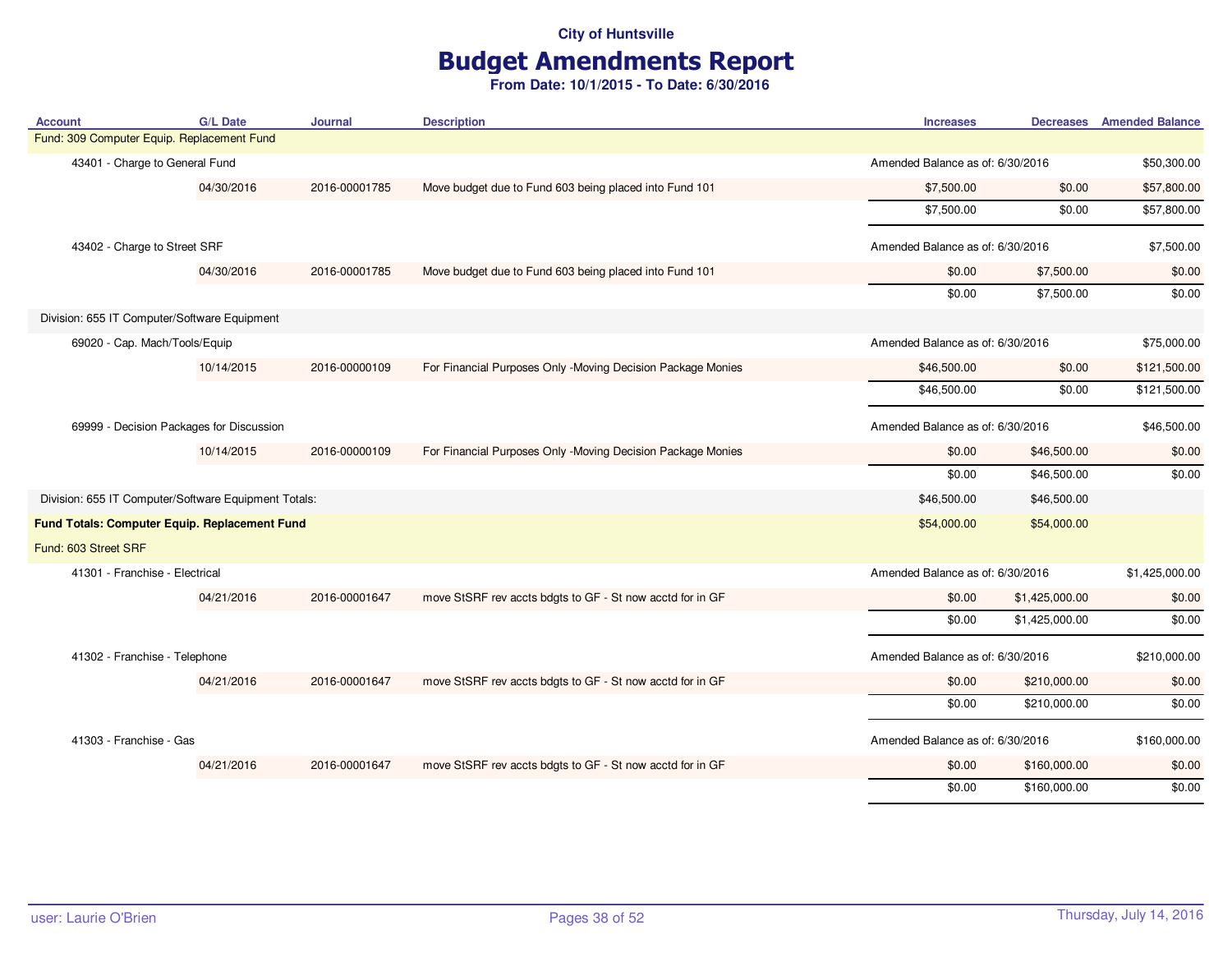## Budget Amendments Report

| <b>Account</b>                         | <b>G/L Date</b>                          | <b>Journal</b> | <b>Description</b>                                        | <b>Increases</b>                 | <b>Decreases</b> Amended Balance |
|----------------------------------------|------------------------------------------|----------------|-----------------------------------------------------------|----------------------------------|----------------------------------|
| Fund: 603 Street SRF                   |                                          |                |                                                           |                                  |                                  |
| 41304 - Franchise - Telecable          |                                          |                |                                                           | Amended Balance as of: 6/30/2016 | \$300,000.00                     |
|                                        | 04/21/2016                               | 2016-00001647  | move StSRF rev accts bdgts to GF - St now acctd for in GF | \$0.00<br>\$300,000.00           | \$0.00                           |
|                                        |                                          |                |                                                           | \$0.00<br>\$300,000.00           | \$0.00                           |
|                                        | 41305 - Water Fund - Use of Right of Way |                |                                                           | Amended Balance as of: 6/30/2016 | \$548,623.00                     |
|                                        | 04/21/2016                               | 2016-00001647  | move StSRF rev accts bdgts to GF - St now acctd for in GF | \$0.00<br>\$548,623.00           | \$0.00                           |
|                                        |                                          |                |                                                           | \$0.00<br>\$548,623.00           | \$0.00                           |
|                                        | 41306 - WW Fund - Use of Right of Way    |                |                                                           | Amended Balance as of: 6/30/2016 | \$300,326.00                     |
|                                        | 04/21/2016                               | 2016-00001647  | move StSRF rev accts bdgts to GF - St now acctd for in GF | \$0.00<br>\$300,326.00           | \$0.00                           |
|                                        |                                          |                |                                                           | \$0.00<br>\$300,326.00           | \$0.00                           |
|                                        | 41307 - Solid Waste-Use of Right of Way  |                |                                                           | Amended Balance as of: 6/30/2016 | \$170,853.00                     |
| 04/21/2016                             |                                          | 2016-00001647  | move StSRF rev accts bdgts to GF - St now acctd for in GF | \$0.00<br>\$170,853.00           | \$0.00                           |
|                                        |                                          |                |                                                           | \$0.00<br>\$170,853.00           | \$0.00                           |
| 41915 - Driveway & Culvert             |                                          |                |                                                           | Amended Balance as of: 6/30/2016 | \$3,000.00                       |
|                                        | 04/21/2016                               | 2016-00001647  | move StSRF rev accts bdgts to GF - St now acctd for in GF | \$0.00<br>\$3,000.00             | \$0.00                           |
|                                        |                                          |                |                                                           | \$0.00<br>\$3,000.00             | \$0.00                           |
| 41916 - Use of City Equipment or Labor |                                          |                |                                                           | Amended Balance as of: 6/30/2016 | \$40,000.00                      |
|                                        | 04/21/2016                               | 2016-00001647  | move StSRF rev accts bdgts to GF - St now acctd for in GF | \$0.00<br>\$40,000.00            | \$0.00                           |
|                                        |                                          |                |                                                           | \$0.00<br>\$40,000.00            | \$0.00                           |
| 42602 - Interest Income                |                                          |                |                                                           | Amended Balance as of: 6/30/2016 | \$2,000.00                       |
|                                        | 04/21/2016                               | 2016-00001647  | move StSRF rev accts bdgts to GF - St now acctd for in GF | \$0.00<br>\$2,000.00             | \$0.00                           |
|                                        |                                          |                |                                                           | \$2,000.00<br>\$0.00             | \$0.00                           |
| 43201 - Miscellaneous Revenues         |                                          |                |                                                           | Amended Balance as of: 6/30/2016 | \$1,000.00                       |
|                                        | 04/21/2016                               | 2016-00001647  | move StSRF rev accts bdgts to GF - St now acctd for in GF | \$0.00<br>\$1,000.00             | \$0.00                           |
|                                        |                                          |                |                                                           | \$0.00<br>\$1,000.00             | \$0.00                           |
|                                        |                                          |                |                                                           |                                  |                                  |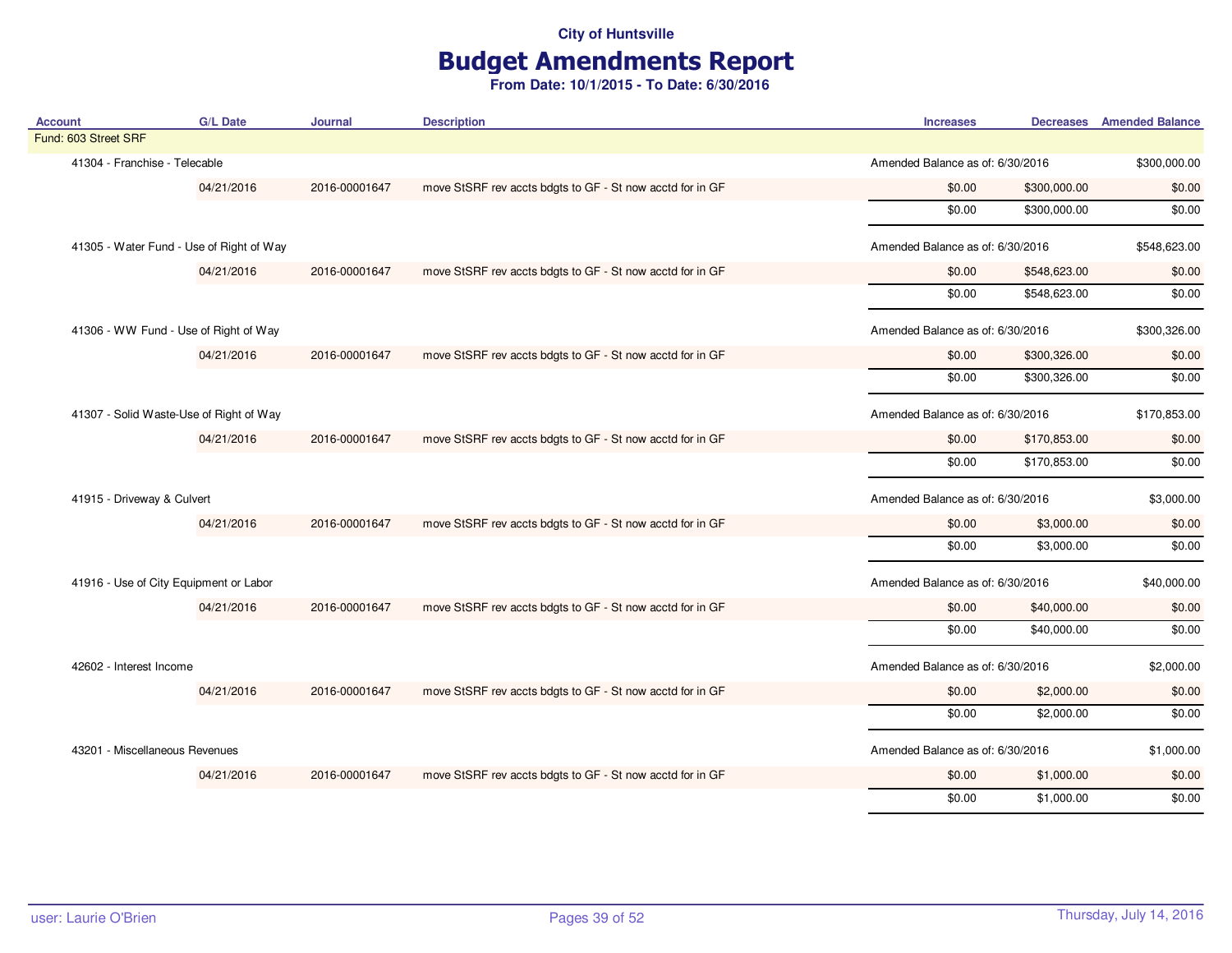## Budget Amendments Report

| <b>Account</b>                                      | <b>G/L Date</b> | Journal       | <b>Description</b>                                             | <b>Increases</b>                 |                                  | <b>Decreases</b> Amended Balance |
|-----------------------------------------------------|-----------------|---------------|----------------------------------------------------------------|----------------------------------|----------------------------------|----------------------------------|
| Fund: 603 Street SRF                                |                 |               |                                                                |                                  |                                  |                                  |
| 43404 - Charge to Wstwtr Fund                       |                 |               |                                                                | Amended Balance as of: 6/30/2016 |                                  | \$240,999.00                     |
|                                                     | 04/21/2016      | 2016-00001648 | remove StSRF rev acct bdgt for WW reimb for Drain & Sweep Divs | \$0.00                           | \$240,999.00                     | \$0.00                           |
|                                                     |                 |               |                                                                | \$0.00                           | \$240,999.00                     | \$0.00                           |
| Division: 1603 Nondepartmental Street Fund          |                 |               |                                                                |                                  |                                  |                                  |
| 51140 - Adjustments for Step/COLA/Other PR Benefits |                 |               |                                                                | Amended Balance as of: 6/30/2016 |                                  | \$28,718.00                      |
|                                                     | 04/01/2016      | 2016-00001400 | BA-financial tracking moving Street fund expenses into GF & WW | \$0.00                           | \$28,718.00                      | \$0.00                           |
|                                                     |                 |               |                                                                | \$0.00                           | \$28,718.00                      | \$0.00                           |
| 56012 - Insurance - Fleet                           |                 |               |                                                                | Amended Balance as of: 6/30/2016 |                                  | \$14,300.00                      |
|                                                     | 04/01/2016      | 2016-00001400 | BA-financial tracking moving Street fund expenses into GF & WW | \$0.00                           | \$14,300.00                      | \$0.00                           |
|                                                     |                 |               |                                                                | \$0.00                           | \$14,300.00                      | \$0.00                           |
| 56060 - Retiree Health Insur Premiums               |                 |               |                                                                | Amended Balance as of: 6/30/2016 |                                  | \$44,000.00                      |
|                                                     | 04/01/2016      | 2016-00001400 | BA-financial tracking moving Street fund expenses into GF & WW | \$0.00                           | \$44,000.00                      | \$0.00                           |
|                                                     |                 |               |                                                                | \$0.00                           | \$44,000.00                      | \$0.00                           |
| 91240 - Transfer to General Fund                    |                 |               |                                                                |                                  | Amended Balance as of: 6/30/2016 |                                  |
|                                                     | 04/21/2016      | 2016-00001649 | clr Adm O/H bdgts in StSRF and reduce rev accts bdgts in GF    | \$0.00                           | \$4,000.00                       | \$0.00                           |
|                                                     |                 |               |                                                                | \$0.00                           | \$4,000.00                       | \$0.00                           |
| 93170 - Admin Cost Reimburse - General              |                 |               |                                                                | Amended Balance as of: 6/30/2016 |                                  | \$238,989.00                     |
|                                                     | 04/21/2016      | 2016-00001649 | clr Adm O/H bdgts in StSRF and reduce rev accts bdgts in GF    | \$0.00                           | \$238,989.00                     | \$0.00                           |
|                                                     |                 |               |                                                                | \$0.00                           | \$238,989.00                     | \$0.00                           |
| 93388 - Admin Costs Fleet                           |                 |               |                                                                | Amended Balance as of: 6/30/2016 |                                  | \$54,036.00                      |
|                                                     | 04/21/2016      | 2016-00001649 | clr Adm O/H bdgts in StSRF and reduce rev accts bdgts in GF    | \$0.00                           | \$54,036.00                      | \$0.00                           |
|                                                     |                 |               |                                                                | \$0.00                           | \$54,036.00                      | \$0.00                           |
| 93640 - Admin Costs IT Operations                   |                 |               |                                                                | Amended Balance as of: 6/30/2016 |                                  | \$65,898.00                      |
|                                                     | 04/21/2016      | 2016-00001649 | clr Adm O/H bdgts in StSRF and reduce rev accts bdgts in GF    | \$0.00                           | \$65,898.00                      | \$0.00                           |
|                                                     |                 |               |                                                                | \$0.00                           | \$65,898.00                      | \$0.00                           |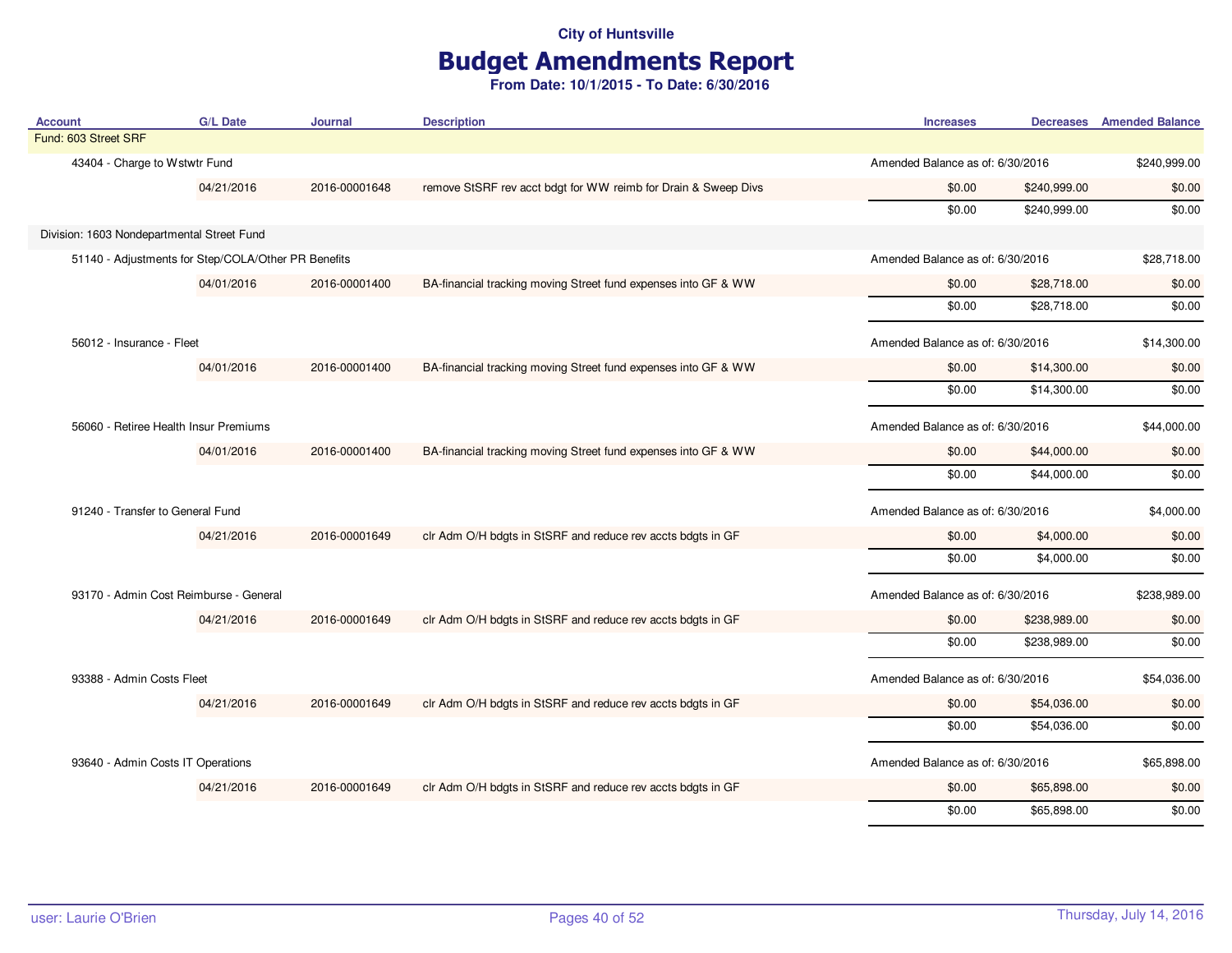# Budget Amendments Report

| <b>Account</b>                                     | <b>G/L Date</b> | Journal       | <b>Description</b>                                             | <b>Increases</b>                 |                | <b>Decreases</b> Amended Balance |
|----------------------------------------------------|-----------------|---------------|----------------------------------------------------------------|----------------------------------|----------------|----------------------------------|
| Fund: 603 Street SRF                               |                 |               |                                                                |                                  |                |                                  |
| Division: 1603 Nondepartmental Street Fund         |                 |               |                                                                |                                  |                |                                  |
| 93720 - Admin Costs Plan/Develop                   |                 |               |                                                                | Amended Balance as of: 6/30/2016 |                | \$294,875.00                     |
|                                                    | 04/21/2016      | 2016-00001649 | clr Adm O/H bdgts in StSRF and reduce rev accts bdgts in GF    | \$0.00                           | \$294,875.00   | \$0.00                           |
|                                                    |                 |               |                                                                | \$0.00                           | \$294,875.00   | \$0.00                           |
| 94306 - Transfer - Equip Replace Fund              |                 |               |                                                                | Amended Balance as of: 6/30/2016 |                | \$200,393.00                     |
|                                                    | 04/01/2016      | 2016-00001400 | BA-financial tracking moving Street fund expenses into GF & WW | \$0.00                           | \$200,393.00   | \$0.00                           |
|                                                    |                 |               |                                                                | \$0.00                           | \$200,393.00   | \$0.00                           |
| 94309 - Transfer - Computer Replace Fd             |                 |               |                                                                | Amended Balance as of: 6/30/2016 |                | \$7,500.00                       |
|                                                    | 04/01/2016      | 2016-00001400 | BA-financial tracking moving Street fund expenses into GF & WW | \$0.00                           | \$7,500.00     | \$0.00                           |
|                                                    |                 |               |                                                                | \$0.00                           | \$7,500.00     | \$0.00                           |
| 99100 - Future Appropriations                      |                 |               |                                                                | Amended Balance as of: 6/30/2016 |                | \$129,645.00                     |
|                                                    | 04/01/2016      | 2016-00001400 | BA-financial tracking moving Street fund expenses into GF & WW | \$0.00                           | \$129,645.00   | \$0.00                           |
|                                                    |                 |               |                                                                | \$0.00                           | \$129,645.00   | \$0.00                           |
| Division: 1603 Nondepartmental Street Fund Totals: |                 |               |                                                                | \$0.00                           | \$1,082,354.00 |                                  |
| Division: 323 Streets                              |                 |               |                                                                |                                  |                |                                  |
| 51111 - Salaries - Full Time                       |                 |               |                                                                | Amended Balance as of: 6/30/2016 |                | \$450,517.00                     |
|                                                    | 04/01/2016      | 2016-00001428 | BA financial tracking moving Street fund expenses into GF & WW | \$0.00                           | \$450,517.00   | \$0.00                           |
|                                                    |                 |               |                                                                | \$0.00                           | \$450,517.00   | \$0.00                           |
| 51115 - Seasonal                                   |                 |               |                                                                | Amended Balance as of: 6/30/2016 |                | \$46,589.00                      |
|                                                    | 04/01/2016      | 2016-00001428 | BA financial tracking moving Street fund expenses into GF & WW | \$0.00                           | \$46,589.00    | \$0.00                           |
|                                                    |                 |               |                                                                | \$0.00                           | \$46,589.00    | \$0.00                           |
| 51121 - Longevity                                  |                 |               |                                                                | Amended Balance as of: 6/30/2016 |                | \$7,298.00                       |
|                                                    | 04/01/2016      | 2016-00001428 | BA financial tracking moving Street fund expenses into GF & WW | \$0.00                           | \$7,298.00     | \$0.00                           |
|                                                    |                 |               |                                                                | \$0.00                           | \$7,298.00     | \$0.00                           |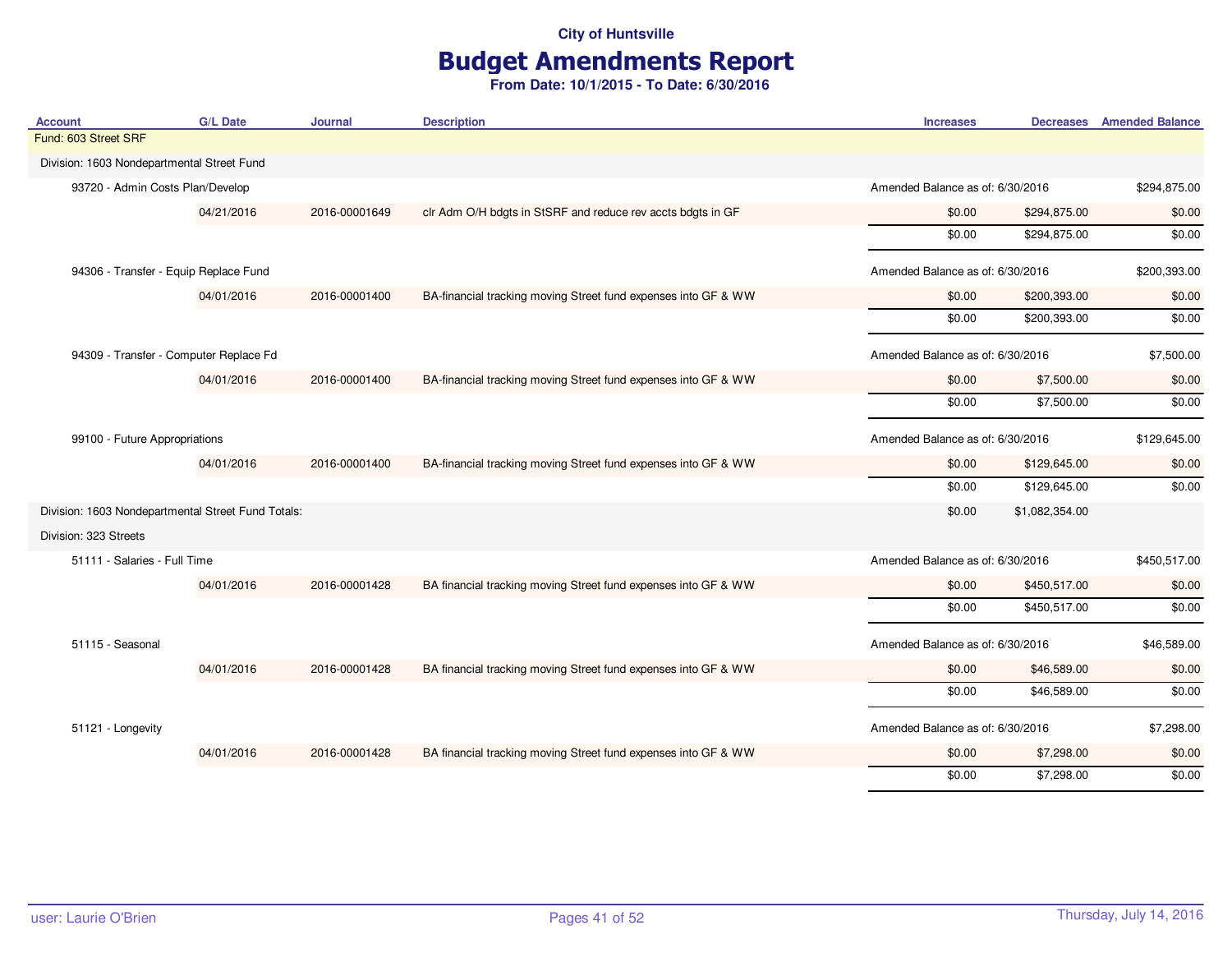# Budget Amendments Report

| <b>Account</b>                  | <b>G/L Date</b> | Journal       | <b>Description</b>                                             | <b>Increases</b>                 |                                  | <b>Decreases</b> Amended Balance |
|---------------------------------|-----------------|---------------|----------------------------------------------------------------|----------------------------------|----------------------------------|----------------------------------|
| Fund: 603 Street SRF            |                 |               |                                                                |                                  |                                  |                                  |
| Division: 323 Streets           |                 |               |                                                                |                                  |                                  |                                  |
| 51130 - Overtime                |                 |               |                                                                |                                  | Amended Balance as of: 6/30/2016 |                                  |
|                                 | 04/01/2016      | 2016-00001428 | BA financial tracking moving Street fund expenses into GF & WW | \$0.00                           | \$13,195.00                      | \$0.00                           |
|                                 |                 |               |                                                                | \$0.00                           | \$13,195.00                      | \$0.00                           |
| 51201 - TMRS Retirement         |                 |               |                                                                | Amended Balance as of: 6/30/2016 |                                  | \$82,097.00                      |
|                                 | 04/01/2016      | 2016-00001428 | BA financial tracking moving Street fund expenses into GF & WW | \$0.00                           | \$82,097.00                      | \$0.00                           |
|                                 |                 |               |                                                                | \$0.00                           | \$82,097.00                      | \$0.00                           |
| 51202 - Health Insurance        |                 |               |                                                                | Amended Balance as of: 6/30/2016 |                                  | \$98,365.00                      |
|                                 | 04/01/2016      | 2016-00001428 | BA financial tracking moving Street fund expenses into GF & WW | \$0.00                           | \$98,365.00                      | \$0.00                           |
|                                 |                 |               |                                                                | \$0.00                           | \$98,365.00                      | \$0.00                           |
| 51204 - Workers Comp Insur      |                 |               |                                                                | Amended Balance as of: 6/30/2016 |                                  | \$8,097.00                       |
|                                 | 04/01/2016      | 2016-00001428 | BA financial tracking moving Street fund expenses into GF & WW | \$0.00                           | \$8,097.00                       | \$0.00                           |
|                                 |                 |               |                                                                | \$0.00                           | \$8,097.00                       | \$0.00                           |
| 51205 - Medicare Tax            |                 |               |                                                                | Amended Balance as of: 6/30/2016 |                                  | \$7,506.00                       |
|                                 | 04/01/2016      | 2016-00001428 | BA financial tracking moving Street fund expenses into GF & WW | \$0.00                           | \$7,506.00                       | \$0.00                           |
|                                 |                 |               |                                                                | \$0.00                           | \$7,506.00                       | \$0.00                           |
| 51206 - Unemployment Comp Insur |                 |               |                                                                | Amended Balance as of: 6/30/2016 |                                  | \$125.00                         |
|                                 | 04/01/2016      | 2016-00001428 | BA financial tracking moving Street fund expenses into GF & WW | \$0.00                           | \$125.00                         | \$0.00                           |
|                                 |                 |               |                                                                | \$0.00                           | \$125.00                         | \$0.00                           |
| 52010 - Office Supplies         |                 |               |                                                                | Amended Balance as of: 6/30/2016 |                                  | \$300.00                         |
|                                 | 04/01/2016      | 2016-00001428 | BA financial tracking moving Street fund expenses into GF & WW | \$0.00                           | \$300.00                         | \$0.00                           |
|                                 |                 |               |                                                                | \$0.00                           | \$300.00                         | \$0.00                           |
| 52030 - Clothing                |                 |               |                                                                | Amended Balance as of: 6/30/2016 |                                  | \$9,276.00                       |
|                                 | 04/01/2016      | 2016-00001428 | BA financial tracking moving Street fund expenses into GF & WW | \$0.00                           | \$9,276.00                       | \$0.00                           |
|                                 |                 |               |                                                                | \$0.00                           | \$9,276.00                       | \$0.00                           |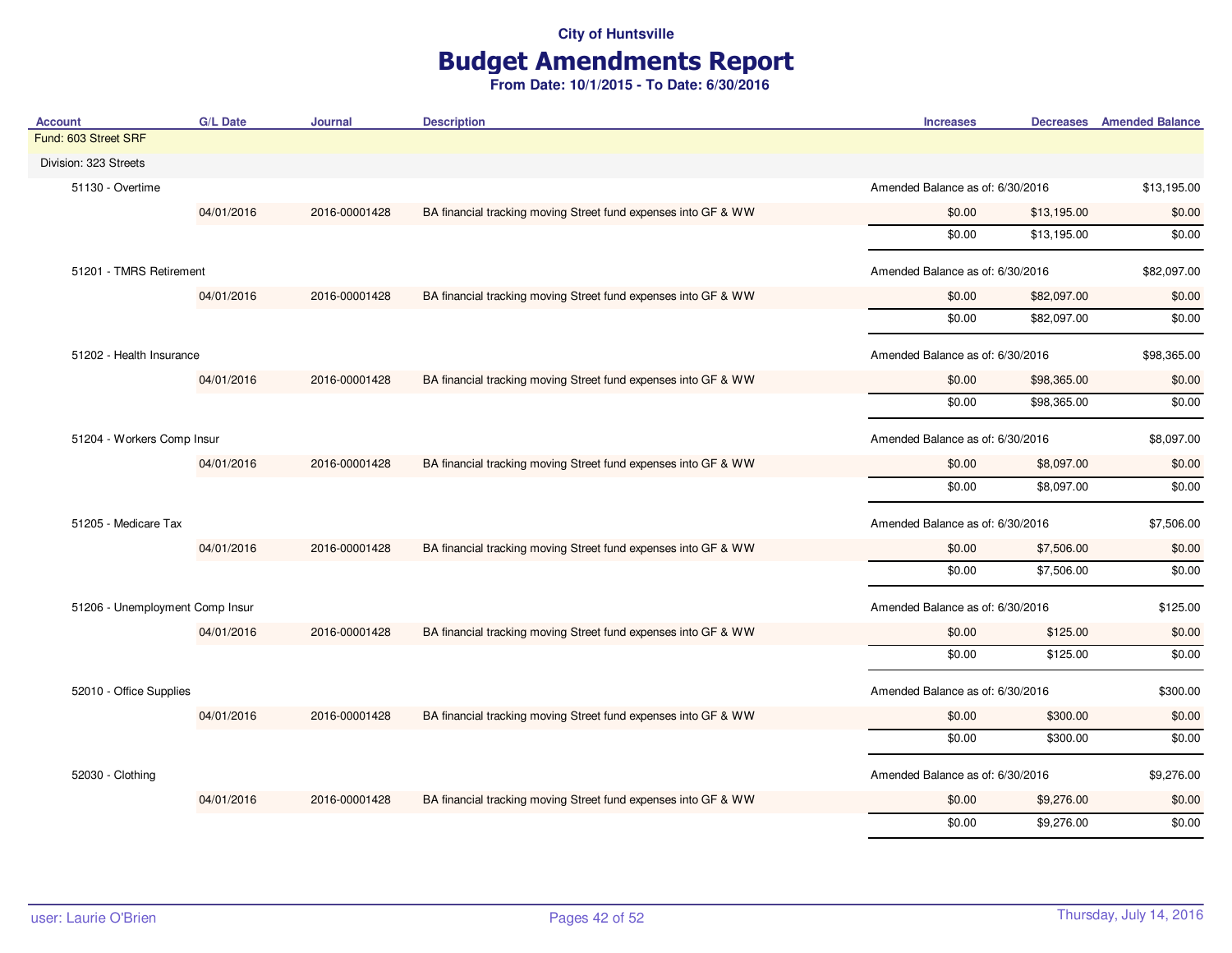# Budget Amendments Report

| <b>Account</b>                          | G/L Date   | Journal                          | <b>Description</b>                                             | <b>Increases</b>                 |             | Decreases Amended Balance |
|-----------------------------------------|------------|----------------------------------|----------------------------------------------------------------|----------------------------------|-------------|---------------------------|
| Fund: 603 Street SRF                    |            |                                  |                                                                |                                  |             |                           |
| Division: 323 Streets                   |            |                                  |                                                                |                                  |             |                           |
| 52031 - Clothing - Safety Gear          |            |                                  |                                                                | Amended Balance as of: 6/30/2016 |             | \$3,648.00                |
|                                         | 04/01/2016 | 2016-00001428                    | BA financial tracking moving Street fund expenses into GF & WW | \$0.00                           | \$3,648.00  | \$0.00                    |
|                                         |            |                                  |                                                                | \$0.00                           | \$3,648.00  | \$0.00                    |
| 52040 - Fuel                            |            |                                  |                                                                | Amended Balance as of: 6/30/2016 |             | \$75,000.00               |
|                                         | 04/01/2016 | 2016-00001428                    | BA financial tracking moving Street fund expenses into GF & WW | \$0.00                           | \$75,000.00 | \$0.00                    |
|                                         |            |                                  |                                                                | \$0.00                           | \$75,000.00 | \$0.00                    |
| 52050 - Minor Tools/Instruments         |            |                                  |                                                                | Amended Balance as of: 6/30/2016 |             | \$2,400.00                |
|                                         | 04/01/2016 | 2016-00001428                    | BA financial tracking moving Street fund expenses into GF & WW | \$0.00                           | \$2,400.00  | \$0.00                    |
|                                         |            |                                  |                                                                | \$0.00                           | \$2,400.00  | \$0.00                    |
| 52060 - Cleaning Supplies               |            | Amended Balance as of: 6/30/2016 |                                                                | \$1,000.00                       |             |                           |
|                                         | 04/01/2016 | 2016-00001428                    | BA financial tracking moving Street fund expenses into GF & WW | \$0.00                           | \$1,000.00  | \$0.00                    |
|                                         |            |                                  |                                                                | \$0.00                           | \$1,000.00  | \$0.00                    |
| 52070 - Chemical Supplies               |            |                                  |                                                                | Amended Balance as of: 6/30/2016 |             | \$700.00                  |
|                                         | 04/01/2016 | 2016-00001428                    | BA financial tracking moving Street fund expenses into GF & WW | \$0.00                           | \$700.00    | \$0.00                    |
|                                         |            |                                  |                                                                | \$0.00                           | \$700.00    | \$0.00                    |
| 52100 - Traffic Supplies                |            |                                  |                                                                | Amended Balance as of: 6/30/2016 |             | \$19,000.00               |
|                                         | 04/01/2016 | 2016-00001428                    | BA financial tracking moving Street fund expenses into GF & WW | \$0.00                           | \$19,000.00 | \$0.00                    |
|                                         |            |                                  |                                                                | \$0.00                           | \$19,000.00 | \$0.00                    |
| 52130 - Other Supplies                  |            |                                  |                                                                | Amended Balance as of: 6/30/2016 |             | \$600.00                  |
|                                         | 04/01/2016 | 2016-00001428                    | BA financial tracking moving Street fund expenses into GF & WW | \$0.00                           | \$600.00    | \$0.00                    |
|                                         |            |                                  |                                                                | \$0.00                           | \$600.00    | \$0.00                    |
| 52200 - Non Capital Equipment Purchases |            |                                  |                                                                | Amended Balance as of: 6/30/2016 |             | \$6,000.00                |
|                                         | 10/01/2015 | 2016-00000012                    | For Financial Purposes Only-Moving Decision Package Monies     | \$15,000.00                      | \$0.00      | \$21,000.00               |
|                                         |            |                                  |                                                                |                                  |             |                           |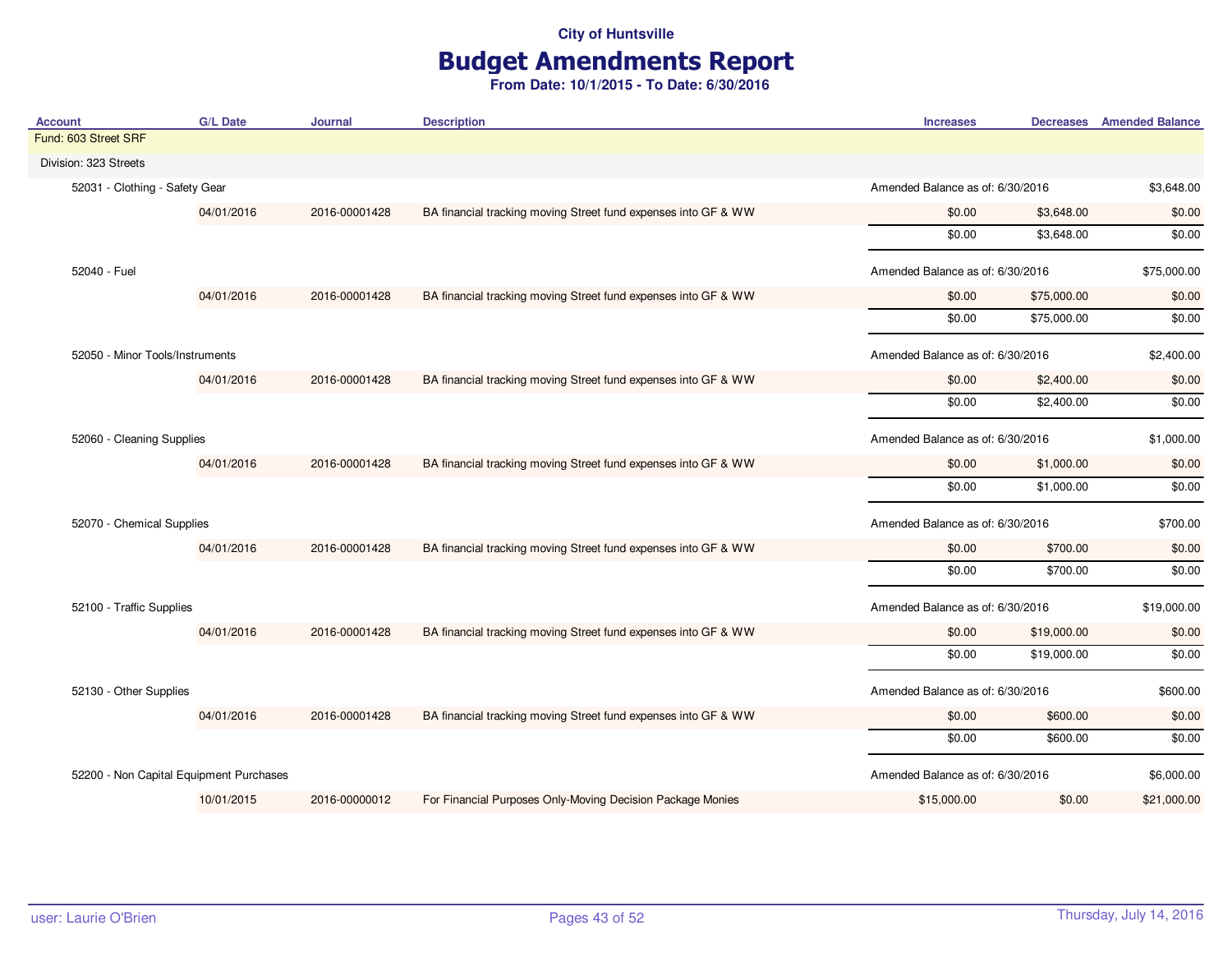## Budget Amendments Report

| <b>Account</b>                           | <b>G/L Date</b> | Journal       | <b>Description</b>                                             | <b>Increases</b>                 |              | <b>Decreases</b> Amended Balance |
|------------------------------------------|-----------------|---------------|----------------------------------------------------------------|----------------------------------|--------------|----------------------------------|
| Fund: 603 Street SRF                     |                 |               |                                                                |                                  |              |                                  |
| Division: 323 Streets                    |                 |               |                                                                |                                  |              |                                  |
| 52200 - Non Capital Equipment Purchases  |                 |               |                                                                | Amended Balance as of: 6/30/2016 |              | \$6,000.00                       |
|                                          | 04/01/2016      | 2016-00001428 | BA financial tracking moving Street fund expenses into GF & WW | \$0.00                           | \$21,000.00  | \$0.00                           |
|                                          |                 |               |                                                                | \$15,000.00                      | \$21,000.00  | \$0.00                           |
| 52999 - Decision Packages for Discussion |                 |               |                                                                | Amended Balance as of: 6/30/2016 |              | \$15,000.00                      |
|                                          | 10/01/2015      | 2016-00000012 | For Financial Purposes Only-Moving Decision Package Monies     | \$0.00                           | \$15,000.00  | \$0.00                           |
|                                          |                 |               |                                                                | \$0.00                           | \$15,000.00  | \$0.00                           |
| 53050 - Maint-Street/Curbs/Gutters       |                 |               |                                                                | Amended Balance as of: 6/30/2016 |              | \$180,000.00                     |
|                                          | 04/01/2016      | 2016-00001428 | BA financial tracking moving Street fund expenses into GF & WW | \$0.00                           | \$180,000.00 | \$0.00                           |
|                                          |                 |               |                                                                | \$0.00                           | \$180,000.00 | \$0.00                           |
| 53051 - Street Infrastructure Project    |                 |               |                                                                | Amended Balance as of: 6/30/2016 |              | \$662,013.00                     |
|                                          | 04/01/2016      | 2016-00001428 | BA financial tracking moving Street fund expenses into GF & WW | \$0.00                           | \$662,013.00 | \$0.00                           |
|                                          |                 |               |                                                                | \$0.00                           | \$662,013.00 | \$0.00                           |
| 53053 - Street Lighting                  |                 |               |                                                                | Amended Balance as of: 6/30/2016 |              | \$1,000.00                       |
|                                          | 04/01/2016      | 2016-00001428 | BA financial tracking moving Street fund expenses into GF & WW | \$0.00                           | \$1,000.00   | \$0.00                           |
|                                          |                 |               |                                                                | \$0.00                           | \$1,000.00   | \$0.00                           |
| 53160 - Sidewalks Maintenance            |                 |               |                                                                | Amended Balance as of: 6/30/2016 |              | \$5,000.00                       |
|                                          | 04/01/2016      | 2016-00001428 | BA financial tracking moving Street fund expenses into GF & WW | \$0.00                           | \$5,000.00   | \$0.00                           |
|                                          |                 |               |                                                                | \$0.00                           | \$5,000.00   | \$0.00                           |
| 53170 - Street Sign Replacement          |                 |               |                                                                | Amended Balance as of: 6/30/2016 |              | \$15,000.00                      |
|                                          | 04/01/2016      | 2016-00001428 | BA financial tracking moving Street fund expenses into GF & WW | \$0.00                           | \$15,000.00  | \$0.00                           |
|                                          |                 |               |                                                                | \$0.00                           | \$15,000.00  | \$0.00                           |
| 54020 - Maint - Mach/Tools/Instruments   |                 |               |                                                                | Amended Balance as of: 6/30/2016 |              | \$500.00                         |
|                                          | 04/01/2016      | 2016-00001428 | BA financial tracking moving Street fund expenses into GF & WW | \$0.00                           | \$500.00     | \$0.00                           |
|                                          |                 |               |                                                                | \$0.00                           | \$500.00     | \$0.00                           |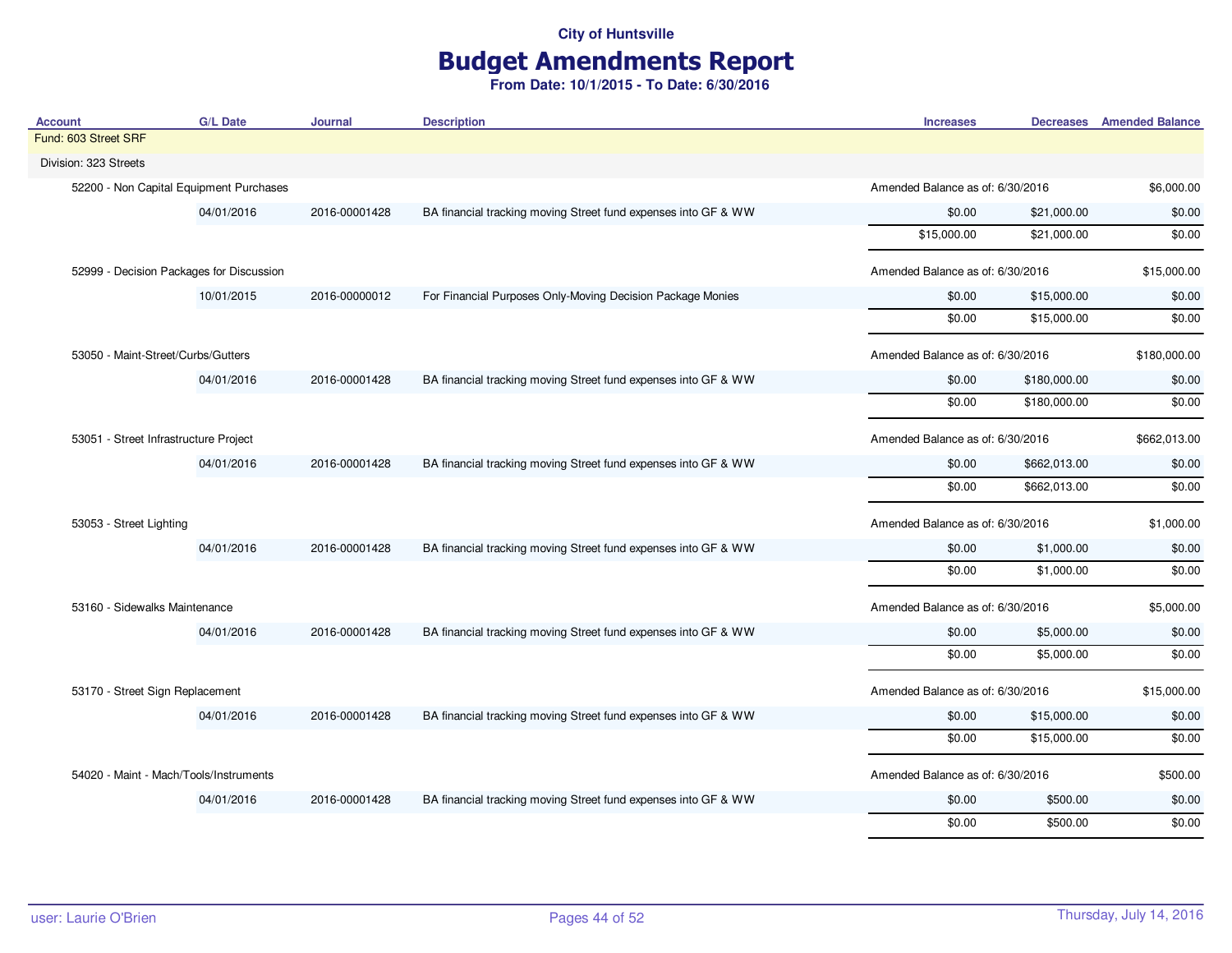## Budget Amendments Report

| Account                                   | G/L Date   | Journal       | <b>Description</b>                                             | <b>Increases</b>                 |                                  | <b>Decreases</b> Amended Balance |
|-------------------------------------------|------------|---------------|----------------------------------------------------------------|----------------------------------|----------------------------------|----------------------------------|
| Fund: 603 Street SRF                      |            |               |                                                                |                                  |                                  |                                  |
| Division: 323 Streets                     |            |               |                                                                |                                  |                                  |                                  |
| 54040 - Vehicle and Equipment Maintenance |            |               |                                                                |                                  | Amended Balance as of: 6/30/2016 |                                  |
|                                           | 04/01/2016 | 2016-00001428 | BA financial tracking moving Street fund expenses into GF & WW | \$0.00                           | \$70,000.00                      | \$0.00                           |
|                                           |            |               |                                                                | \$0.00                           | \$70,000.00                      | \$0.00                           |
| 55010 - Rental of Equipment               |            |               |                                                                | Amended Balance as of: 6/30/2016 |                                  | \$700.00                         |
|                                           | 04/01/2016 | 2016-00001428 | BA financial tracking moving Street fund expenses into GF & WW | \$0.00                           | \$700.00                         | \$0.00                           |
|                                           |            |               |                                                                | \$0.00                           | \$700.00                         | \$0.00                           |
| 55030 - Long Distance/Circuit Ch          |            |               |                                                                | Amended Balance as of: 6/30/2016 |                                  | \$30.00                          |
|                                           | 04/01/2016 | 2016-00001428 | BA financial tracking moving Street fund expenses into GF & WW | \$0.00                           | \$30.00                          | \$0.00                           |
|                                           |            |               |                                                                | \$0.00                           | \$30.00                          | \$0.00                           |
| 55034 - Communication & Data Services     |            |               |                                                                | Amended Balance as of: 6/30/2016 |                                  | \$6,900.00                       |
|                                           | 04/01/2016 | 2016-00001428 | BA financial tracking moving Street fund expenses into GF & WW | \$0.00                           | \$6,900.00                       | \$0.00                           |
|                                           |            |               |                                                                | \$0.00                           | \$6,900.00                       | \$0.00                           |
| 55040 - Electric                          |            |               |                                                                |                                  | Amended Balance as of: 6/30/2016 |                                  |
|                                           | 04/01/2016 | 2016-00001428 | BA financial tracking moving Street fund expenses into GF & WW | \$0.00                           | \$300,000.00                     | \$0.00                           |
|                                           |            |               |                                                                | \$0.00                           | \$300,000.00                     | \$0.00                           |
| 55080 - Travel & Training                 |            |               |                                                                | Amended Balance as of: 6/30/2016 |                                  | \$4,000.00                       |
|                                           | 04/01/2016 | 2016-00001428 | BA financial tracking moving Street fund expenses into GF & WW | \$0.00                           | \$4,000.00                       | \$0.00                           |
|                                           |            |               |                                                                | \$0.00                           | \$4,000.00                       | \$0.00                           |
| 55090 - Memberships/Subscriptions         |            |               |                                                                | Amended Balance as of: 6/30/2016 |                                  | \$412.00                         |
|                                           | 04/01/2016 | 2016-00001428 | BA financial tracking moving Street fund expenses into GF & WW | \$0.00                           | \$412.00                         | \$0.00                           |
|                                           |            |               |                                                                | \$0.00                           | \$412.00                         | \$0.00                           |
| 55195 - Cellular Phone Charges            |            |               |                                                                | Amended Balance as of: 6/30/2016 |                                  | \$2,030.00                       |
|                                           | 04/01/2016 | 2016-00001428 | BA financial tracking moving Street fund expenses into GF & WW | \$0.00                           | \$2,030.00                       | \$0.00                           |
|                                           |            |               |                                                                | \$0.00                           | \$2,030.00                       | \$0.00                           |
|                                           |            |               |                                                                |                                  |                                  |                                  |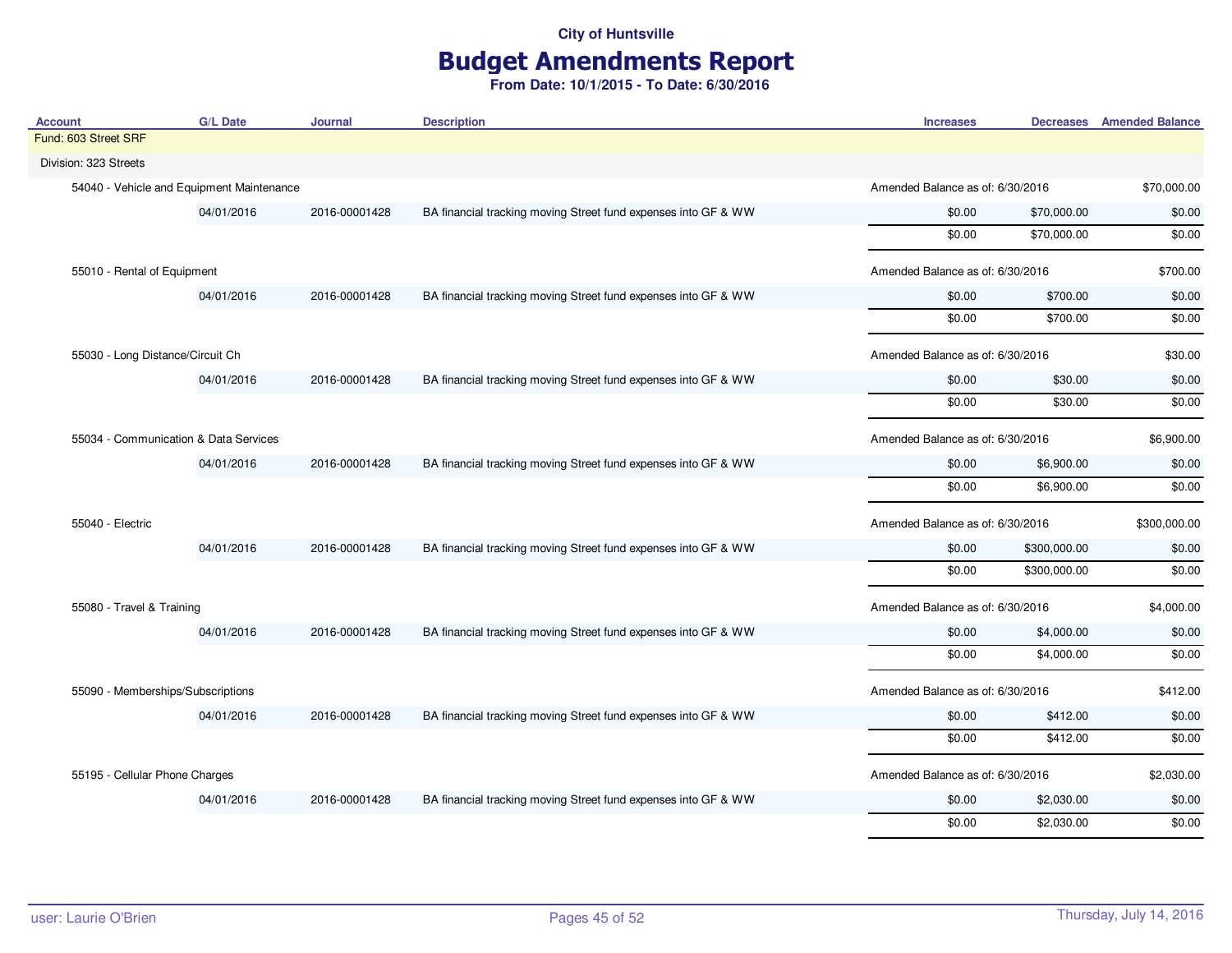# Budget Amendments Report

| <b>Account</b>                    | <b>G/L Date</b> | <b>Journal</b> | <b>Description</b>                                             | <b>Increases</b>                 |                                  | <b>Decreases</b> Amended Balance |
|-----------------------------------|-----------------|----------------|----------------------------------------------------------------|----------------------------------|----------------------------------|----------------------------------|
| Fund: 603 Street SRF              |                 |                |                                                                |                                  |                                  |                                  |
| Division: 323 Streets             |                 |                |                                                                |                                  |                                  |                                  |
| 57100 - Street Light Installation |                 |                |                                                                | Amended Balance as of: 6/30/2016 |                                  | \$15,000.00                      |
|                                   | 04/01/2016      | 2016-00001428  | BA financial tracking moving Street fund expenses into GF & WW | \$0.00                           | \$15,000.00                      | \$0.00                           |
|                                   |                 |                |                                                                | \$0.00                           | \$15,000.00                      | \$0.00                           |
| Division: 323 Streets Totals:     |                 |                |                                                                | \$15,000.00                      | \$2,124,298.00                   |                                  |
| Division: 382 Street Sweeping     |                 |                |                                                                |                                  |                                  |                                  |
| 51111 - Salaries - Full Time      |                 |                |                                                                | Amended Balance as of: 6/30/2016 |                                  | \$32,808.10                      |
|                                   | 04/01/2016      | 2016-00001427  | BA financial tracking moving Street fund expenses into GF & WW | \$0.00                           | \$32,807.00                      | \$1.10                           |
|                                   |                 |                |                                                                | \$0.00                           | \$32,807.00                      | \$1.10                           |
| 51121 - Longevity                 |                 |                |                                                                |                                  | Amended Balance as of: 6/30/2016 |                                  |
|                                   | 04/01/2016      | 2016-00001427  | BA financial tracking moving Street fund expenses into GF & WW | \$0.00                           | \$450.00                         | \$0.00                           |
|                                   |                 |                |                                                                | \$0.00                           | \$450.00                         | \$0.00                           |
| 51130 - Overtime                  |                 |                |                                                                | Amended Balance as of: 6/30/2016 |                                  | \$1,015.00                       |
|                                   | 04/01/2016      | 2016-00001427  | BA financial tracking moving Street fund expenses into GF & WW | \$0.00                           | \$1,015.00                       | \$0.00                           |
|                                   |                 |                |                                                                | \$0.00                           | \$1,015.00                       | \$0.00                           |
| 51201 - TMRS Retirement           |                 |                |                                                                | Amended Balance as of: 6/30/2016 |                                  | \$5,973.79                       |
|                                   | 04/01/2016      | 2016-00001427  | BA financial tracking moving Street fund expenses into GF & WW | \$0.00                           | \$5,974.00                       | (\$0.21)                         |
|                                   |                 |                |                                                                | \$0.00                           | \$5,974.00                       | (\$0.21)                         |
| 51202 - Health Insurance          |                 |                |                                                                | Amended Balance as of: 6/30/2016 |                                  | \$8,966.88                       |
|                                   | 04/01/2016      | 2016-00001427  | BA financial tracking moving Street fund expenses into GF & WW | \$0.00                           | \$8,967.00                       | (\$0.12)                         |
|                                   |                 |                |                                                                | \$0.00                           | \$8,967.00                       | (\$0.12)                         |
| 51204 - Workers Comp Insur        |                 |                |                                                                | Amended Balance as of: 6/30/2016 |                                  | \$692.38                         |
|                                   | 04/01/2016      | 2016-00001427  | BA financial tracking moving Street fund expenses into GF & WW | \$0.00                           | \$692.00                         | \$0.38                           |
|                                   |                 |                |                                                                | \$0.00                           | \$692.00                         | \$0.38                           |
|                                   |                 |                |                                                                |                                  |                                  |                                  |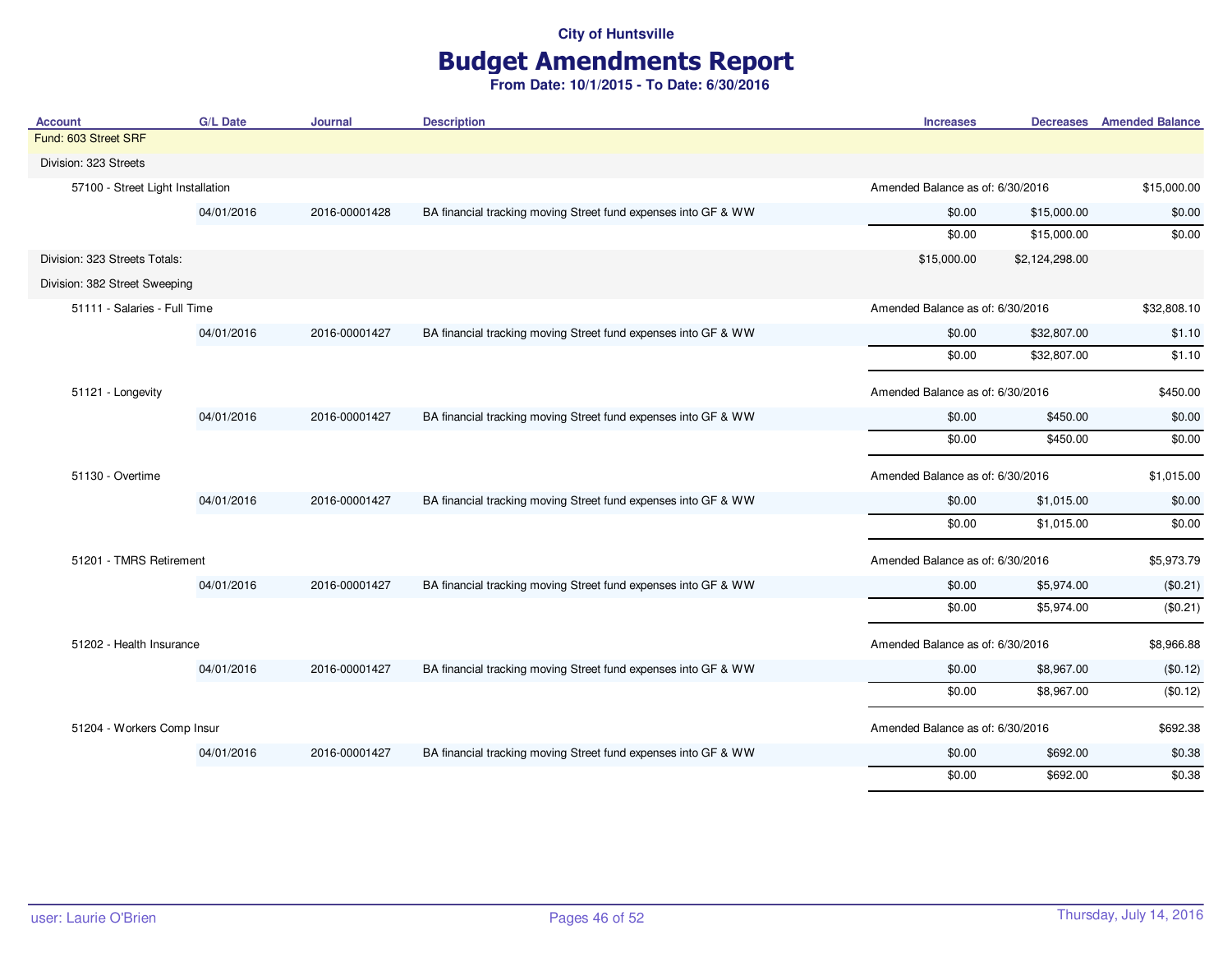# Budget Amendments Report

| <b>Account</b>                            | <b>G/L Date</b>                 | <b>Journal</b> | <b>Description</b>                                             | <b>Increases</b>                 |                                  | <b>Decreases</b> Amended Balance |
|-------------------------------------------|---------------------------------|----------------|----------------------------------------------------------------|----------------------------------|----------------------------------|----------------------------------|
| Fund: 603 Street SRF                      |                                 |                |                                                                |                                  |                                  |                                  |
| Division: 382 Street Sweeping             |                                 |                |                                                                |                                  |                                  |                                  |
| 51205 - Medicare Tax                      |                                 |                |                                                                |                                  | Amended Balance as of: 6/30/2016 |                                  |
|                                           | 04/01/2016                      | 2016-00001427  | BA financial tracking moving Street fund expenses into GF & WW | \$0.00                           | \$497.00                         | (\$0.03)                         |
|                                           |                                 |                |                                                                | \$0.00                           | \$497.00                         | (\$0.03)                         |
|                                           | 51206 - Unemployment Comp Insur |                |                                                                | Amended Balance as of: 6/30/2016 |                                  | \$10.47                          |
|                                           | 04/01/2016                      | 2016-00001427  | BA financial tracking moving Street fund expenses into GF & WW | \$0.00                           | \$11.00                          | (\$0.53)                         |
|                                           |                                 |                |                                                                | \$0.00                           | \$11.00                          | (\$0.53)                         |
| 52030 - Clothing                          |                                 |                |                                                                | Amended Balance as of: 6/30/2016 |                                  | \$773.00                         |
|                                           | 04/01/2016                      | 2016-00001427  | BA financial tracking moving Street fund expenses into GF & WW | \$0.00                           | \$773.00                         | \$0.00                           |
|                                           |                                 |                |                                                                | \$0.00                           | \$773.00                         | \$0.00                           |
| 52031 - Clothing - Safety Gear            |                                 |                |                                                                | Amended Balance as of: 6/30/2016 |                                  | \$125.00                         |
|                                           | 04/01/2016                      | 2016-00001427  | BA financial tracking moving Street fund expenses into GF & WW | \$0.00                           | \$125.00                         | \$0.00                           |
|                                           |                                 |                |                                                                | \$0.00                           | \$125.00                         | \$0.00                           |
| 52040 - Fuel                              |                                 |                |                                                                | Amended Balance as of: 6/30/2016 |                                  | \$10,000.00                      |
|                                           | 04/01/2016                      | 2016-00001427  | BA financial tracking moving Street fund expenses into GF & WW | \$0.00                           | \$10,000.00                      | \$0.00                           |
|                                           |                                 |                |                                                                | \$0.00                           | \$10,000.00                      | \$0.00                           |
| 52060 - Cleaning Supplies                 |                                 |                |                                                                | Amended Balance as of: 6/30/2016 |                                  | \$25.00                          |
|                                           | 04/01/2016                      | 2016-00001427  | BA financial tracking moving Street fund expenses into GF & WW | \$0.00                           | \$25.00                          | \$0.00                           |
|                                           |                                 |                |                                                                | \$0.00                           | \$25.00                          | \$0.00                           |
| 54040 - Vehicle and Equipment Maintenance |                                 |                |                                                                | Amended Balance as of: 6/30/2016 |                                  | \$13,000.00                      |
|                                           | 04/01/2016                      | 2016-00001427  | BA financial tracking moving Street fund expenses into GF & WW | \$0.00                           | \$13,000.00                      | \$0.00                           |
|                                           |                                 |                |                                                                | \$0.00                           | \$13,000.00                      | \$0.00                           |
| Division: 382 Street Sweeping Totals:     |                                 |                |                                                                | \$0.00                           | \$74,336.00                      |                                  |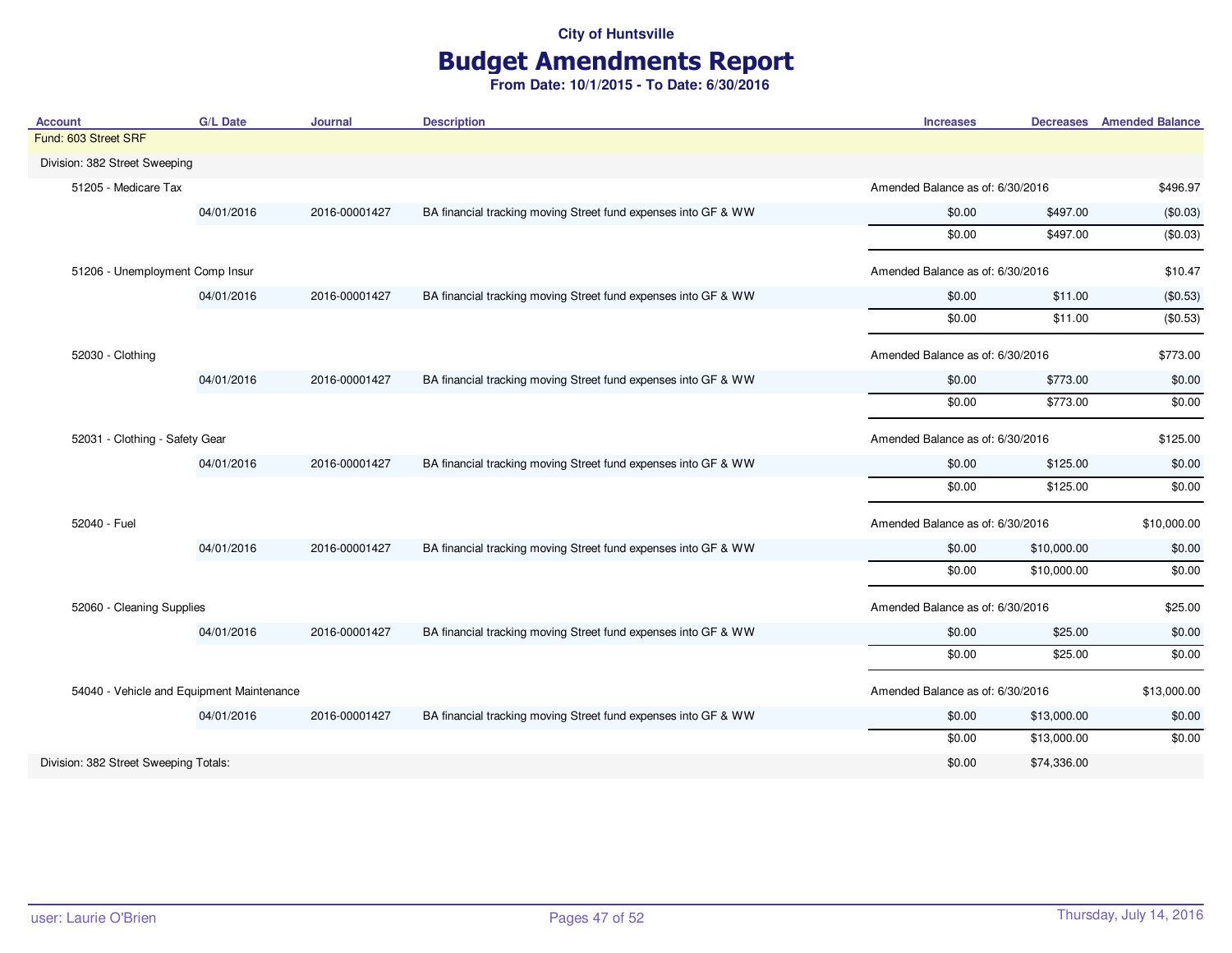# Budget Amendments Report

| <b>Account</b>                     | <b>G/L Date</b> | <b>Journal</b> | <b>Description</b>                                              | <b>Increases</b>                 |             | <b>Decreases</b> Amended Balance |
|------------------------------------|-----------------|----------------|-----------------------------------------------------------------|----------------------------------|-------------|----------------------------------|
| Fund: 603 Street SRF               |                 |                |                                                                 |                                  |             |                                  |
| Division: 384 Drainage Maintenance |                 |                |                                                                 |                                  |             |                                  |
| 51111 - Salaries - Full Time       |                 |                |                                                                 | Amended Balance as of: 6/30/2016 |             | \$83,286.84                      |
|                                    | 04/01/2016      | 2016-00001416  | BA financial tracking to move Street fund expenses into GF & WW | \$0.00                           | \$83,286.00 | \$0.84                           |
|                                    |                 |                |                                                                 | \$0.00                           | \$83,286.00 | \$0.84                           |
| 51121 - Longevity                  |                 |                |                                                                 | Amended Balance as of: 6/30/2016 |             | \$550.00                         |
|                                    | 04/01/2016      | 2016-00001416  | BA financial tracking to move Street fund expenses into GF & WW | \$0.00                           | \$550.00    | \$0.00                           |
|                                    |                 |                |                                                                 | \$0.00                           | \$550.00    | \$0.00                           |
| 51130 - Overtime                   |                 |                |                                                                 | Amended Balance as of: 6/30/2016 |             | \$3,045.00                       |
|                                    | 04/01/2016      | 2016-00001416  | BA financial tracking to move Street fund expenses into GF & WW | \$0.00                           | \$3,045.00  | \$0.00                           |
|                                    |                 |                |                                                                 | \$0.00                           | \$3,045.00  | \$0.00                           |
| 51201 - TMRS Retirement            |                 |                |                                                                 | Amended Balance as of: 6/30/2016 |             | \$15,143.71                      |
|                                    | 04/01/2016      | 2016-00001416  | BA financial tracking to move Street fund expenses into GF & WW | \$0.00                           | \$15,144.00 | (\$0.29)                         |
|                                    |                 |                |                                                                 | \$0.00                           | \$15,144.00 | (\$0.29)                         |
| 51202 - Health Insurance           |                 |                |                                                                 | Amended Balance as of: 6/30/2016 |             | \$26,608.08                      |
|                                    | 04/01/2016      | 2016-00001416  | BA financial tracking to move Street fund expenses into GF & WW | \$0.00                           | \$26,608.00 | \$0.08                           |
|                                    |                 |                |                                                                 | \$0.00                           | \$26,608.00 | \$0.08                           |
| 51204 - Workers Comp Insur         |                 |                |                                                                 | Amended Balance as of: 6/30/2016 |             | \$1,757.34                       |
|                                    | 04/01/2016      | 2016-00001416  | BA financial tracking to move Street fund expenses into GF & WW | \$0.00                           | \$1,757.00  | \$0.34                           |
|                                    |                 |                |                                                                 | \$0.00                           | \$1,757.00  | \$0.34                           |
| 51205 - Medicare Tax               |                 |                |                                                                 | Amended Balance as of: 6/30/2016 |             | \$1,259.79                       |
|                                    | 04/01/2016      | 2016-00001416  | BA financial tracking to move Street fund expenses into GF & WW | \$0.00                           | \$1,260.00  | (\$0.21)                         |
|                                    |                 |                |                                                                 | \$0.00                           | \$1,260.00  | (\$0.21)                         |
| 51206 - Unemployment Comp Insur    |                 |                |                                                                 | Amended Balance as of: 6/30/2016 |             | \$30.60                          |
|                                    | 04/01/2016      | 2016-00001416  | BA financial tracking to move Street fund expenses into GF & WW | \$0.00                           | \$31.00     | (\$0.40)                         |
|                                    |                 |                |                                                                 | \$0.00                           | \$31.00     | (\$0.40)                         |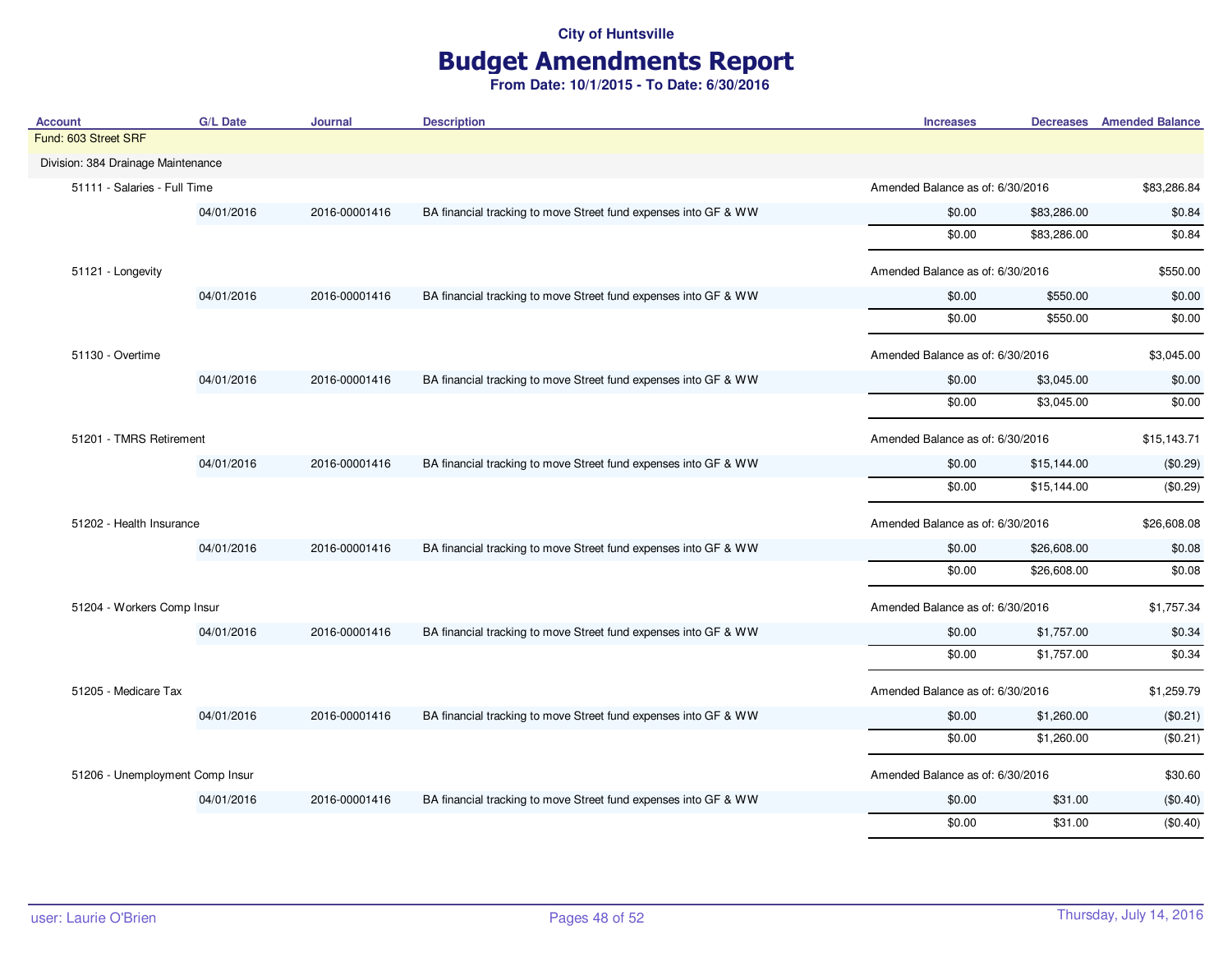# Budget Amendments Report

| <b>Account</b>                                                               | <b>G/L Date</b>                                                                                | <b>Journal</b> | <b>Description</b>                                              | <b>Increases</b>                 |                                  | <b>Decreases</b> Amended Balance |
|------------------------------------------------------------------------------|------------------------------------------------------------------------------------------------|----------------|-----------------------------------------------------------------|----------------------------------|----------------------------------|----------------------------------|
| Fund: 603 Street SRF                                                         |                                                                                                |                |                                                                 |                                  |                                  |                                  |
| Division: 384 Drainage Maintenance                                           |                                                                                                |                |                                                                 |                                  |                                  |                                  |
| 52030 - Clothing                                                             |                                                                                                |                |                                                                 |                                  | Amended Balance as of: 6/30/2016 |                                  |
|                                                                              | 04/01/2016                                                                                     | 2016-00001416  | BA financial tracking to move Street fund expenses into GF & WW | \$0.00                           | \$2,319.00                       | \$0.00                           |
|                                                                              |                                                                                                |                |                                                                 | \$0.00                           | \$2,319.00                       | \$0.00                           |
|                                                                              | 52031 - Clothing - Safety Gear                                                                 |                | Amended Balance as of: 6/30/2016                                |                                  | \$912.00                         |                                  |
|                                                                              | 04/01/2016                                                                                     | 2016-00001416  | BA financial tracking to move Street fund expenses into GF & WW | \$0.00                           | \$912.00                         | \$0.00                           |
|                                                                              |                                                                                                |                |                                                                 | \$0.00                           | \$912.00                         | \$0.00                           |
| 52040 - Fuel<br>52050 - Minor Tools/Instruments<br>52060 - Cleaning Supplies |                                                                                                |                |                                                                 | Amended Balance as of: 6/30/2016 |                                  | \$5,500.00                       |
|                                                                              | 04/01/2016                                                                                     | 2016-00001416  | BA financial tracking to move Street fund expenses into GF & WW | \$0.00                           | \$5,500.00                       | \$0.00                           |
|                                                                              |                                                                                                |                |                                                                 | \$0.00                           | \$5,500.00                       | \$0.00                           |
|                                                                              |                                                                                                |                |                                                                 | Amended Balance as of: 6/30/2016 |                                  | \$200.00                         |
|                                                                              | 04/01/2016                                                                                     | 2016-00001416  | BA financial tracking to move Street fund expenses into GF & WW | \$0.00                           | \$200.00                         | \$0.00                           |
|                                                                              |                                                                                                |                |                                                                 | \$0.00                           | \$200.00                         | \$0.00                           |
|                                                                              |                                                                                                |                |                                                                 |                                  |                                  | \$100.00                         |
|                                                                              | 04/01/2016                                                                                     | 2016-00001416  | BA financial tracking to move Street fund expenses into GF & WW | \$0.00                           | \$100.00                         | \$0.00                           |
|                                                                              |                                                                                                |                |                                                                 | \$0.00                           | \$100.00                         | \$0.00                           |
|                                                                              | Amended Balance as of: 6/30/2016<br>52130 - Other Supplies<br>Amended Balance as of: 6/30/2016 | \$200.00       |                                                                 |                                  |                                  |                                  |
|                                                                              | 04/01/2016                                                                                     | 2016-00001416  | BA financial tracking to move Street fund expenses into GF & WW | \$0.00                           | \$200.00                         | \$0.00                           |
|                                                                              |                                                                                                |                |                                                                 | \$0.00                           | \$200.00                         | \$0.00                           |
| 52200 - Non Capital Equipment Purchases                                      |                                                                                                |                |                                                                 | Amended Balance as of: 6/30/2016 |                                  | \$800.00                         |
|                                                                              | 04/01/2016                                                                                     | 2016-00001416  | BA financial tracking to move Street fund expenses into GF & WW | \$0.00                           | \$800.00                         | \$0.00                           |
|                                                                              |                                                                                                |                |                                                                 | \$0.00                           | \$800.00                         | \$0.00                           |
| 53110 - Drainage Maintenance                                                 |                                                                                                |                |                                                                 | Amended Balance as of: 6/30/2016 |                                  | \$15,000.00                      |
|                                                                              | 04/01/2016                                                                                     | 2016-00001416  | BA financial tracking to move Street fund expenses into GF & WW | \$0.00                           | \$15,000.00                      | \$0.00                           |
|                                                                              |                                                                                                |                |                                                                 | \$0.00                           | \$15,000.00                      | \$0.00                           |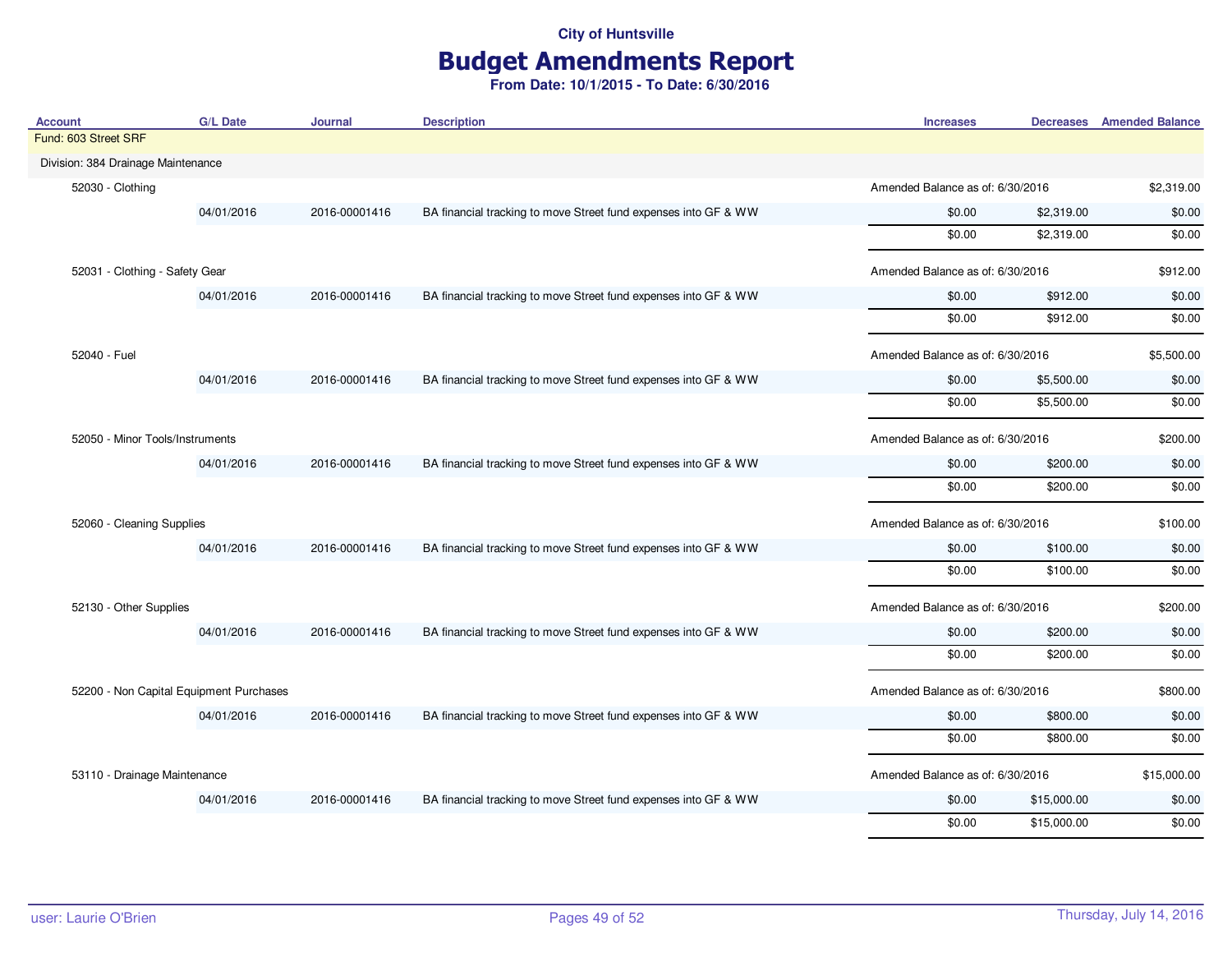# Budget Amendments Report

| <b>Account</b>                                          | <b>G/L Date</b> | <b>Journal</b> | <b>Description</b>                                              | <b>Increases</b>                 |                                  | <b>Decreases</b> Amended Balance |
|---------------------------------------------------------|-----------------|----------------|-----------------------------------------------------------------|----------------------------------|----------------------------------|----------------------------------|
| Fund: 603 Street SRF                                    |                 |                |                                                                 |                                  |                                  |                                  |
| Division: 384 Drainage Maintenance                      |                 |                |                                                                 |                                  |                                  |                                  |
| 54020 - Maint - Mach/Tools/Instruments                  |                 |                |                                                                 | Amended Balance as of: 6/30/2016 |                                  | \$300.00                         |
|                                                         | 04/01/2016      | 2016-00001416  | BA financial tracking to move Street fund expenses into GF & WW | \$0.00                           | \$300.00                         | \$0.00                           |
|                                                         |                 |                |                                                                 | \$0.00                           | \$300.00                         | \$0.00                           |
| 54040 - Vehicle and Equipment Maintenance               |                 |                | Amended Balance as of: 6/30/2016                                |                                  | \$3,300.00                       |                                  |
|                                                         | 04/01/2016      | 2016-00001416  | BA financial tracking to move Street fund expenses into GF & WW | \$0.00                           | \$3,300.00                       | \$0.00                           |
|                                                         |                 |                |                                                                 | \$0.00                           | \$3,300.00                       | \$0.00                           |
| 55080 - Travel & Training                               |                 |                |                                                                 | Amended Balance as of: 6/30/2016 |                                  | \$500.00                         |
|                                                         | 04/01/2016      | 2016-00001416  | BA financial tracking to move Street fund expenses into GF & WW | \$0.00                           | \$500.00                         | \$0.00                           |
|                                                         |                 |                |                                                                 | \$0.00                           | \$500.00                         | \$0.00                           |
| Division: 384 Drainage Maintenance Totals:              |                 |                |                                                                 | \$0.00                           | \$160,812.00                     |                                  |
| <b>Fund Totals: Street SRF</b>                          |                 |                |                                                                 | \$15,000.00                      | \$6,843,601.00                   |                                  |
| Fund: 612 PD School Resource Officer SRF                |                 |                |                                                                 |                                  |                                  |                                  |
| Division: 1612 Nondept. PD School Res Offcr SRF         |                 |                |                                                                 |                                  |                                  |                                  |
| 51140 - Adjustments for Step/COLA/Other PR Benefits     |                 |                |                                                                 | Amended Balance as of: 6/30/2016 |                                  | \$18,540.00                      |
|                                                         | 05/19/2016      | 2016-00001873  | Transfer Budgted Pay increase for FY16                          | \$0.00                           | \$18,540.00                      | \$0.00                           |
|                                                         |                 |                |                                                                 | \$0.00                           | \$18,540.00                      | \$0.00                           |
| Division: 1612 Nondept. PD School Res Offer SRF Totals: |                 |                |                                                                 | \$0.00                           | \$18,540.00                      |                                  |
| Division: 555 School Resource Officers                  |                 |                |                                                                 |                                  |                                  |                                  |
| 51111 - Salaries - Full Time                            |                 |                |                                                                 | Amended Balance as of: 6/30/2016 |                                  | \$325,864.28                     |
|                                                         | 05/19/2016      | 2016-00001873  | Transfer Budgted Pay increase for FY16                          | \$18,540.00                      | \$0.00                           | \$344,404.28                     |
|                                                         |                 |                |                                                                 | \$18,540.00                      | \$0.00                           | \$344,404.28                     |
| 52040 - Fuel                                            |                 |                |                                                                 |                                  | Amended Balance as of: 6/30/2016 |                                  |
|                                                         | 06/08/2016      | 2016-00002006  | BA-transfer monies to cover overage                             | \$0.00                           | \$4,000.00                       | \$11,000.00                      |
|                                                         |                 |                |                                                                 | \$0.00                           | \$4,000.00                       | \$11,000.00                      |
|                                                         |                 |                |                                                                 |                                  |                                  |                                  |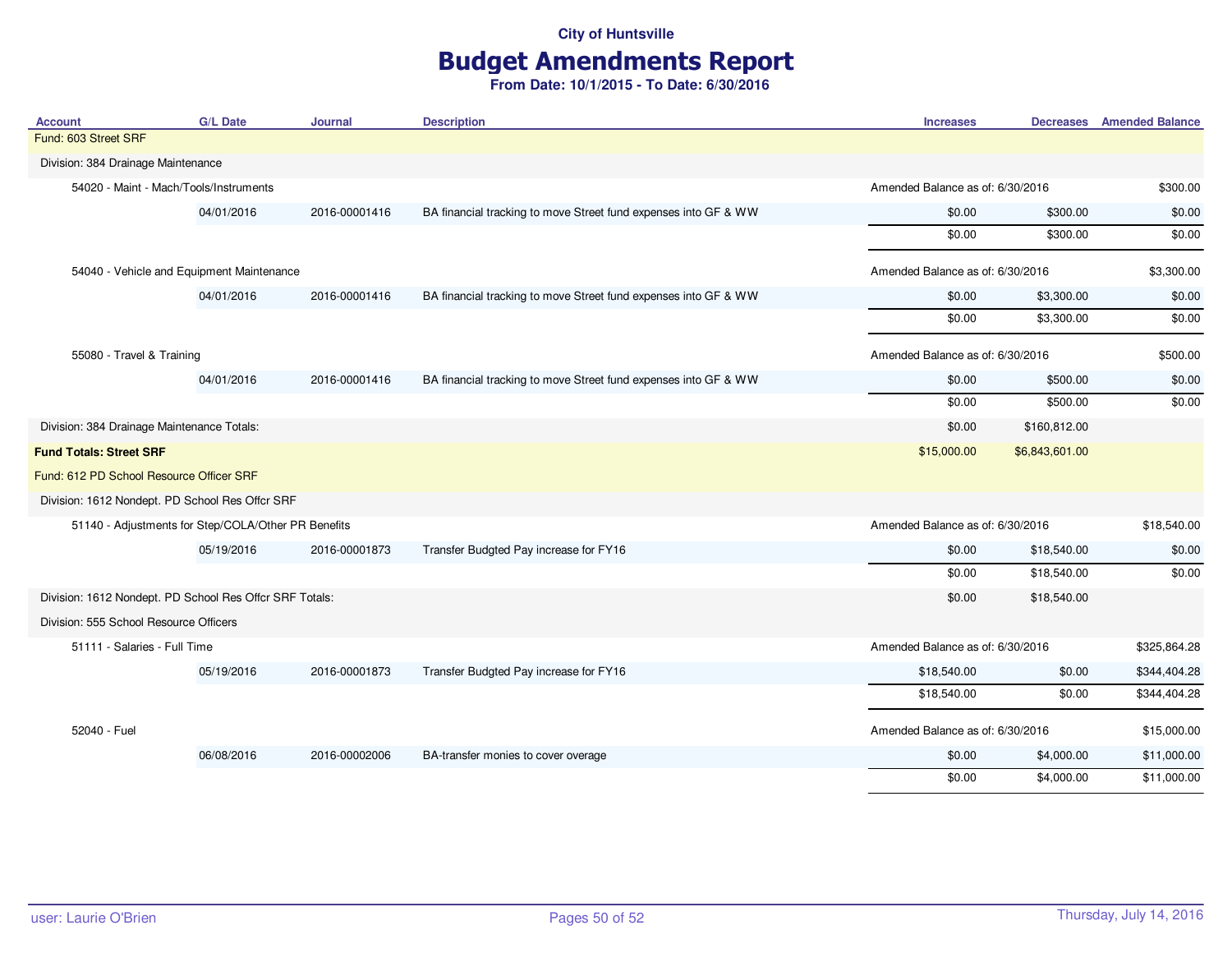# Budget Amendments Report

| <b>Account</b>                                                                                                                                                                                                                                                                                                                                                                                                                                                                                                                                                                                                                                                                                                                                                                                                                                                                                                                                                                                                                         | <b>G/L Date</b> | Journal       | <b>Description</b>                  | <b>Increases</b>                                                                                                                                                                                                                                                                                                       |             | <b>Decreases</b> Amended Balance |
|----------------------------------------------------------------------------------------------------------------------------------------------------------------------------------------------------------------------------------------------------------------------------------------------------------------------------------------------------------------------------------------------------------------------------------------------------------------------------------------------------------------------------------------------------------------------------------------------------------------------------------------------------------------------------------------------------------------------------------------------------------------------------------------------------------------------------------------------------------------------------------------------------------------------------------------------------------------------------------------------------------------------------------------|-----------------|---------------|-------------------------------------|------------------------------------------------------------------------------------------------------------------------------------------------------------------------------------------------------------------------------------------------------------------------------------------------------------------------|-------------|----------------------------------|
| Fund: 612 PD School Resource Officer SRF                                                                                                                                                                                                                                                                                                                                                                                                                                                                                                                                                                                                                                                                                                                                                                                                                                                                                                                                                                                               |                 |               |                                     |                                                                                                                                                                                                                                                                                                                        |             |                                  |
|                                                                                                                                                                                                                                                                                                                                                                                                                                                                                                                                                                                                                                                                                                                                                                                                                                                                                                                                                                                                                                        |                 |               |                                     |                                                                                                                                                                                                                                                                                                                        |             |                                  |
|                                                                                                                                                                                                                                                                                                                                                                                                                                                                                                                                                                                                                                                                                                                                                                                                                                                                                                                                                                                                                                        |                 |               |                                     |                                                                                                                                                                                                                                                                                                                        |             | \$2,500.00                       |
|                                                                                                                                                                                                                                                                                                                                                                                                                                                                                                                                                                                                                                                                                                                                                                                                                                                                                                                                                                                                                                        | 06/08/2016      | 2016-00002006 | BA-transfer monies to cover overage | \$4,000.00                                                                                                                                                                                                                                                                                                             | \$0.00      | \$6,500.00                       |
|                                                                                                                                                                                                                                                                                                                                                                                                                                                                                                                                                                                                                                                                                                                                                                                                                                                                                                                                                                                                                                        |                 |               |                                     | \$4,000.00                                                                                                                                                                                                                                                                                                             | \$0.00      | \$6,500.00                       |
|                                                                                                                                                                                                                                                                                                                                                                                                                                                                                                                                                                                                                                                                                                                                                                                                                                                                                                                                                                                                                                        |                 |               |                                     | \$22,540.00                                                                                                                                                                                                                                                                                                            | \$4,000.00  |                                  |
|                                                                                                                                                                                                                                                                                                                                                                                                                                                                                                                                                                                                                                                                                                                                                                                                                                                                                                                                                                                                                                        |                 |               |                                     | \$22,540.00                                                                                                                                                                                                                                                                                                            | \$22,540.00 |                                  |
| Fund: 618 Arts Center SRF                                                                                                                                                                                                                                                                                                                                                                                                                                                                                                                                                                                                                                                                                                                                                                                                                                                                                                                                                                                                              |                 |               |                                     |                                                                                                                                                                                                                                                                                                                        |             |                                  |
|                                                                                                                                                                                                                                                                                                                                                                                                                                                                                                                                                                                                                                                                                                                                                                                                                                                                                                                                                                                                                                        |                 |               |                                     |                                                                                                                                                                                                                                                                                                                        |             |                                  |
| Division: 555 School Resource Officers<br>54040 - Vehicle and Equipment Maintenance<br>Division: 555 School Resource Officers Totals:<br><b>Fund Totals: PD School Resource Officer SRF</b><br>Division: 1618 Nondep Wynne Home Operations SRF<br>51140 - Adjustments for Step/COLA/Other PR Benefits<br>05/19/2016<br>2016-00001873<br>Transfer Budgted Pay increase for FY16<br>\$0.00<br>\$0.00<br>Division: 1618 Nondep Wynne Home Operations SRF Totals:<br>\$0.00<br>Division: 840 Arts Center<br>51111 - Salaries - Full Time<br>05/19/2016<br>2016-00001873<br>Transfer Budgted Pay increase for FY16<br>\$4,685.00<br>\$4,685.00<br>52010 - Office Supplies<br>11/13/2015<br>2015-00002827<br>FY 2015 BA Clean Up<br>\$0.00<br>11/13/2015<br>2015-00002828<br>Reverse BA 2015-2827 Wrong GL date used<br>\$131.00<br>\$131.00<br>54410 - Maintenance of Art Pieces<br>FY 2015 BA Clean Up<br>11/13/2015<br>2015-00002827<br>\$131.00<br>11/13/2015<br>2015-00002828<br>Reverse BA 2015-2827 Wrong FY / GL date used<br>\$0.00 |                 | \$4,685.00    |                                     |                                                                                                                                                                                                                                                                                                                        |             |                                  |
|                                                                                                                                                                                                                                                                                                                                                                                                                                                                                                                                                                                                                                                                                                                                                                                                                                                                                                                                                                                                                                        |                 |               |                                     |                                                                                                                                                                                                                                                                                                                        | \$4,685.00  | \$0.00                           |
|                                                                                                                                                                                                                                                                                                                                                                                                                                                                                                                                                                                                                                                                                                                                                                                                                                                                                                                                                                                                                                        |                 |               |                                     |                                                                                                                                                                                                                                                                                                                        | \$4,685.00  | \$0.00                           |
|                                                                                                                                                                                                                                                                                                                                                                                                                                                                                                                                                                                                                                                                                                                                                                                                                                                                                                                                                                                                                                        |                 |               |                                     |                                                                                                                                                                                                                                                                                                                        | \$4,685.00  |                                  |
|                                                                                                                                                                                                                                                                                                                                                                                                                                                                                                                                                                                                                                                                                                                                                                                                                                                                                                                                                                                                                                        |                 |               |                                     |                                                                                                                                                                                                                                                                                                                        |             |                                  |
|                                                                                                                                                                                                                                                                                                                                                                                                                                                                                                                                                                                                                                                                                                                                                                                                                                                                                                                                                                                                                                        |                 |               |                                     |                                                                                                                                                                                                                                                                                                                        |             | \$59,337.00                      |
|                                                                                                                                                                                                                                                                                                                                                                                                                                                                                                                                                                                                                                                                                                                                                                                                                                                                                                                                                                                                                                        |                 |               |                                     |                                                                                                                                                                                                                                                                                                                        | \$0.00      | \$64,022.00                      |
|                                                                                                                                                                                                                                                                                                                                                                                                                                                                                                                                                                                                                                                                                                                                                                                                                                                                                                                                                                                                                                        |                 |               |                                     |                                                                                                                                                                                                                                                                                                                        | \$0.00      | \$64,022.00                      |
|                                                                                                                                                                                                                                                                                                                                                                                                                                                                                                                                                                                                                                                                                                                                                                                                                                                                                                                                                                                                                                        |                 |               |                                     | Amended Balance as of: 6/30/2016<br>Amended Balance as of: 6/30/2016<br>Amended Balance as of: 6/30/2016<br>Amended Balance as of: 6/30/2016<br>\$131.00<br>\$0.00<br>\$131.00<br>Amended Balance as of: 6/30/2016<br>\$0.00<br>\$131.00<br>\$131.00<br>\$131.00<br>\$4,947.00<br>\$262.00<br>\$4,947.00<br>\$4,947.00 | \$1,750.00  |                                  |
|                                                                                                                                                                                                                                                                                                                                                                                                                                                                                                                                                                                                                                                                                                                                                                                                                                                                                                                                                                                                                                        |                 |               |                                     |                                                                                                                                                                                                                                                                                                                        |             | \$1,619.00                       |
|                                                                                                                                                                                                                                                                                                                                                                                                                                                                                                                                                                                                                                                                                                                                                                                                                                                                                                                                                                                                                                        |                 |               |                                     |                                                                                                                                                                                                                                                                                                                        |             | \$1,750.00                       |
|                                                                                                                                                                                                                                                                                                                                                                                                                                                                                                                                                                                                                                                                                                                                                                                                                                                                                                                                                                                                                                        |                 |               |                                     |                                                                                                                                                                                                                                                                                                                        |             | \$1,750.00                       |
|                                                                                                                                                                                                                                                                                                                                                                                                                                                                                                                                                                                                                                                                                                                                                                                                                                                                                                                                                                                                                                        |                 |               |                                     |                                                                                                                                                                                                                                                                                                                        |             | \$1,000.00                       |
|                                                                                                                                                                                                                                                                                                                                                                                                                                                                                                                                                                                                                                                                                                                                                                                                                                                                                                                                                                                                                                        |                 |               |                                     |                                                                                                                                                                                                                                                                                                                        |             | \$1,131.00                       |
|                                                                                                                                                                                                                                                                                                                                                                                                                                                                                                                                                                                                                                                                                                                                                                                                                                                                                                                                                                                                                                        |                 |               |                                     |                                                                                                                                                                                                                                                                                                                        |             | \$1,000.00                       |
|                                                                                                                                                                                                                                                                                                                                                                                                                                                                                                                                                                                                                                                                                                                                                                                                                                                                                                                                                                                                                                        |                 |               |                                     |                                                                                                                                                                                                                                                                                                                        |             | \$1,000.00                       |
| Division: 840 Arts Center Totals:                                                                                                                                                                                                                                                                                                                                                                                                                                                                                                                                                                                                                                                                                                                                                                                                                                                                                                                                                                                                      |                 |               |                                     |                                                                                                                                                                                                                                                                                                                        |             |                                  |
| <b>Fund Totals: Arts Center SRF</b>                                                                                                                                                                                                                                                                                                                                                                                                                                                                                                                                                                                                                                                                                                                                                                                                                                                                                                                                                                                                    |                 |               |                                     |                                                                                                                                                                                                                                                                                                                        |             |                                  |
|                                                                                                                                                                                                                                                                                                                                                                                                                                                                                                                                                                                                                                                                                                                                                                                                                                                                                                                                                                                                                                        |                 |               |                                     |                                                                                                                                                                                                                                                                                                                        |             |                                  |